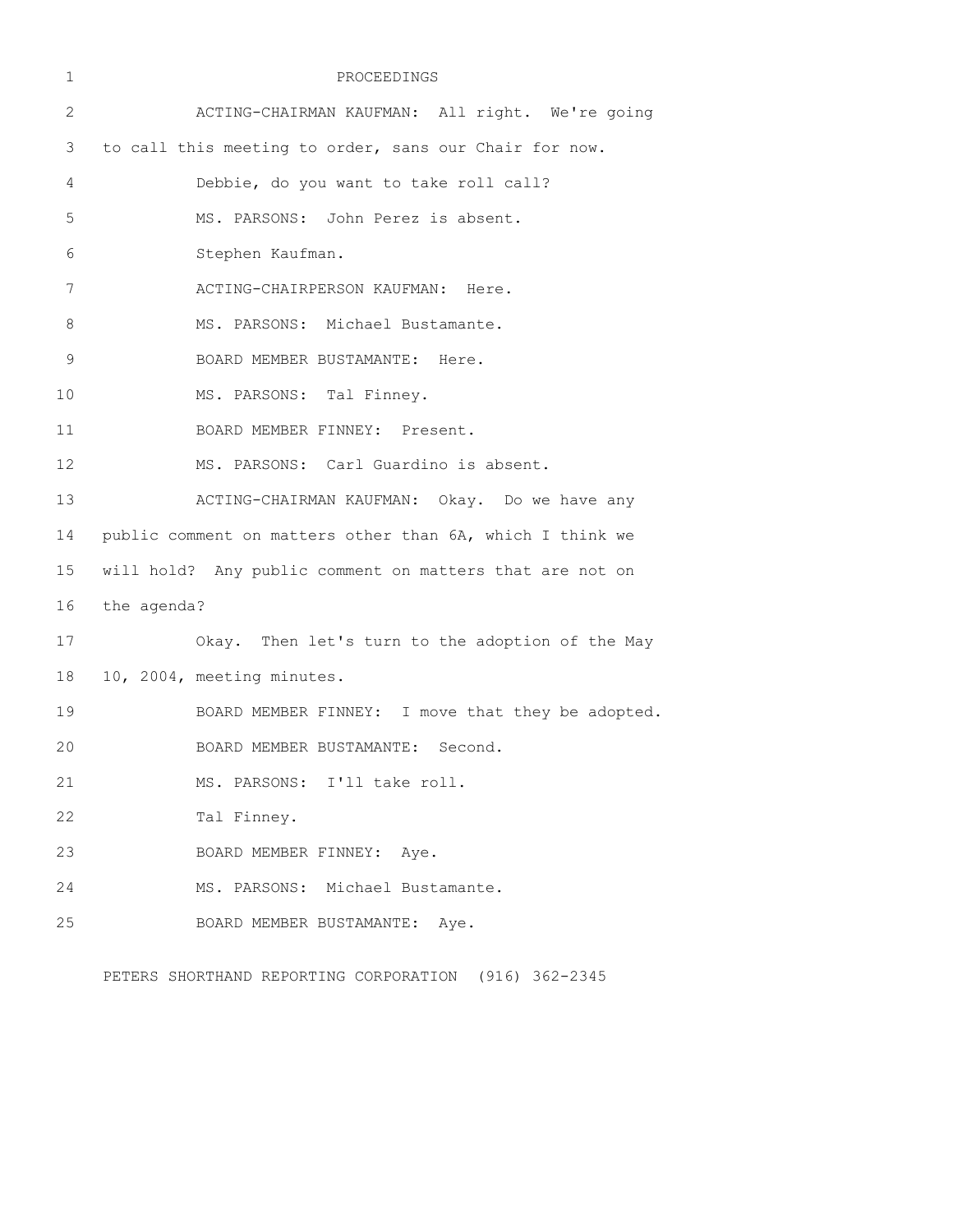1 MS. PARSONS: Stephen Kaufman. 2 ACTING-CHAIRMAN KAUFMAN: Aye. 3 MS. PARSONS: Motion passes. 4 ACTING-CHAIRMAN KAUFMAN: The motion passes, the 5 minutes are adopted.

 6 The next item on the agenda is changes to policies 7 and procedures. And we have proposed changes to the check 8 distribution system. Do one of you want to just review 9 where we're at with those changes?

10 MS. LEAN: That was an item that the Chair 11 actually put on the agenda. He had some concerns regarding 12 the length of time in which checks are distributed to the 13 counties, the overall process, our internal accounting 14 process, that the staff reviews the receipts and the 15 invoices that come in.

16 Once they determined as acceptable under 17 Proposition 41, they're sent to our accounting office to get 18 the appropriate information to the State Controller's 19 office. The State Controller's office then cuts a check. 20 During this whole process, the staff notifies the executive 21 staff when the claim schedule goes over to the State 22 Controller's office and when it comes back. So we have a 23 two-week period that we know when it's going to come and 24 that's all we've done, because there's anticipation that 25 there might be a press conference to release the check.

PETERS SHORTHAND REPORTING CORPORATION (916) 362-2345

 $\overline{2}$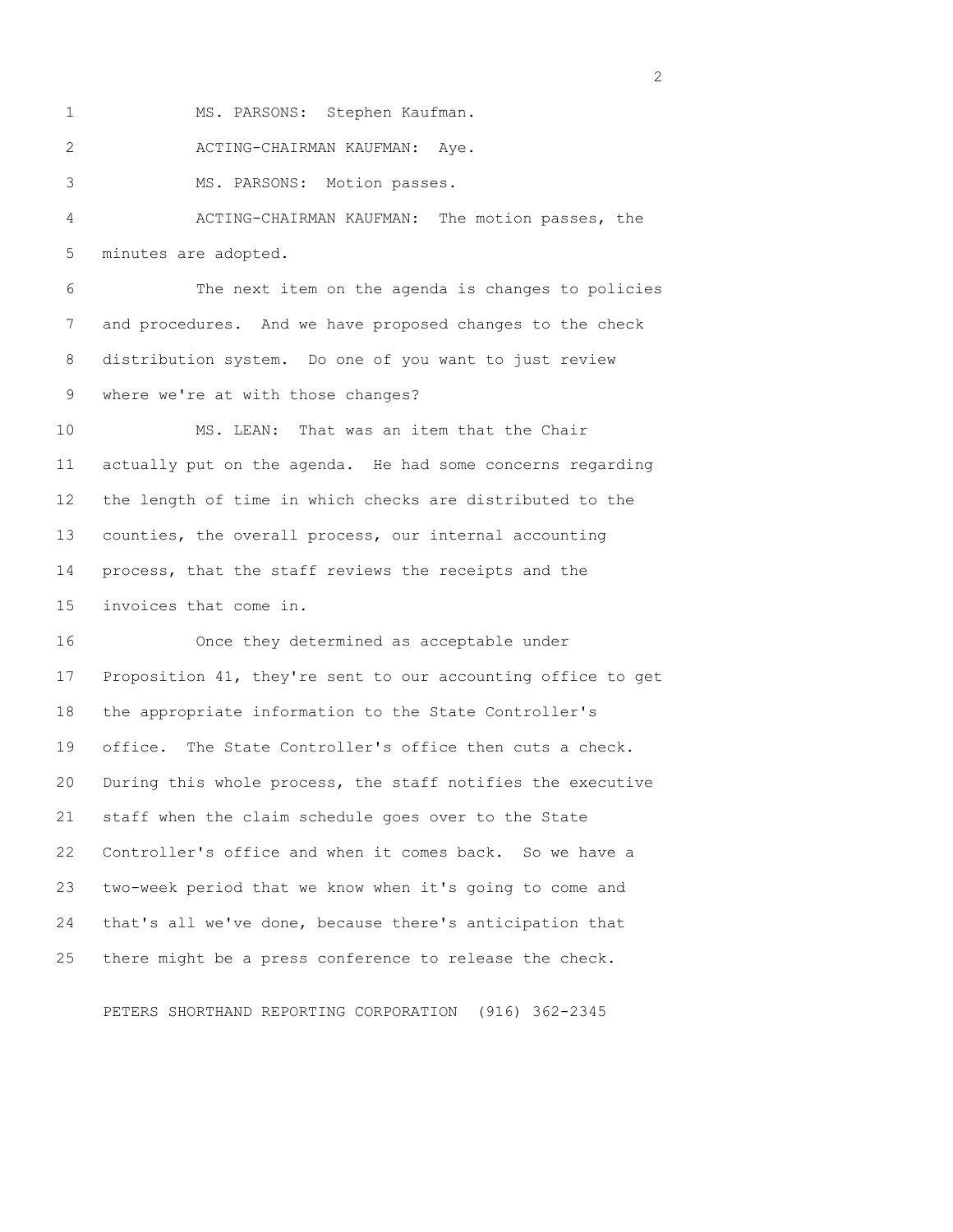1 The Chair had some concerns over how long the 2 checks were held before press conferences were potentially 3 scheduled. And that was the change that he wanted to 4 consider.

 5 ACTING-CHAIRMAN KAUFMAN: And the issue was the 6 checks coming straight back to staff here, correct? 7 MS. LEAN: Correct. 8 ACTING-CHAIRMAN KAUFMAN: As opposed to going 9 through the Secretary of State's office? 10 MS. LEAN: Right.

11 BOARD MEMBER BUSTAMANTE: No. The question was, 12 and I don't want to speak for the Chair, but as I recall, 13 the issue for him was that you had a check that was ready to 14 be disbursed and let to the counties, but there was a two 15 week, sometimes month, period of time where the counties 16 weren't receiving their funds because there was a hold up in 17 the executive office.

18 MS. LEAN: That's correct, for the release of the 19 checks.

20 BOARD MEMBER BUSTAMANTE: Okay. So I think what 21 he was concerned about was the ability to actually release 22 the checks when those funds are available, as opposed to 23 waiting for two weeks to a month for the counties to receive 24 their checks.

25 MS. LEAN: Yes. From conversations that I had

PETERS SHORTHAND REPORTING CORPORATION (916) 362-2345

 $\sim$  3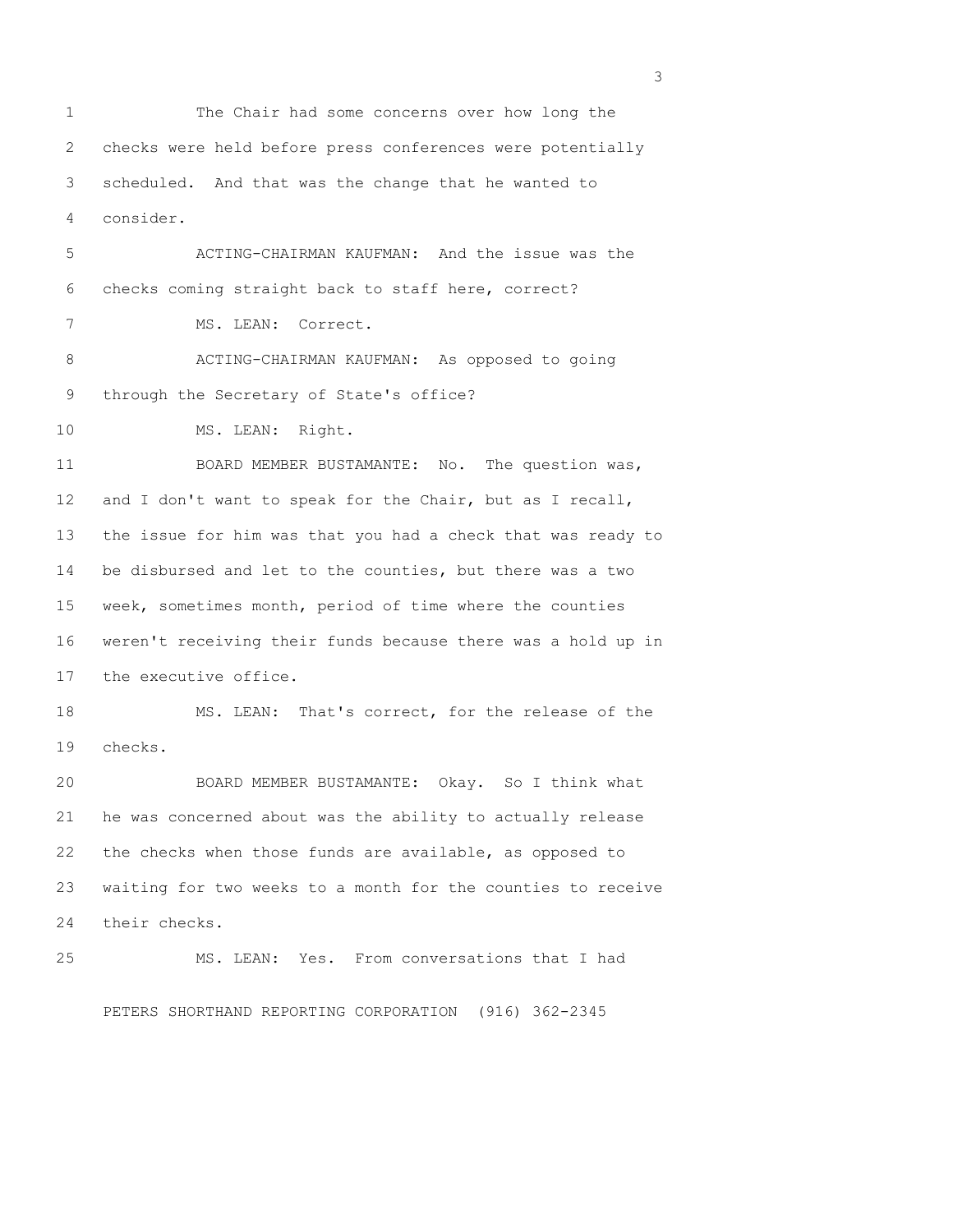1 with the Chair, he suggested that he be notified when the 2 checks come in and be part of the approval for distribution. 3 Because that wasn't done, it was -- internally, you've kind 4 of given the authority over to the staff to disburse and to 5 let go and to send it out to the counties, but we've been 6 waiting for executive office approval in order to send them. 7 And so I think he wanted to be part of the process. 8 ACTING-CHAIRMAN KAUFMAN: And this two-week 9 reference though is merely just a procedure that's basically 10 been in place, it's not set in stone anywhere, which is why 11 it's been extended beyond that? 12 MS. LEAN: I don't understand the question. 13 ACTING-CHAIRMAN KAUFMAN: Well, the idea that the 14 checks were being held pending a press conference, was there 15 anything formal setting that out? 16 MS. LEAN: No. 17 BOARD MEMBER BUSTAMANTE: In fact, remember there 18 was a matrix that they gave us at the last meeting, and some 19 of them were two weeks, some of them were 30 days, some of 20 them were 40 days. You know, maybe we should hold this

21 until John gets here, he would probably want to have it put 22 on.

23 ACTING-CHAIRMAN KAUFMAN: Well, unfortunately, we 24 have a fairly large agenda, we wanted to hold 6 until the 25 Chair showed up and get through the rest of it.

PETERS SHORTHAND REPORTING CORPORATION (916) 362-2345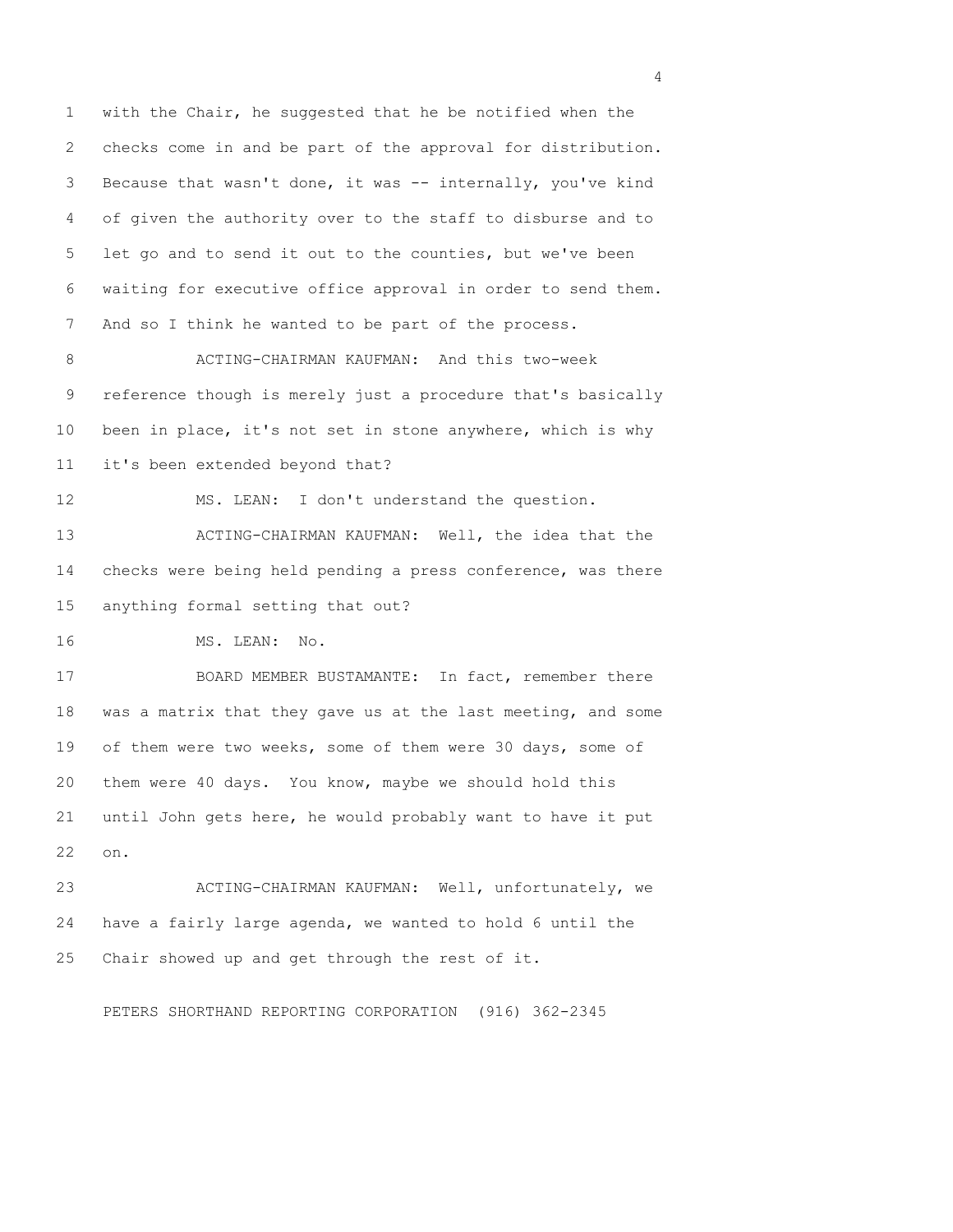1 BOARD MEMBER FINNEY: Did we have a staff 2 recommendation with respect to this item? Weren't you 3 supposed to look into something? I think I recall that we 4 had asked that the staff look into the issue. Because it 5 sounds like the action that is desired by the Chair is to 6 include him in the distribution process on behalf of the 7 Board.

 8 ACTING-CHAIRMAN KAUFMAN: And I don't know what 9 kind of formal action is even required on our part, because 10 no policy per se is setting forth these procedures, other 11 than making a request, if that's how it happened. I don't 12 know whether that will solve the problem, but it will at 13 least make this Board aware of when payments are coming in. 14 BOARD MEMBER FINNEY: And you don't think we need 15 to take action to do that?

16 ACTING-CHAIRMAN KAUFMAN: Well, we, as a Board, 17 can certainly make a motion requiring that the staff notify 18 the Chair when the checks are received so that the Board, 19 the Chair slash the Board, will be aware of that. But I 20 don't know that there is anything mandating anything beyond 21 that in terms of the check being released. Unless we want 22 to institute some formal policy for doing that.

23 MR. STUART: No, not at this time.

24 ACTING-CHAIRMAN KAUFMAN: Yes. This Board would 25 have to adopt a formal policy for releasing checks once they

PETERS SHORTHAND REPORTING CORPORATION (916) 362-2345

 $\sim$  5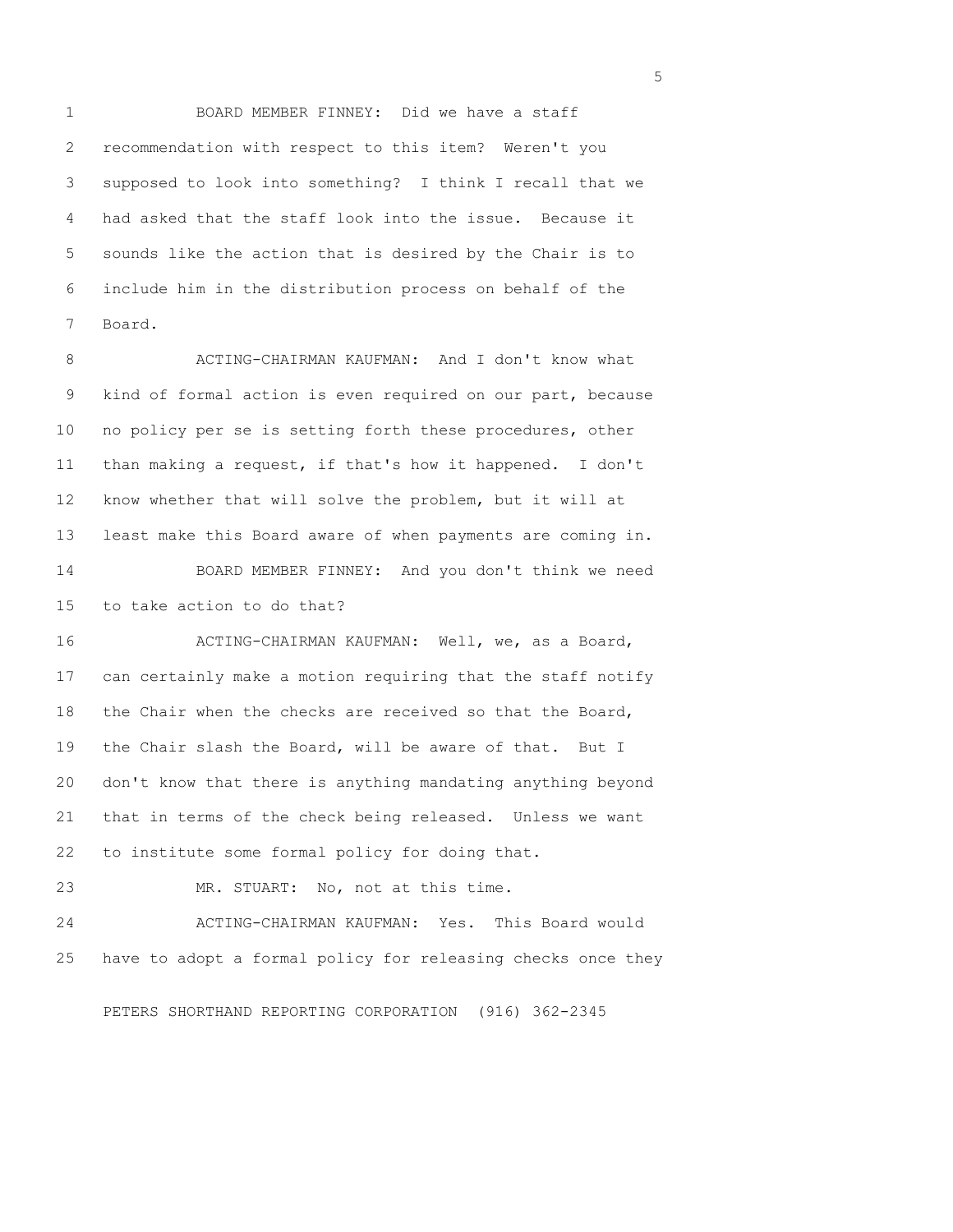1 arrived back at the Secretary of State's office, if we 2 wanted to do anything beyond notification, which we can do. 3 BOARD MEMBER FINNEY: Well, maybe we should just 4 do that, we should have the staff write something up so that 5 at our next meeting we can approve it. And that way we are 6 addressing the issue for the Chair in his absence. What do 7 you think about that? 8 BOARD MEMBER BUSTAMANTE: This was an item that 9 John felt pretty strongly about, I would like for him to 10 have input on it. 11 BOARD MEMBER FINNEY: Okay. Well, why don't we 12 try and maybe hold off on that until after 6 and see if he 13 makes it. If he doesn't, then I'll make a motion if he 14 hasn't shown up by that time. 15 ACTING-CHAIRMAN KAUFMAN: Okay. We'll defer that 16 to the end of the agenda. 17 Then why don't we skip Number 6 right now and go 18 ahead to Item 7, which is adoption of the Conflict of 19 Interest Code. 20 MS. LEAN: It's actually not the adoption, I 21 wanted to give you guys some updates on where that is. 22 The Conflict of Interest Code is now out for 23 public comment. It's a 45-day public comment period to end 24 on August 16th. So at your August 19th meeting, you can 25 formally adopt it, unless we get some public comment to

PETERS SHORTHAND REPORTING CORPORATION (916) 362-2345

 $\sim$  6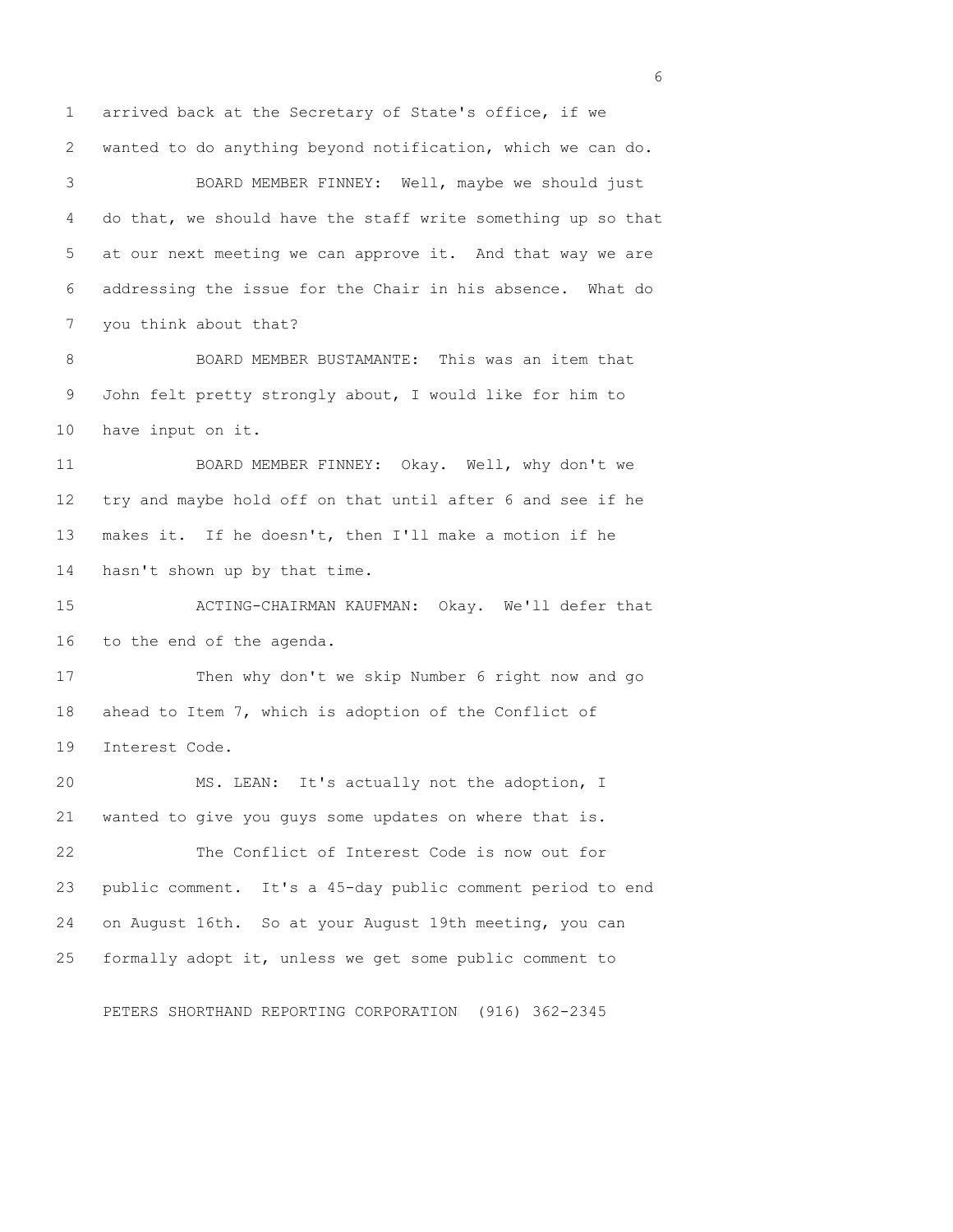1 change the proposed Conflict of Interest Code.

 2 ACTING-CHAIRMAN KAUFMAN: Okay. So we are still 3 on schedule for the last scheduled meeting, that process has 4 gone ahead?

 5 MS. LEAN: Correct. It's gone over to the Office 6 of Administrative Law, it's been published in the registry, 7 and it is out now for public comment. It's on the website. 8 Notices were sent out to the Board members and to our 9 interested parties and to the counties letting them know it 10 is out there for public comment. To date, I have not 11 received any public comment on the Conflict of Interest 12 Code. I did include a copy in your package for you to 13 review. You reviewed it last time, approved it through the 14 Board, so at the next meeting if we do not get any public 15 comment, then it can be formally adopted by the Board.

16 ACTING-CHAIRMAN KAUFMAN: Any comments from Board 17 members on that?

18 BOARD MEMBER FINNEY: No comment.

19 ACTING-CHAIRMAN KAUFMAN: Okay. Item 8. Is there 20 any other business from Board members or staff that needs to 21 be addressed other than the matters that we have to get back 22 to on the calendar?

23 MS. LEAN: I might just remind the Board when the 24 next meeting will be. The next meeting will be August 19th, 25 10:00 a.m., the Secretary of State's office in the

PETERS SHORTHAND REPORTING CORPORATION (916) 362-2345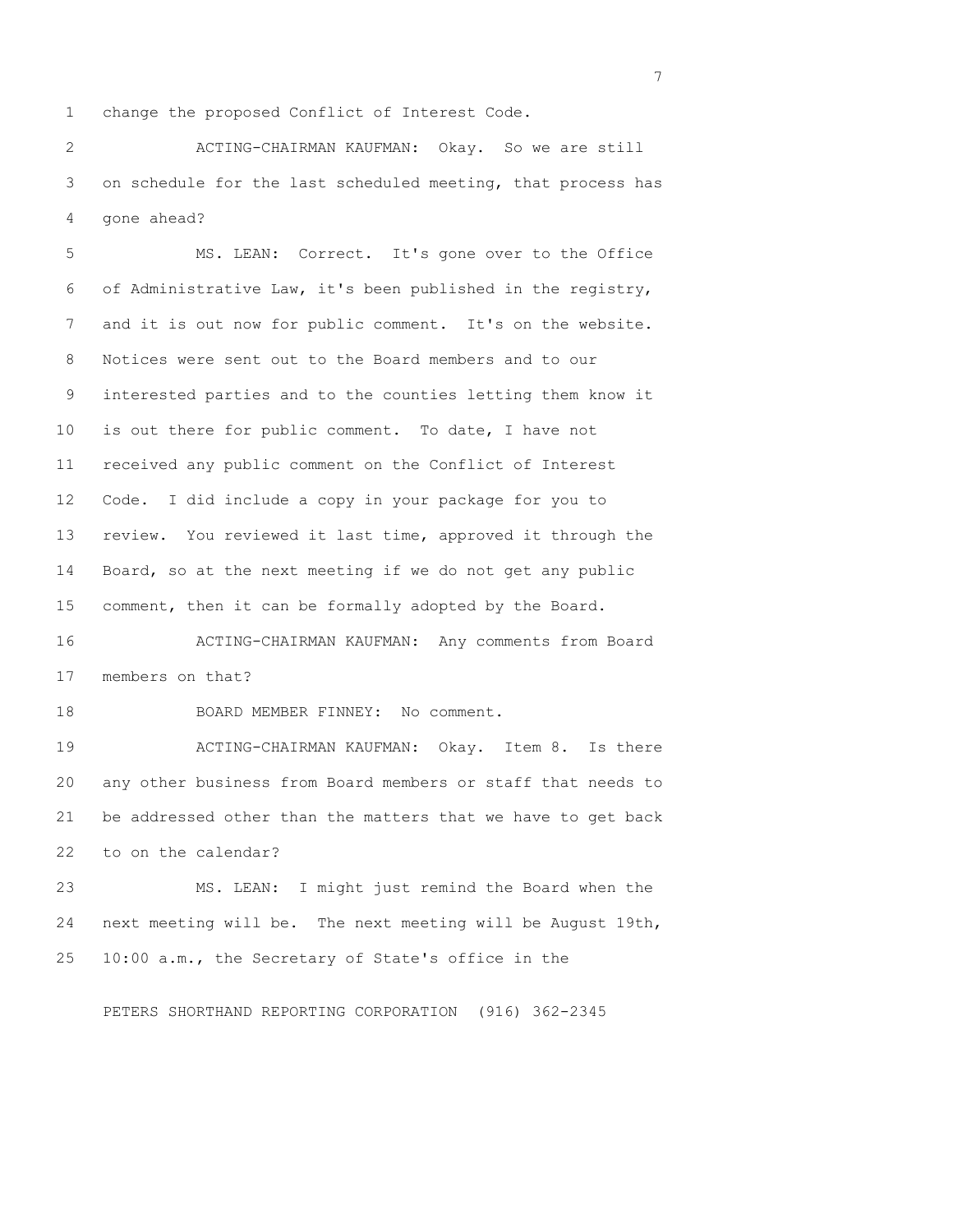1 auditorium.

 2 ACTING-CHAIRMAN KAUFMAN: Okay. 3 BOARD MEMBER FINNEY: What about 5B? 4 ACTING-CHAIRMAN KAUFMAN: There you go, we did 5 skip something.

 6 Okay, let's go to Item 5B on the agenda, which is 7 the Adoption of Standard Agreement Language between the VMB 8 and the Counties regarding the HAVA Section 102 money and 9 the 3-to-1 match.

10 MS. LEAN: Correct. This item was brought up at 11 the February 9th, 2004, meeting. It was a policy question 12 that came before the Board. And at that meeting the members 13 were asked to consider a policy question of whether or not 14 the VMB should pay on unpaid invoices up to or equal to a 15 county's funding award, with a promise from the county that 16 they will pay their county match once they have received the 17 HAVA 102 money. A motion was made by Michael Bustamante and 18 seconded by Chair Stephen Kaufman to approve the policy. He 19 requested that staff develop some specific language on what 20 that agreement would be.

21 At the last meeting there was some questions as to 22 adding some additional language in there. There was not an 23 attorney present at the last meeting to address your 24 concerns. We do have a new staff attorney, his name is 25 Steven Stuart, and he will be taking over the VMB legal questions.

PETERS SHORTHAND REPORTING CORPORATION (916) 362-2345

en andere en de la provincia de la provincia de la provincia de la provincia de la provincia de la provincia d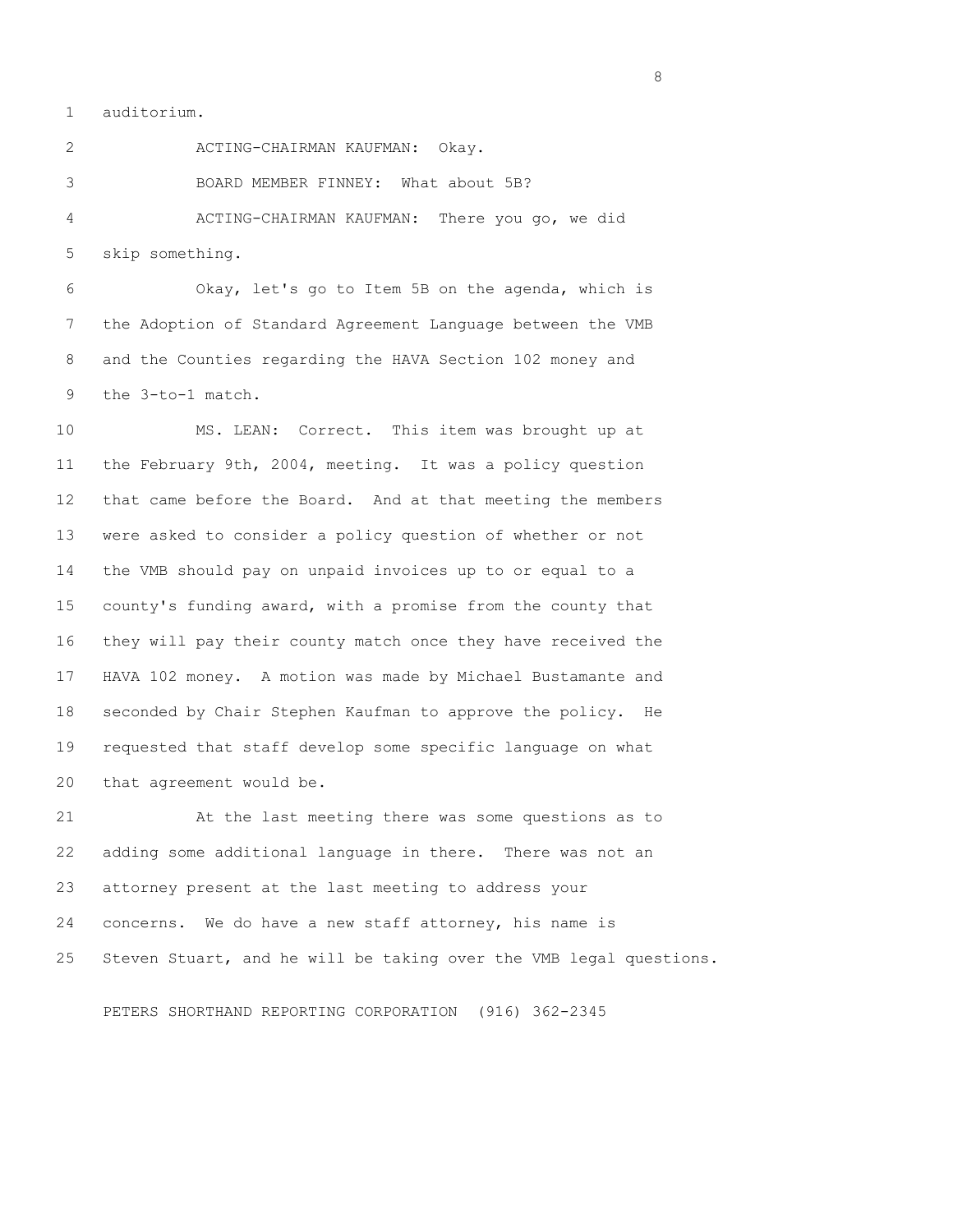1 It is before you again today because we did have 2 some questions that were raised at the last meeting, but 3 without counsel here to address them and to get a good 4 interpretation of what you wanted, we need you to look at it 5 again and give us some feedback. 6 ACTING-CHAIRMAN KAUFMAN: Okay. I had a couple 7 comments so I'm just going to start. I know Mr. Finney had 8 some particular concerns last time that he wanted to ask 9 staff counsel about, if you recall. There was some conflict 10 resolution issues I think that you had raised at the last 11 meeting? You don't remember that? 12 BOARD MEMBER FINNEY: I'm trying to recall that 13 discussion now. 14 ACTING-CHAIRMAN KAUFMAN: I think there was some 15 concern about what if there was an issue that had to be 16 resolved and how that issue would be resolved, whether there 17 was a mechanism for it. I don't recall the exact nature of 18 your concerns, but that was the general nature of it. 19 MS. PARSONS: Tal, you said it's missing language 20 if there's a dispute situation. That was all you said about 21 it. 22 BOARD MEMBER FINNEY: I'm trying to recall. I'll 23 have to think about it while you're doing your thing. 24 ACTING-CHAIRMAN KAUFMAN: Okay. Well, I just had 25 a couple of comments on the draft language that I don't

PETERS SHORTHAND REPORTING CORPORATION (916) 362-2345

en de la construction de la construction de la construction de la construction de la construction de la constr<br>1911 : la construction de la construction de la construction de la construction de la construction de la const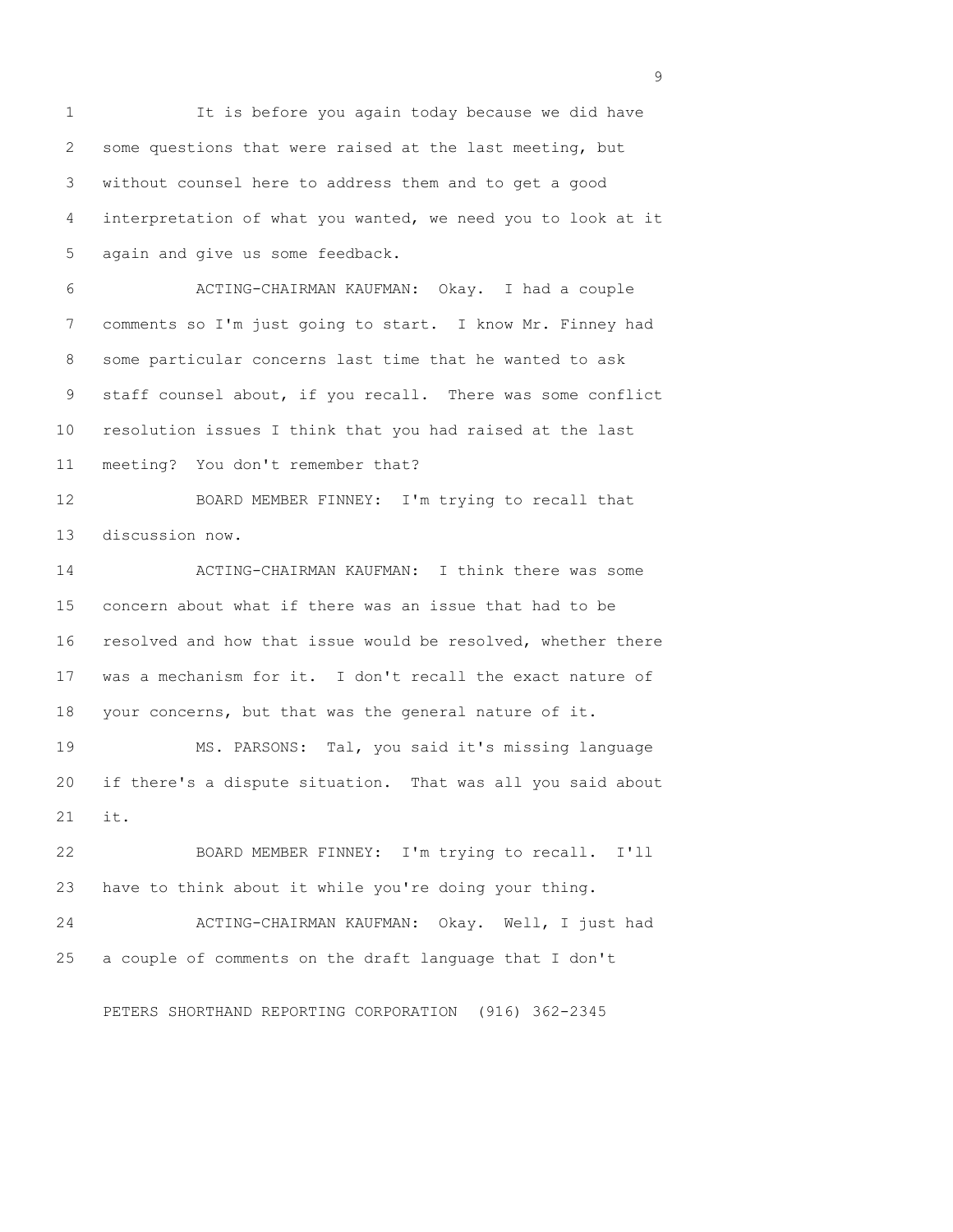1 think is particularly substantive. But I did note that in 2 paragraph 3, it talks about the HAVA money being provided, 3 but it doesn't really say what it's to be used for. So I 4 thought that for clarity that at the end of that paragraph 5 it should indicate that it's to be used for the purchase of 6 new voting equipment, whichever way we want to characterize 7 the HAVA grant.

8 And then I also thought for clarity's sake that in 9 paragraph 4 we start again at the top of the second page 10 with furthermore. I thought that should be made a separate 11 paragraph since paragraph 4 seems to deal with the 12 determination by the Secretary of State section, and the 13 next part seems to deal with a determination by this Board.

14 And I also think there's a typo in the second line 15 there where the word and should be as determined by the 16 Secretary of State. There's the lawyer in me coming out.

17 So former paragraph 5 would become paragraph 6. 18 And I think that in the second line there where it's saying 19 consideration of the determination by the VMB that the 20 counties should be awarded money from the Voting 21 Modernization Fund, I would like to reference the paragraph 22 above there and say as set forth in paragraph 5 herein, so 23 that it's clear that it really needs to be the determination 24 that's made above and not somewhere else.

25 And then at the end of paragraph 6, sub D, where PETERS SHORTHAND REPORTING CORPORATION (916) 362-2345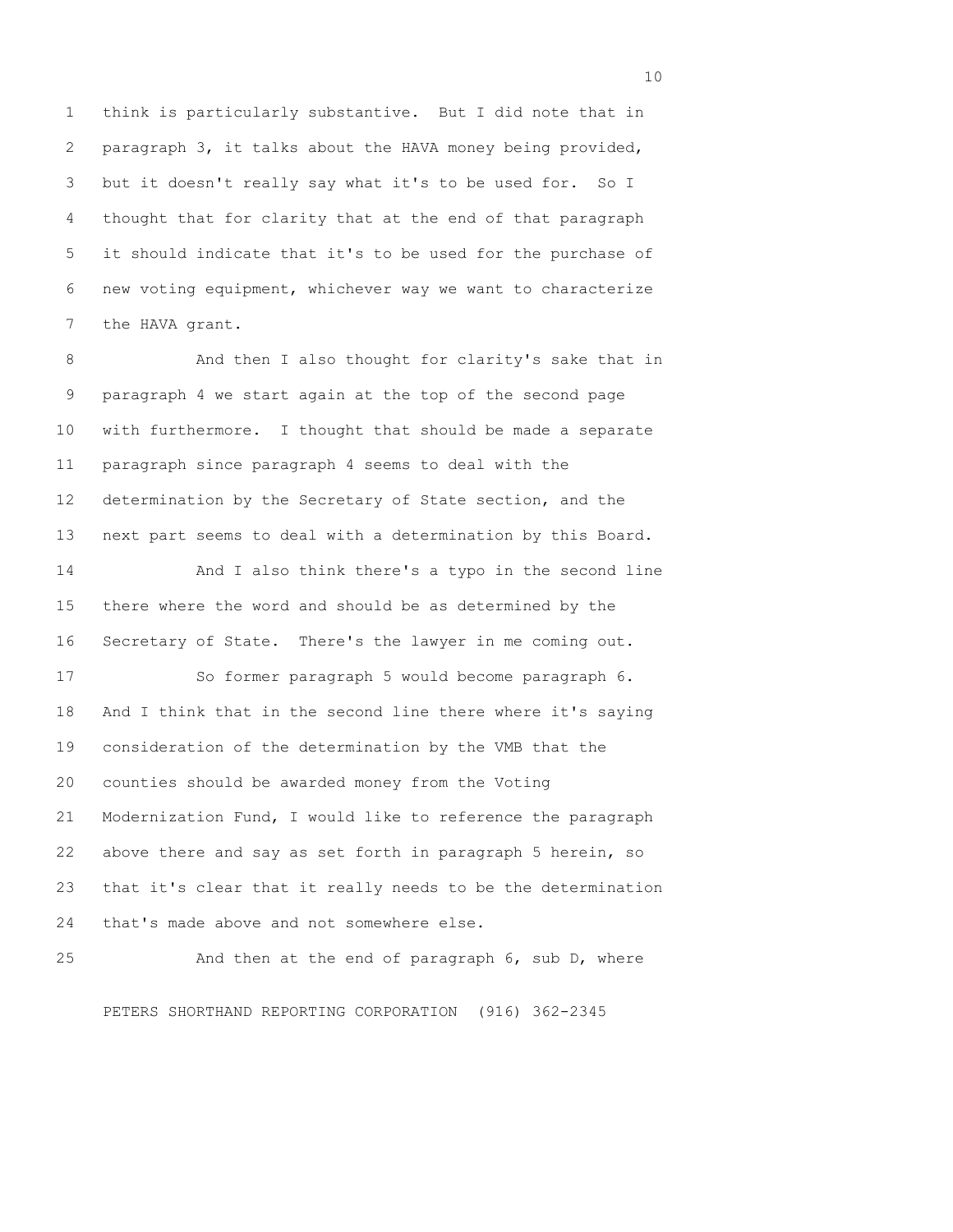1 we make reference to paragraph 4A through 4C, that should be 2 changed to 6A through 6C. 3 BOARD MEMBER FINNEY: How do you do that one 4 again? Describe that last one again? 5 ACTING-CHAIRMAN KAUFMAN: Paragraph 6, sub 6 paragraph D, it makes reference to conditions set forth in 7 paragraphs 4A through 4C, which is numbered. I'm assuming 8 that's referring to A, B, and C above; is that correct? 9 MS. LEAN: I didn't write this language, I don't 10 know. 11 ACTING-CHAIRMAN KAUFMAN: Steve? 12 MR. STUART: I'm not sure either. 13 ACTING-CHAIRMAN KAUFMAN: I'm assuming that the 14 reference to the conditions set forth in paragraphs 4A 15 through 4C inclusive of this agreement is a reference to the 16 preceding subparagraphs A, B, and C which appear in there. 17 MR. STUART: That's how I would read it. 18 ACTING-CHAIRMAN KAUFMAN: Okay. So in that case 19 it should -- 20 MR. STUART: Be changed to 6. 21 ACTING-CHAIRMAN KAUFMAN: Yes, it should be 22 changed to 6. 23 So with those changes, unless there's any issue 24 with those, I guess I would look for a motion to approve the 25 language of this agreement from either of you.

PETERS SHORTHAND REPORTING CORPORATION (916) 362-2345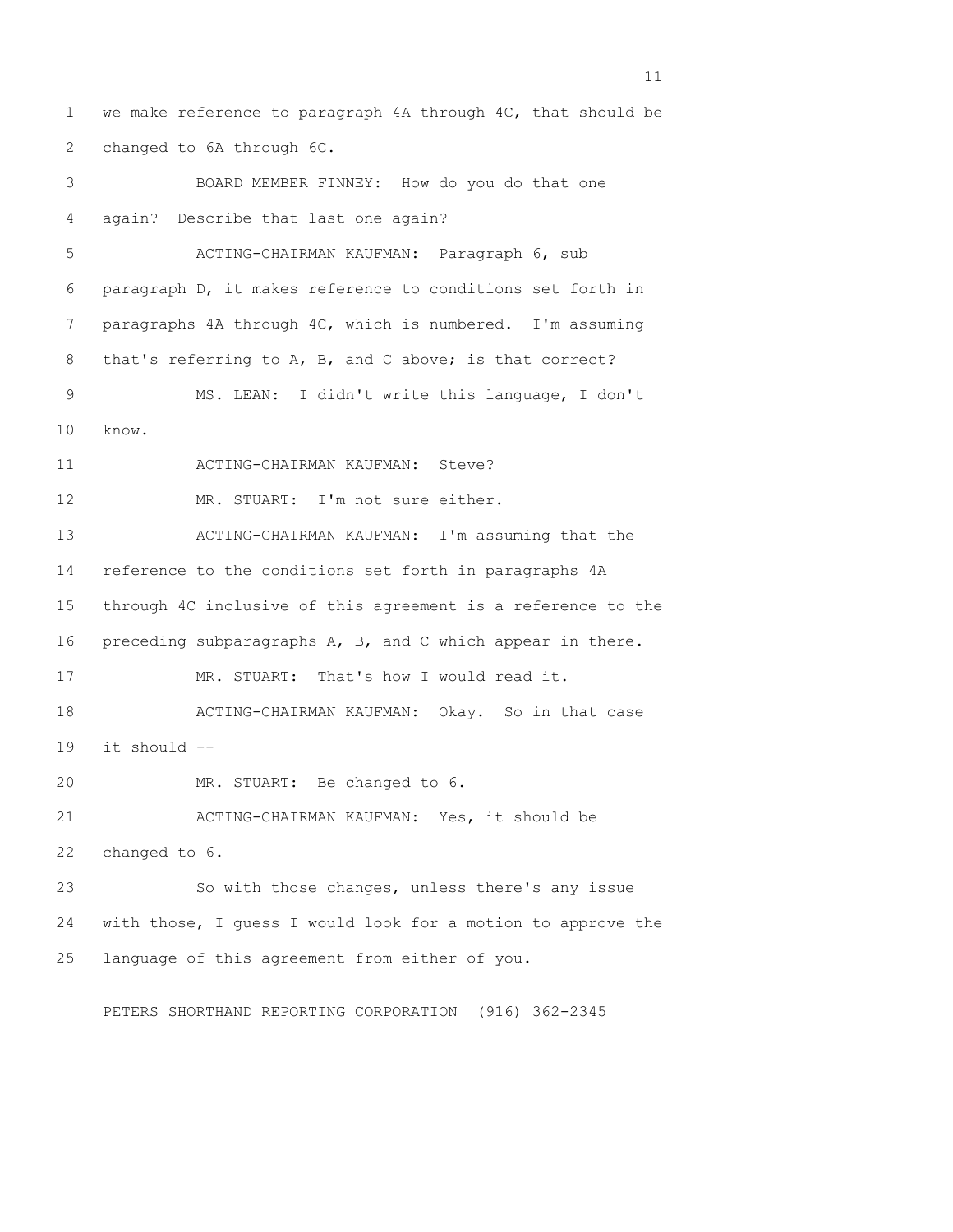1 BOARD MEMBER BUSTAMANTE: I will move the 2 agreement. 3 BOARD MEMBER FINNEY: And I will second it. 4 MS. PARSONS: Okay, I'll take roll. 5 Stephen Kaufman. 6 ACTING-CHAIRMAN KAUFMAN: Aye. 7 MS. PARSONS: Michael Bustamante. 8 BOARD MEMBER BUSTAMANTE: Aye. 9 MS. PARSONS: Tal Finney. 10 BOARD MEMBER FINNEY: Aye. 11 MS. PARSONS: Motion passes to adopt this 12 agreement. 13 BOARD MEMBER FINNEY: And when I remember my 14 issue, I'll just bring it up with staff and we'll put it 15 into the minutes for our next meeting. It was more 16 important to me that I just had it on the record. 17 ACTING-CHAIRMAN KAUFMAN: That's fine. I just 18 wanted to make sure the agreement addresses your concerns. 19 BOARD MEMBER FINNEY: Yes, we're fine. 20 MS. LEAN: So we can move forward and put this out 21 on our website for counties who are eligible for 102 money 22 to use this agreement? 23 ACTING-CHAIRMAN KAUFMAN: Correct. 24 MR. STUART: As modified. 25 ACTING-CHAIRMAN KAUFMAN: As modified by the

PETERS SHORTHAND REPORTING CORPORATION (916) 362-2345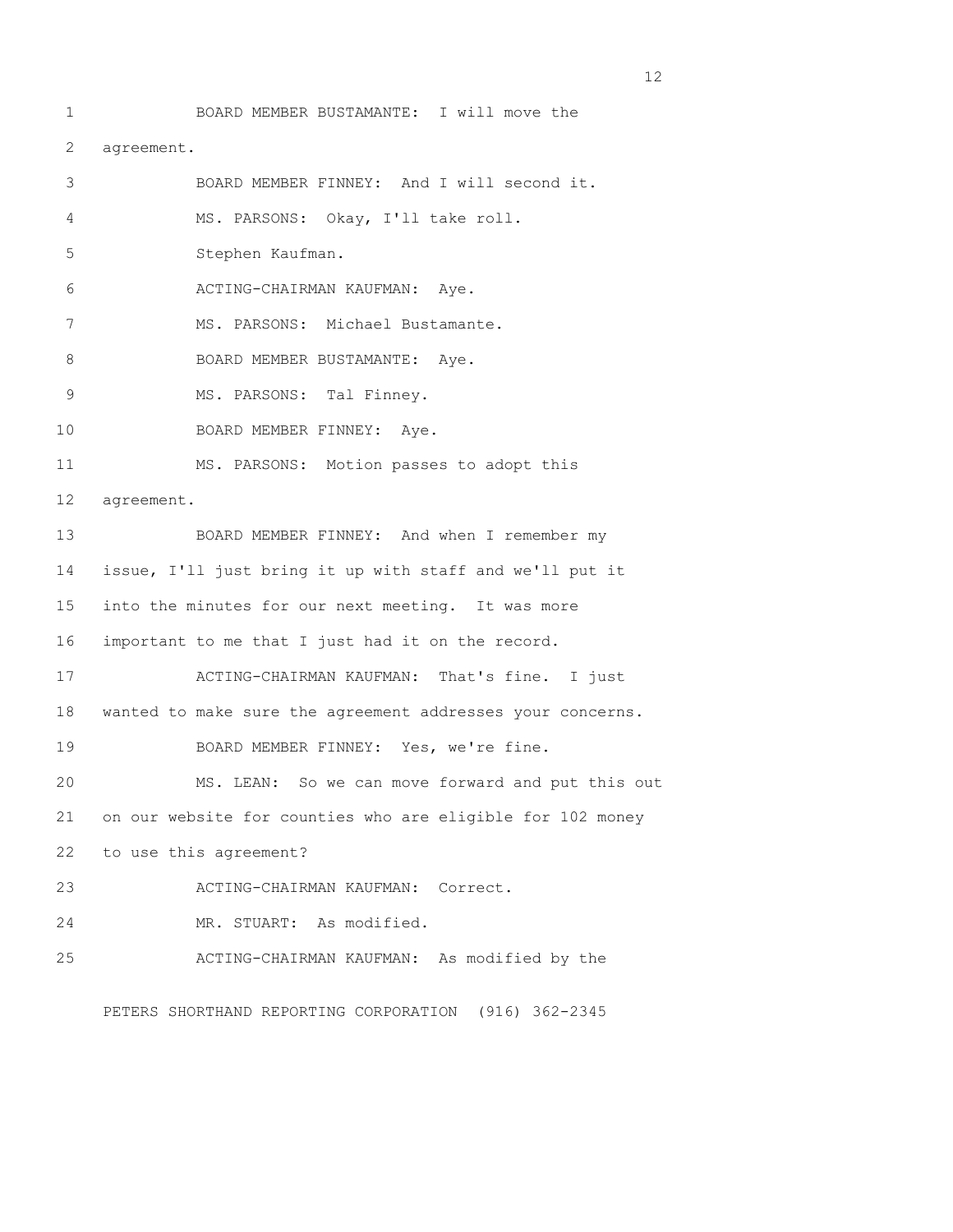1 changes enunciated here, which you have copious notes about, 2 correct?

3 MR. STUART: Right.

 4 ACTING-CHAIRMAN KAUFMAN: Okay. That takes care 5 of Item 5B. Unless we have any information to believe that 6 our Chair is on the way, I think we should proceed with Item 7 Number 6A. And we do have a lot of folks here who want to 8 address the issue, but I would like to start with Jana 9 providing the staff report on the issue.

10 MS. LEAN: The staff report was given to all of 11 the members in their packages and the audience. I just 12 wanted to make sure that you understand that this is 13 information that you requested the staff to pull together, 14 it's long and drawn out, but I think it's relevant that we 15 go through it. So it might take a while. If you have any 16 questions, please stop me and we'll continue.

17 ACTING-CHAIRMAN KAUFMAN: Okay, yes. We would 18 like you to go through it in detail so everybody understands 19 the issue and is making an informed decision.

20 MS. LEAN: The Voting Modernization Board was 21 established by the passage of Proposition 41, with the 22 Voting Modernization Act of 2002, which was approved by the 23 voters in March of 2002, to sell 200 million in general 24 obligation bonds to assist counties in the purchase of 25 updated voting systems.

PETERS SHORTHAND REPORTING CORPORATION (916) 362-2345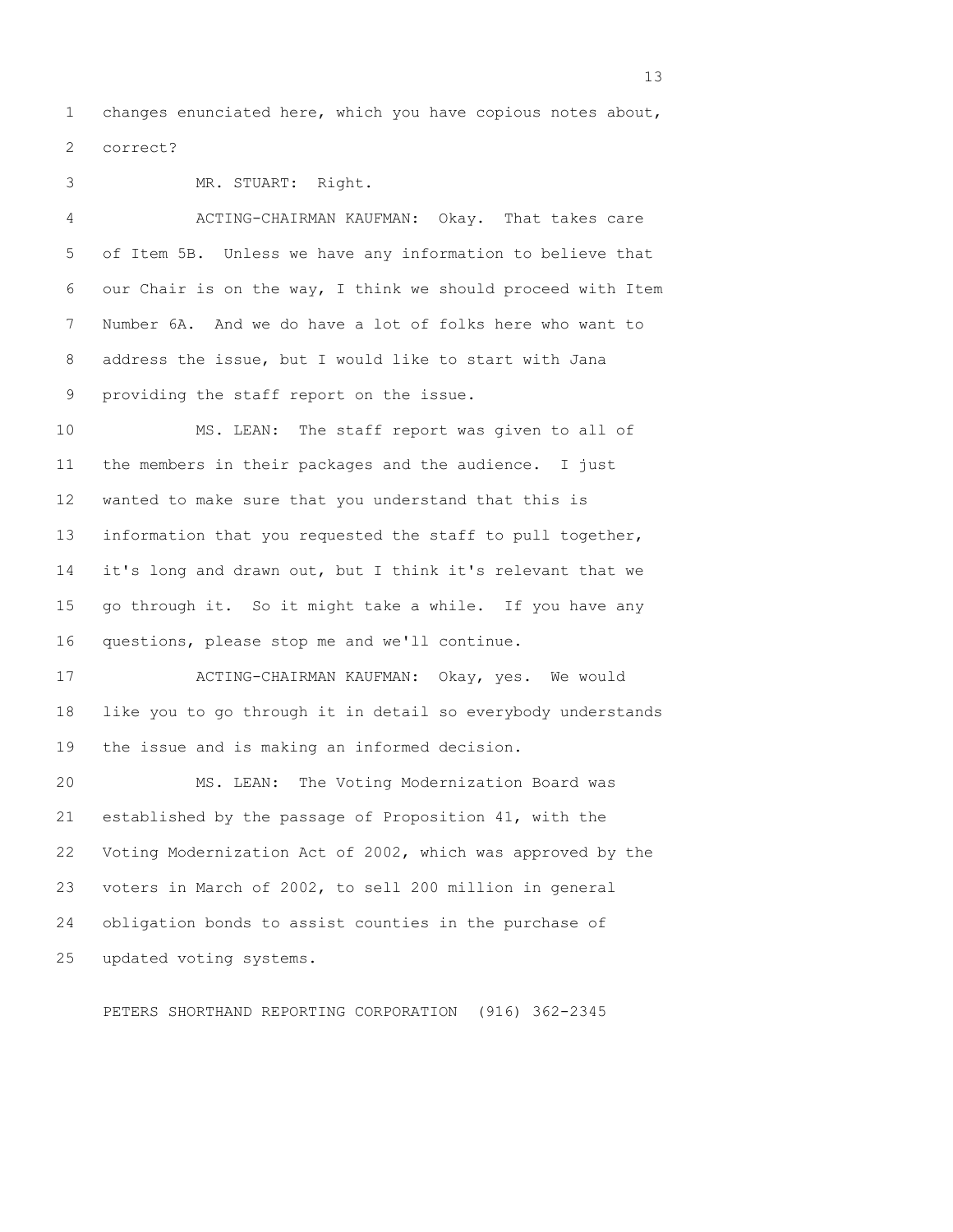1 The general authority of the VMB was given to 2 reject any application for fund monies if they deemed it 3 inappropriate, excessive, or that does not comply with the 4 intent of the article.

 5 The Act established the criteria of eligibility 6 for the counties to apply for the money. One of them I'd 7 like to highlight is that funds shall be used to purchase 8 systems certified by the Secretary of State for use in 9 California.

10 The VMB adopted policies and procedures that 11 weren't necessarily exclusively set in the Act. So while 12 the Act is specific regarding the eligibility requirements 13 for counties to apply for the funds, it does not specify the 14 operating procedures on how the funds will be applied for, 15 timeframes in which the funds will be distributed, or the 16 amount to be allocated to each county. The Secretary of 17 State's office developed proposed operational procedures, 18 policies and procedures for the VMB. These procedures were 19 adopted by the VMB at their first meeting on June 6th, 2002, 20 which all of you were present.

21 ACTING-CHAIRMAN KAUFMAN: I was not present. 22 MS. LEAN: No, you were not present.

23 The Act does not indicate a schedule for 24 allocation of funds to counties to modernize their voting 25 systems.

PETERS SHORTHAND REPORTING CORPORATION (916) 362-2345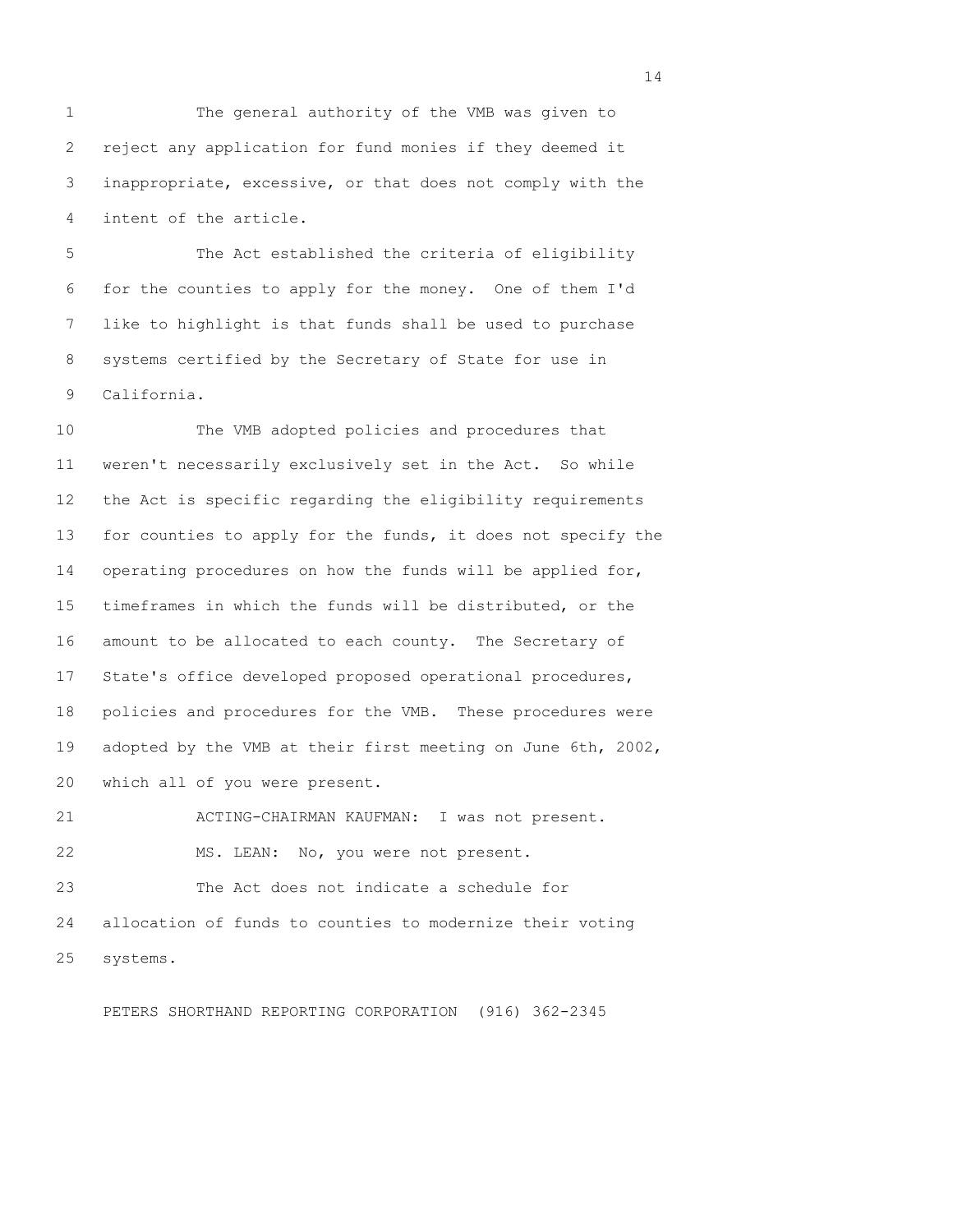1 At the first meeting of the VMB, staff prepared a 2 schedule of options for distribution of the funds. The 3 staff recommended that the VMB adopt an aggressive schedule 4 to get their funds to the counties as quickly as possible. 5 This recommendation was largely based on the fact that 6 counties would need an aggressive schedule to modify and 7 convert systems, to train staff in order to have a 8 successful conversion. Most specifically, nine counties in 9 California, Alameda, Los Angeles, Mendocino, Sacramento, San 10 Bernardino, San Diego, Santa Clara, Shasta, and Solano, were 11 under an order of the federal court to convert their 12 Votomatic and Pollstar Punch Card systems by the March 2nd, 13 2004, Presidential primary election.

14 After receiving the staff recommendation and 15 strong support and public comment at the meeting, the VMB 16 adopted an aggressive schedule to allocate and distribute 17 these funds.

18 The VMB considered many different options to 19 allocate funds to the counties. Once a formula was adopted, 20 the formula allocations were established for each county, 21 all 58 counties were invited to apply for the formula 22 funding allocation. The staff developed a proposed funding 23 application and procedural guide establishing a process for 24 counties to apply for the funds and explaining the 25 requirements to the counties to secure their funding.

PETERS SHORTHAND REPORTING CORPORATION (916) 362-2345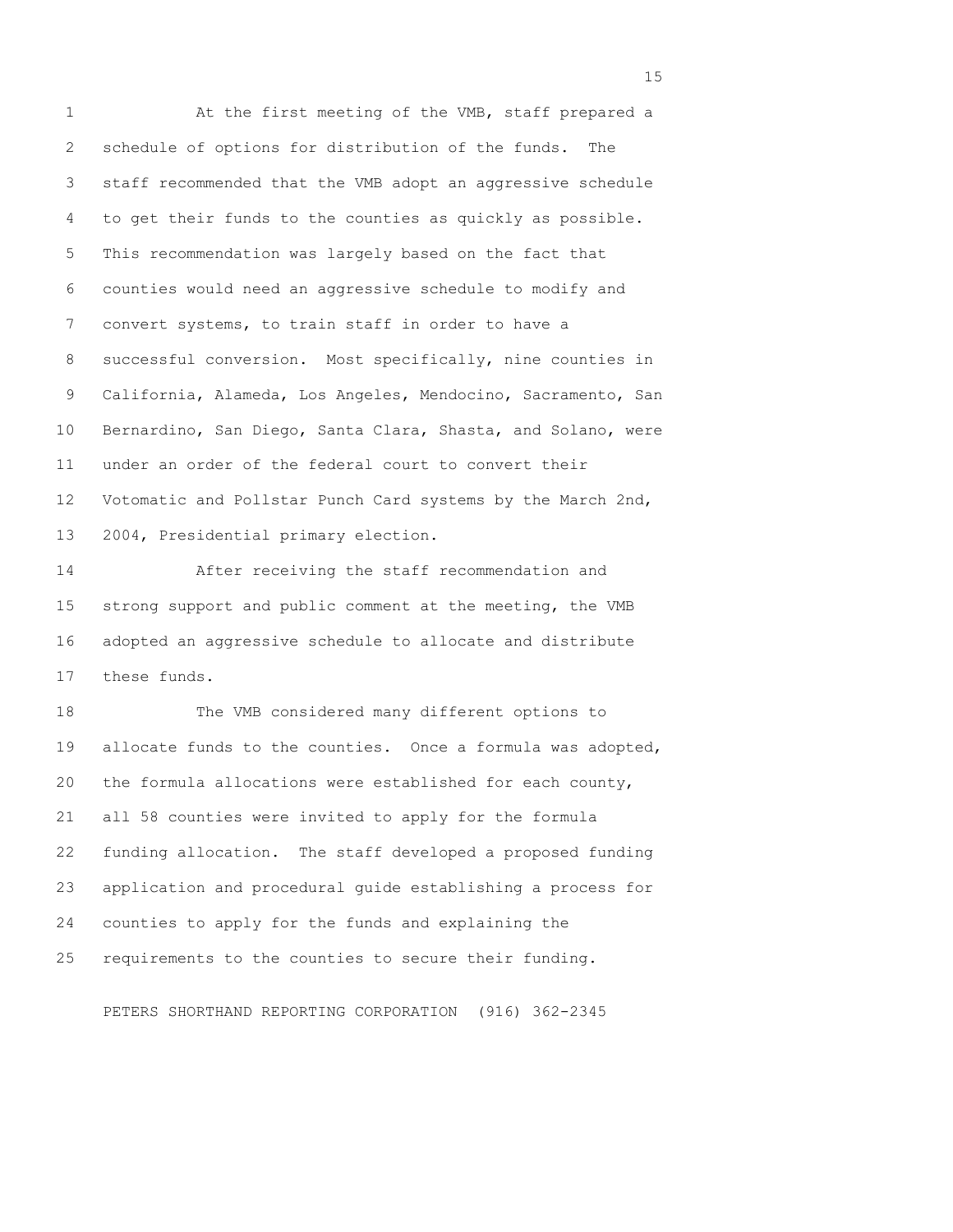1 Although the Act did not specifically require that new 2 voting systems be accessible to the disabled community, the 3 VMB requested that counties supply in their application an 4 accessibility plan describing how their county will use the 5 funds allocated by the Act to provide a meaningful voting 6 opportunity for people with disabilities.

 7 All 58 counties have submitted and the VMB have 8 approved their application for funding consideration thus 9 preserving their formula allocations. A Project 10 Documentation Package detailing a county's voting system 11 conversion plan and executed vendor contract is required as 12 part of the application process. By requiring a detailed 13 conversion plan and filing a vendor agreement before any 14 fund awards and distributions occur, the VMB is able to 15 ensure that the new voting systems and county plans to 16 convert would comply with specific requirements of the Act.

17 As of May 2004, 21 counties have submitted their 18 Project Documentation Package that have been issued funding 19 award letters authorizing disbursement of specified funding 20 allocations.

21 The Act also requires for the VMB to obtain the 22 Governor's approval on a Statement of Plans and Projects. 23 The Statement of Plans and Projects outlines the allocation 24 criteria and specifies that the county allocations be set 25 aside until the county submits a complete and acceptable

PETERS SHORTHAND REPORTING CORPORATION (916) 362-2345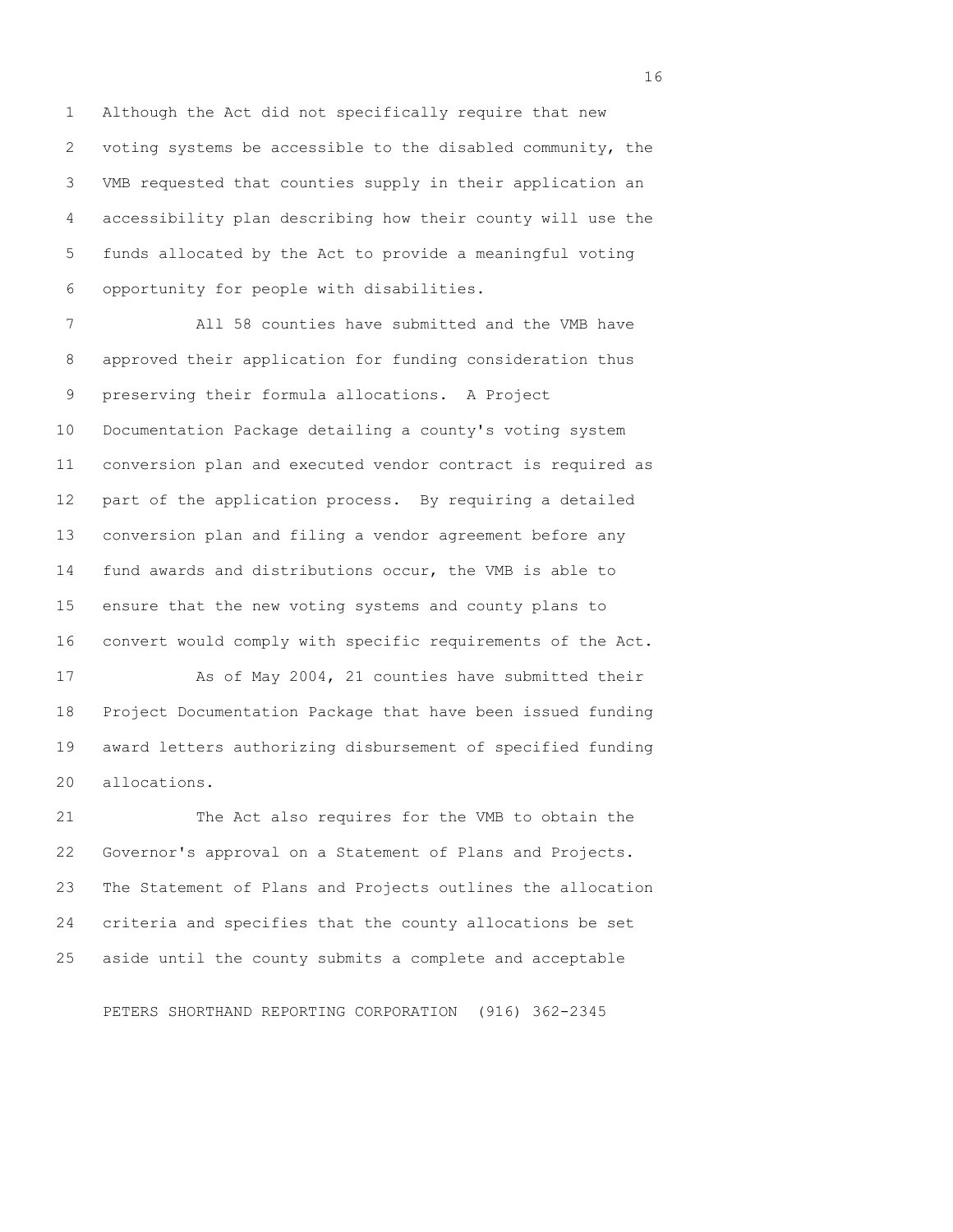1 Project Documentation Package in order to establish a 2 payment schedule for the county.

 3 There was an issue of a paper trail. At the onset 4 of the VMB meetings, it was determined that the paper trail 5 eligibility requirement was satisfied because all certified 6 direct recording DREs and touchscreen voting systems being 7 sold for use in California could produce a paper audit trail 8 for the ballot images stored in the unit and results could 9 be produced for a manual tally for recounts. This 10 interpretation of the paper audit trail requirement as 11 applied to the administration of the Act is a policy of the 12 VMB.

13 In November 2003, the Secretary of State 14 instituted a directive that required all counties who used 15 certified DRE units to retrofit their DRE units with an 16 Accessible Voter Verified Paper Audit Trail, an AVVPAT, a 17 paper record of a ballot printed for the voter to confirm 18 before a voter casts his or her ballot, by July 1, 2006.

19 On April 30th, 2004, the Secretary of State 20 superseded this directive by issuing orders decertifying the 21 use of DRE voting systems in California, but allowed the 22 counties to use DREs in the March 2nd, 2004, primary, and to 23 use these systems in the November 2nd, 2004, general 24 election, if they either installed an Accessible Voter 25 Verified Paper Audit Trail before the November election or

PETERS SHORTHAND REPORTING CORPORATION (916) 362-2345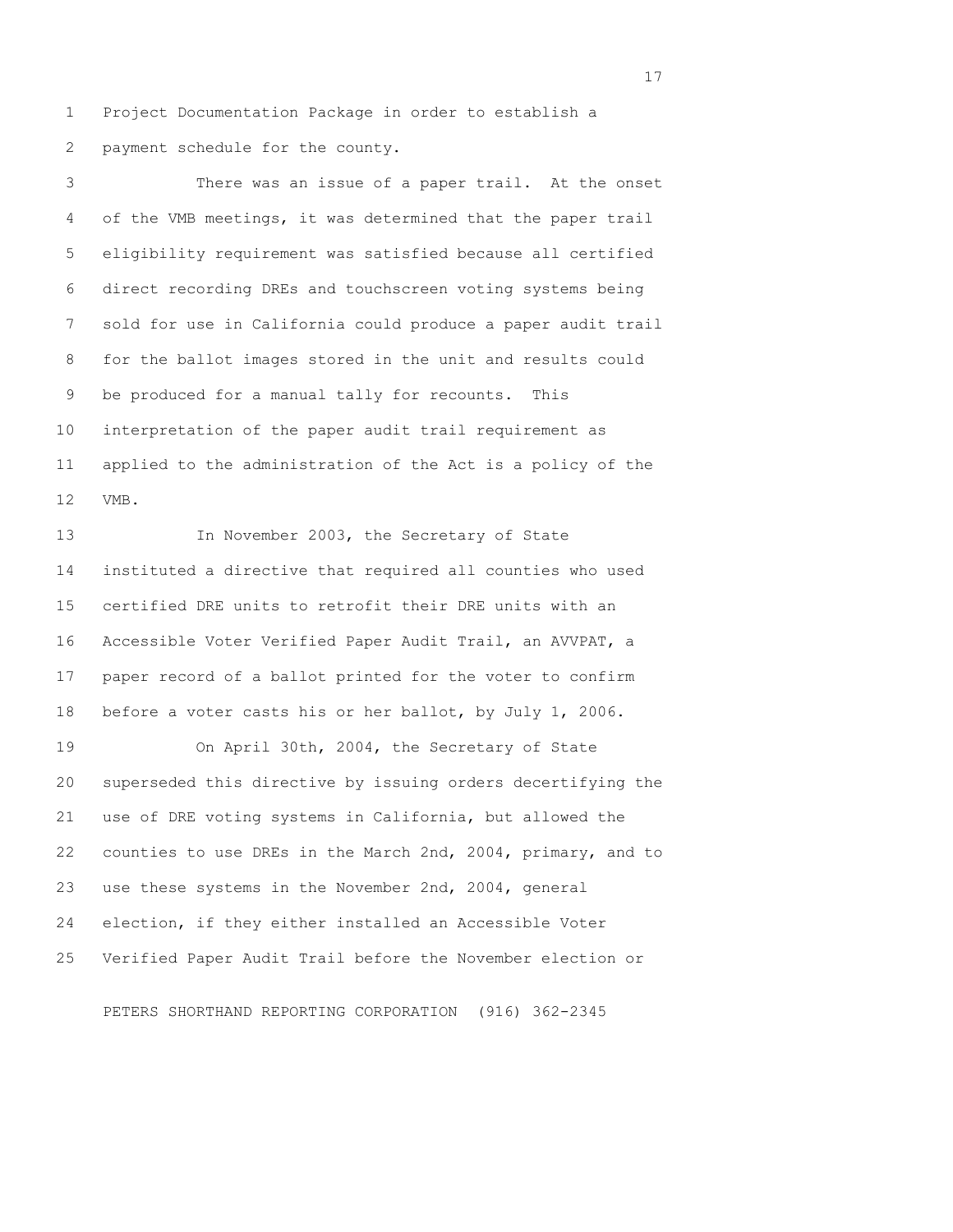1 if they met 23 security measures identified in the order.

 2 The order decertifying all DRE systems in 3 California has a requirement that all new DRE voting systems 4 purchased in California after the April 30th, 2004, 5 directive must include an AVVPAT. While the decertification 6 of all DRE systems in California does not necessarily impact 7 prior actions taken by the VMB, it could impact the counties 8 who have not began the modernization of their voting 9 equipment, because it essentially places a moratorium on the 10 sale of DRE units in California until vendors can develop 11 and obtain certification for systems that meet the AVVPAT 12 requirement.

13 Given the Act's requirement that all fund monies 14 only be used to purchase systems certified by the Secretary 15 of State, until there are DRE units certified with an AVVPAT 16 component, the VMB will only be able to consider approving 17 allocations for counties who are upgrading to optical scan 18 voting system technology.

19 The Act does not specifically require any voting 20 equipment being purchased with the funds be accessible to 21 voters with disabilities. However, the VMB has recognized 22 the importance of the accessible voting equipment. As of 23 January 1, 2003, California state law under Election Code 24 Section 19227 requires the Secretary of State to adopt 25 regulations in consultation with representatives of the

PETERS SHORTHAND REPORTING CORPORATION (916) 362-2345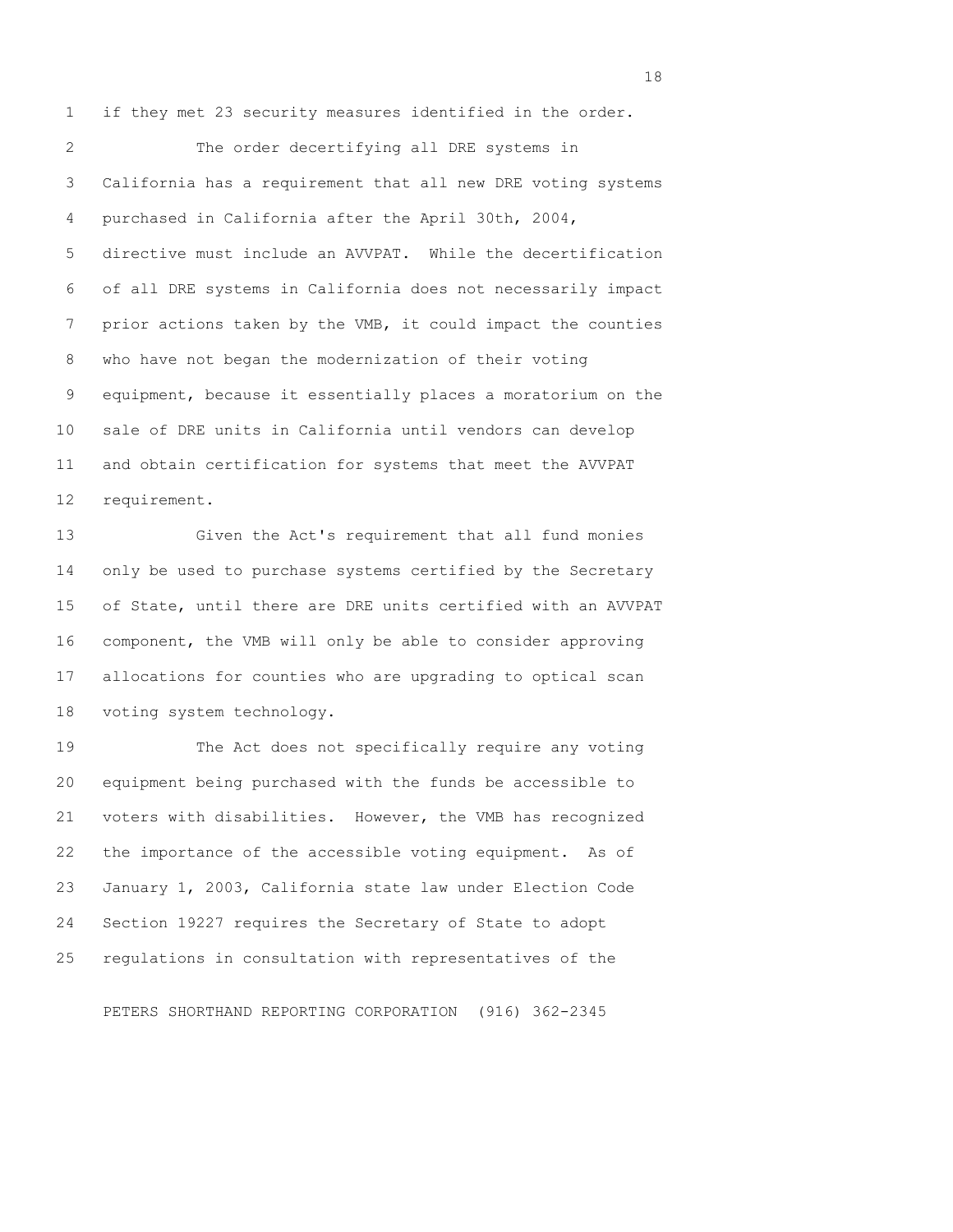1 blind, of consumer organizations and other experts, to make 2 all voting systems, except absentee systems, equally 3 accessible to persons who are blind or visually impaired. 4 This section further requires that at each polling place at 5 least one voting unit be accessible, as established for use 6 under the adoption of the Secretary of State regulations, to 7 individuals who are blind or visually impaired. Compliance 8 with this section is only required by local agencies and/or 9 counties. If sufficient funds are available via funds 10 received from the proceeds of the Voting Modernization Bond 11 Act of 2002 or the federal funds made available to purchase 12 new voting systems.

13 Any voting system equipment purchased by a county 14 before the effective date of January 1, 2003, would not be 15 required to comply with this section until such time as it 16 upgrades or replaces any already-purchased voting equipment. 17 However, a question has arisen whether any county using 18 funds from the Act to purchase new voting equipment after 19 the January 1, 2003, deadline would be required to comply 20 with this code section.

21 The Help America Vote Act does have a requirement 22 with the specifications of one DRE in every polling place be 23 adopted by January 1, 2006. It should be noted that the new 24 reformed Elections Systems Commission is required under HAVA 25 to develop voluntary voting system guidelines. These

PETERS SHORTHAND REPORTING CORPORATION (916) 362-2345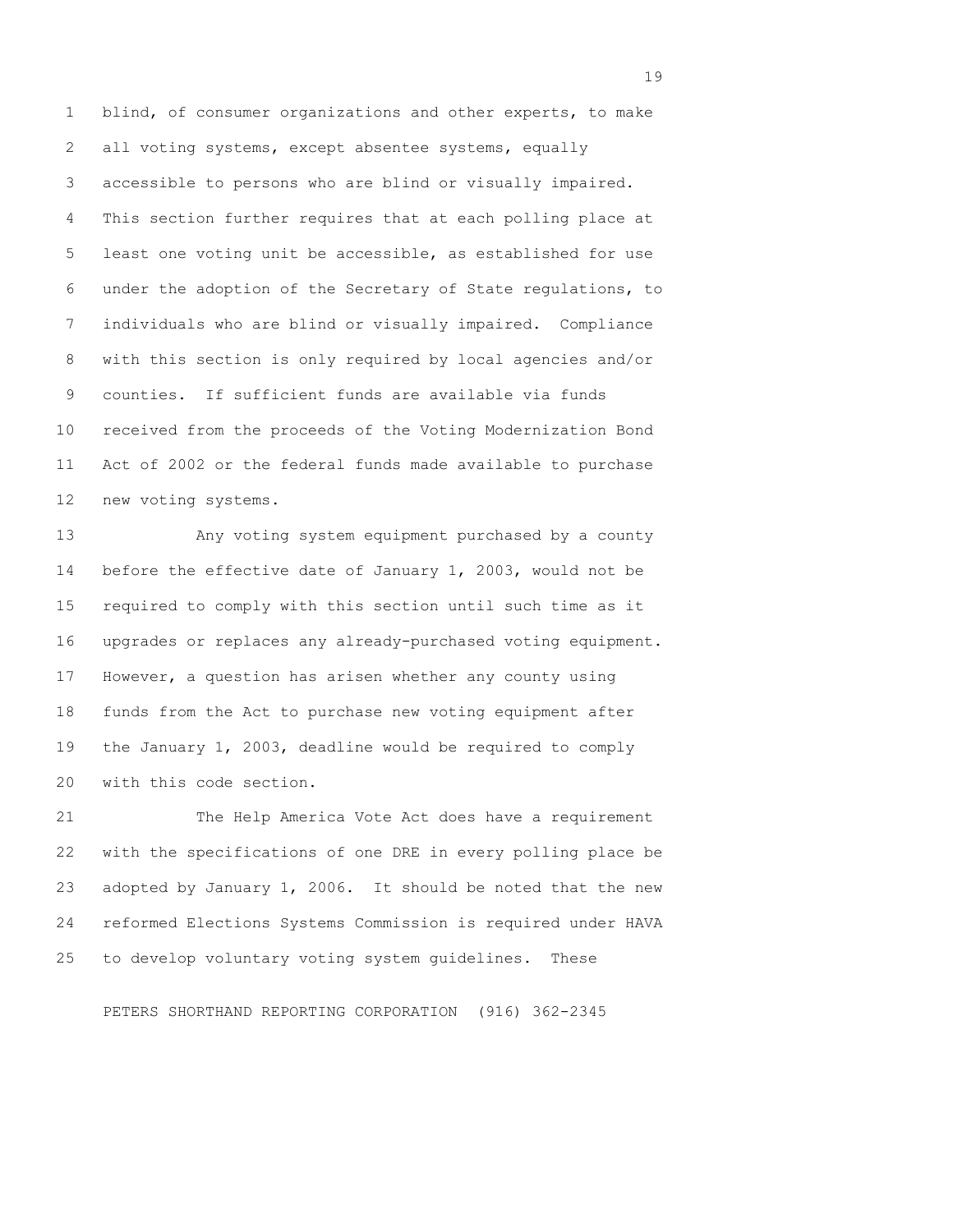1 guidelines could potentially impact the certification 2 process of voting systems in California and would affect the 3 VMB in as much as the VMB would only be able to allocate 4 funding awards for purchasing of certified voting equipment. 5 Recognizing that modernizing voting systems is a 6 large undertaking, the VMB has allowed counties to submit 7 voting system conversion modernization plans to be 8 implemented in phases. The policy to allow the counties to 9 upgrade their voting equipment in multiple phases requires 10 the counties adhere to state and federal accessibility 11 requirements within one of their phases. Elections Code 12 19227(b) requires that funds received from the Act shall be 13 used for the purpose of placing one accessible voting unit 14 in each polling place. It could be asserted that funds from 15 the Act will be used to comply with the state law as part of 16 the phased county voting equipment modernization. Elections 17 Code 19227(b) does not say that all funds received from the 18 Act shall be used to comply with the accessibility 19 requirement.

20 The VMB has awarded phased approach funding for 21 eight counties. Funds made available to the counties from 22 the VMB in multiple phases will be used to upgrade their 23 voting systems and the accessibility requirements. 24 Therefore, the phased approach for upgrading voting systems 25 still appears to be acceptable under the newly imposed state

PETERS SHORTHAND REPORTING CORPORATION (916) 362-2345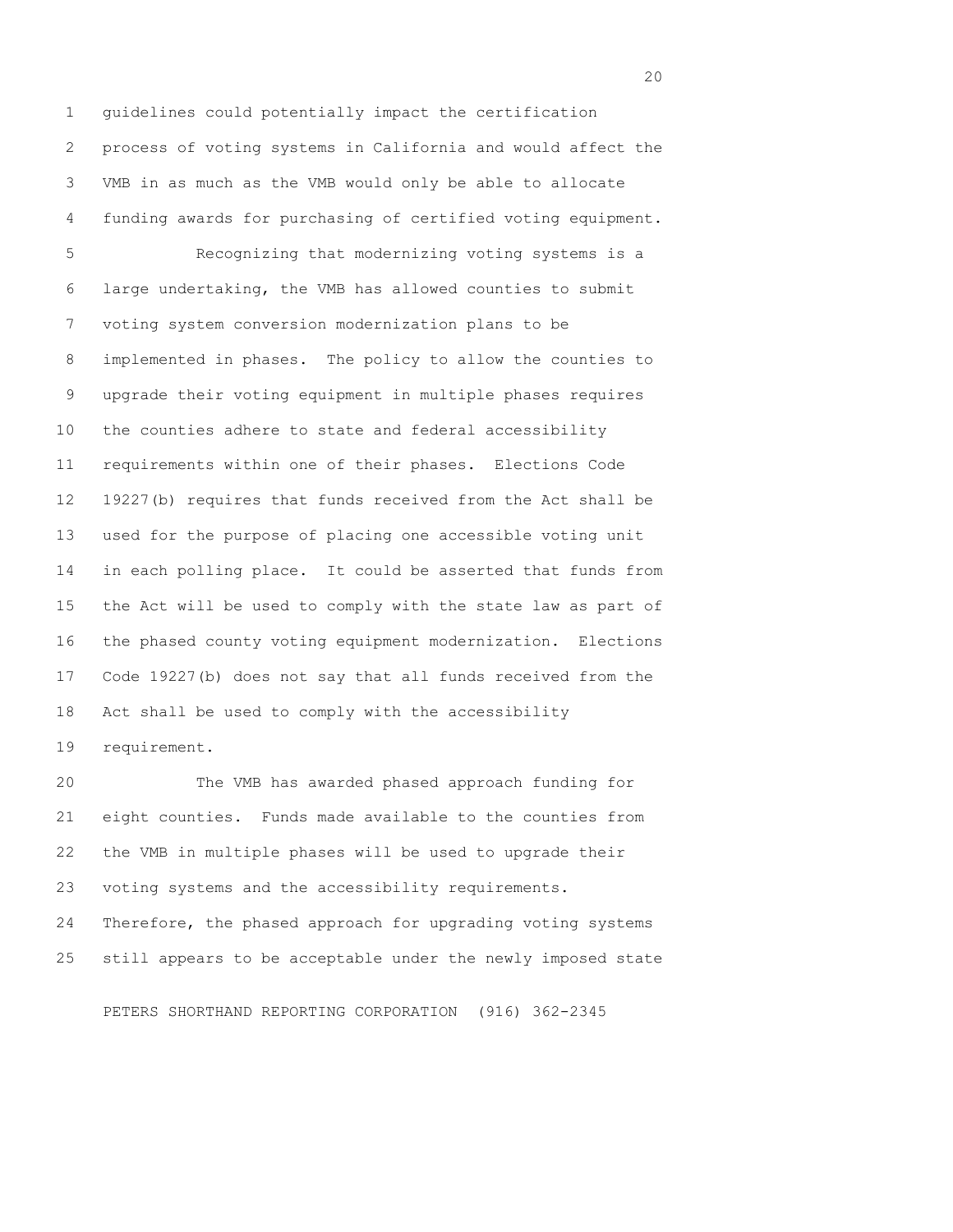1 law requirements for accessibility.

| 2  | It also should be noted that the Secretary of                |  |
|----|--------------------------------------------------------------|--|
| 3  | State has not developed the regulations that need to be in   |  |
| 4  | place in order for vendors to meet the accessibility         |  |
| 5  | requirement and no certified systems are currently available |  |
| 6  | that have the accessibility requirement in them.             |  |
| 7  | ACTING-CHAIRMAN KAUFMAN: Jana, before you go on,             |  |
| 8  | on that one point. Is there anything under foot or for the   |  |
| 9  | Secretary of State to adopt these regulations, are they in   |  |
| 10 | process? We know they're not in existence yet. Do you know   |  |
| 11 | anything about that?                                         |  |
| 12 | MS. LEAN: I'll turn that over to our --                      |  |
| 13 | MR. STUART: No, I don't have any information that            |  |
| 14 | those have been started or are pending. I can go make        |  |
| 15 | further inquiry on that, but my understanding is that, no,   |  |
| 16 | they're not.                                                 |  |
| 17 | ACTING-CHAIRMAN KAUFMAN: Okay.                               |  |
| 18 | BOARD MEMBER BUSTAMANTE: John, do you have any               |  |
| 19 | additional information?                                      |  |
| 20 | MR. MOTT-SMITH: They have been issued as                     |  |
| 21 | standards, but they have not been through the regulatory     |  |
| 22 | process.                                                     |  |
| 23 | BOARD MEMBER BUSTAMANTE: So what is the timeline             |  |
| 24 | at the Secretary of State's office to lift the moratorium?   |  |
| 25 | MR. MOTT-SMITH: For what?                                    |  |

PETERS SHORTHAND REPORTING CORPORATION (916) 362-2345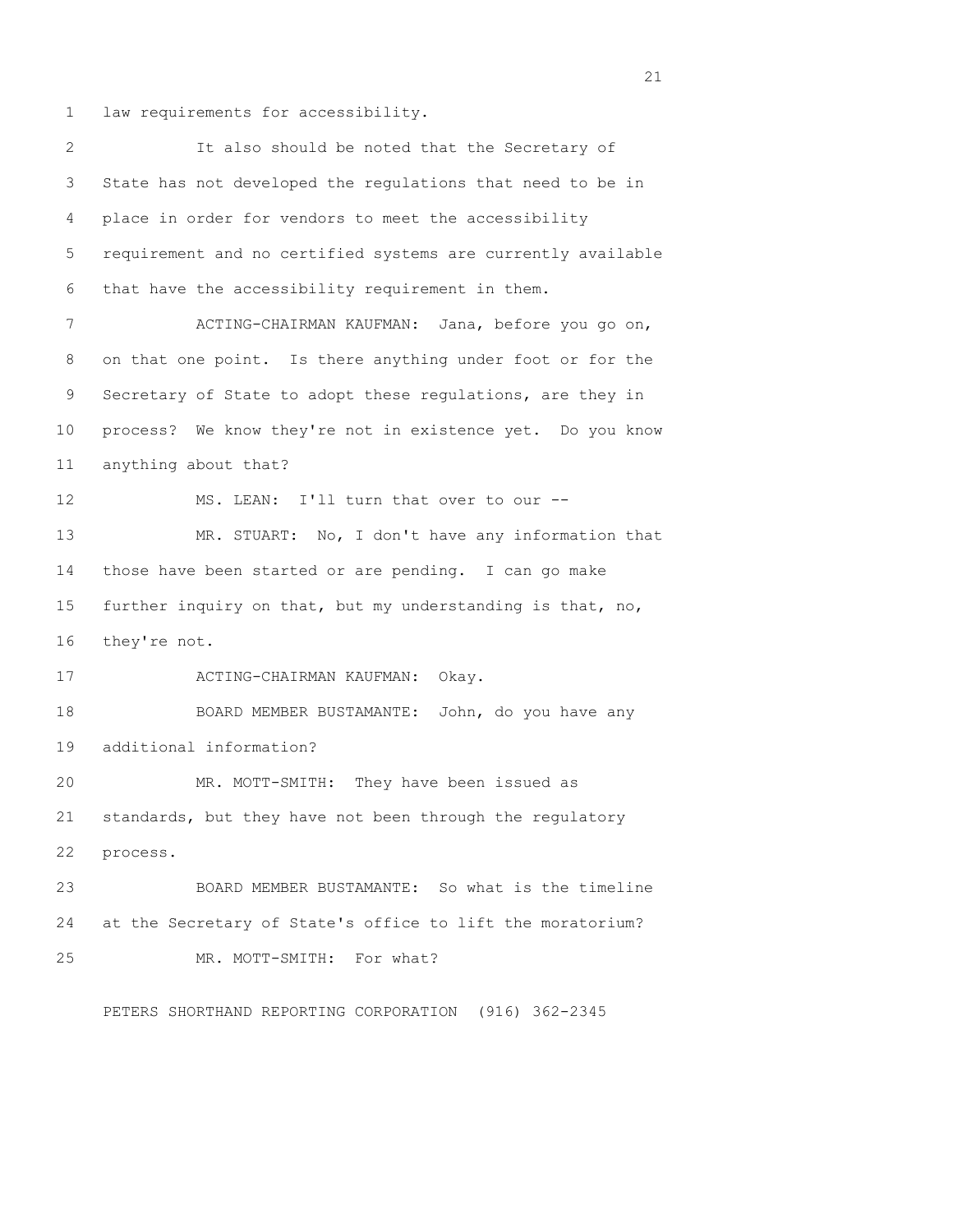1 BOARD MEMBER BUSTAMANTE: What is the timeline of 2 the Secretary of State that the administrative office is 3 using to deal with this? 4 MR. MOTT-SMITH: To -- 5 BOARD MEMBER FINNEY: To lift the moratorium? 6 BOARD MEMBER BUSTAMANTE: Well, I'm sorry, not the 7 moratorium, but to get the certification? 8 MR. MOTT-SMITH: His latest directive was all 9 machines by July 1, 2006. 10 BOARD MEMBER BUSTAMANTE: No, no, I meant 11 internally. I mean you have a process that you have to go 12 through, right? 13 MR. MOTT-SMITH: To make the regulations for the 14 standards? 15 ACTING-CHAIRMAN KAUFMAN: I think we're talking 16 about two different things. One, there's the regulations, 17 and, two, is whether or not certain counties are made 18 certified for November. 19 BOARD MEMBER BUSTAMANTE: Oh, okay, I was thinking 20 more about the machines than the counties. 21 MR. MOTT-SMITH: As was I. And, in fact, I'm not 22 understanding. 23 BOARD MEMBER BUSTAMANTE: No, no, I think he and I 24 weren't -- 25 ACTING-CHAIRMAN KAUFMAN: I was focused on the

PETERS SHORTHAND REPORTING CORPORATION (916) 362-2345

22 and 23 and 23 and 23 and 23 and 23 and 23 and 23 and 23 and 23 and 23 and 23 and 23 and 23 and 23 and 23 and 23 and 23 and 23 and 23 and 23 and 23 and 23 and 23 and 23 and 23 and 23 and 23 and 23 and 23 and 24 and 25 an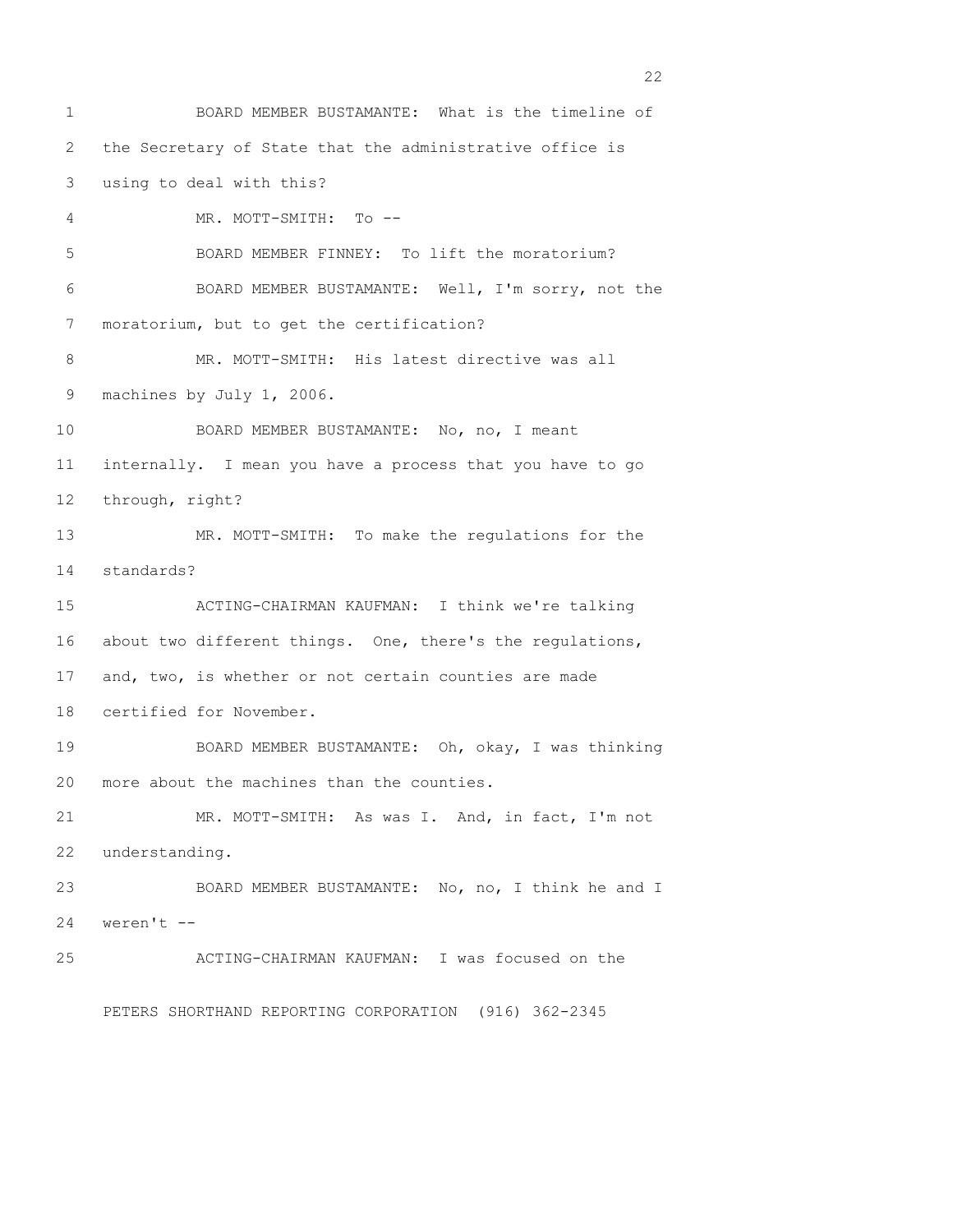1 first, I thought you were going somewhere else, but maybe 2 not.

 3 BOARD MEMBER BUSTAMANTE: Yes. So where are you 4 guys?

 5 MR. MOTT-SMITH: The current environment is that 6 all DREs, as Jana summarized, were decertified. Some were 7 recertified, based on acceptance of security measures. And 8 that process we have recertified all but three of the 10 9 counties. Seven of the ten counties have been recertified 10 previously.

11 BOARD MEMBER BUSTAMANTE: Seven of the counties. 12 MR. MOTT-SMITH: We're very close to the other -- 13 we have procedural obstacles, not any other obstacles that 14 I'm aware of for the other three. So in November we 15 anticipate all ten of the DRE counties that were not TSX 16 counties to be certified.

17 ACTING-CHAIRMAN KAUFMAN: And they are recertified 18 to the extent they're operating under the security measures 19 that have been dictated by the Secretary of State, correct? 20 MR. MOTT-SMITH: Correct.

21 ACTING-CHAIRMAN KAUFMAN: It's not that the 22 machines themselves are meeting all the new requirements, 23 it's that other safeguards are being put in place to provide 24 the security protection?

25 MR. MOTT-SMITH: Correct. And just to be clear,

PETERS SHORTHAND REPORTING CORPORATION (916) 362-2345

<u>23</u>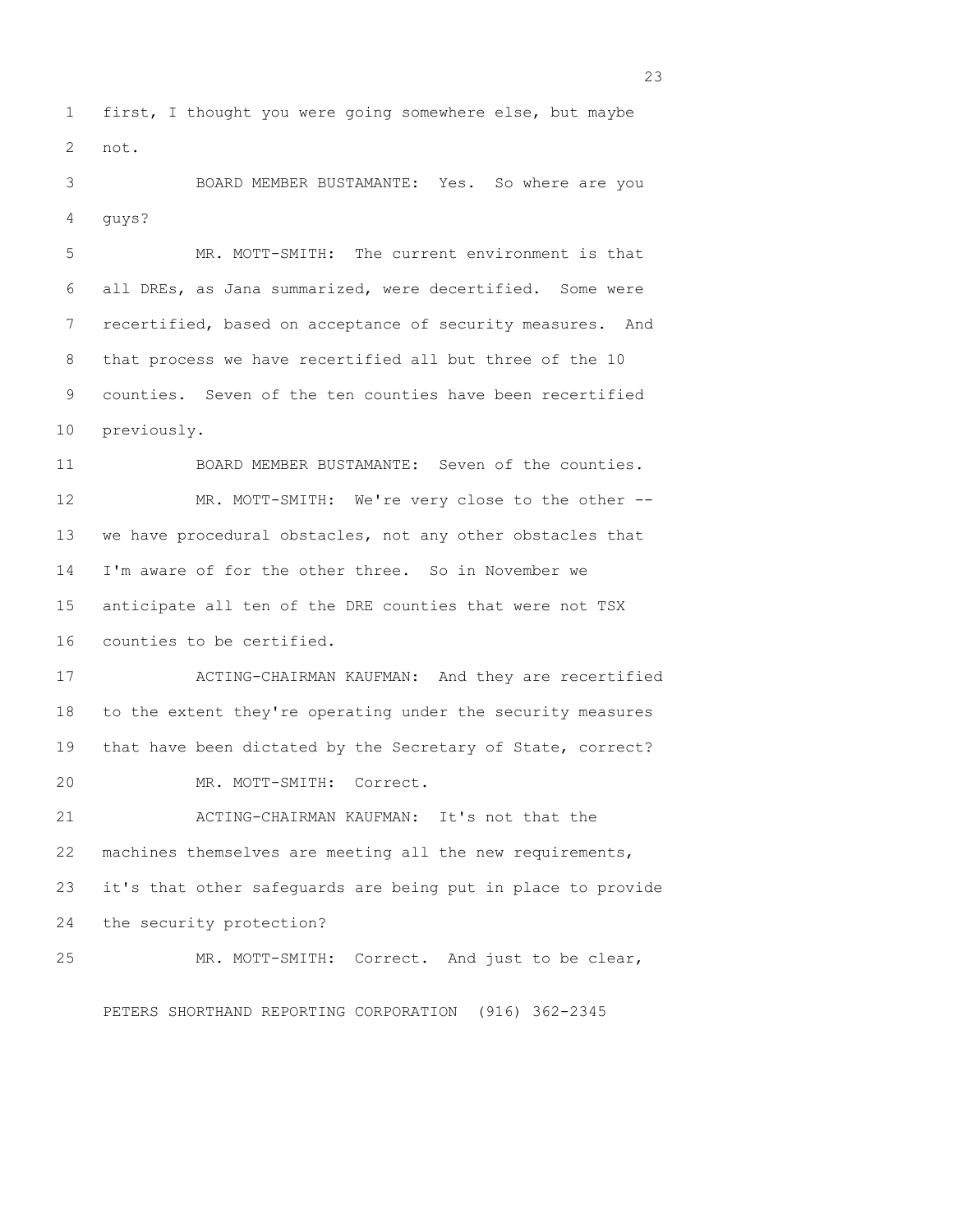1 the Voting Systems Panel did vote to recommend that the 2 changes necessary to recertify the TS system in three 3 counties, Alameda, Plumas, and Los Angeles, be recertified. 4 But that process hasn't been finalized yet by a certificate 5 from the Secretary. 6 MS. LEAN: I think the question that was brought 7 up in the staff report is just to make the Board aware that 8 the other 38 counties that haven't moved forward yet, they 9 cannot purchase a DRE system at this time. There is no 10 certified system that meets all of the accessibility 11 requirements. 12 ACTING-CHAIRMAN KAUFMAN: Regardless of what is 13 certified for November -- 14 MS. LEAN: Correct. 15 ACTING-CHAIRMAN KAUFMAN: -- because that is based 16 on a host of other factors? 17 MS. LEAN: Correct. I just want to make that 18 point clear. 19 ACTING-CHAIRMAN KAUFMAN: And I didn't mean to 20 take you off track, but I wanted to deal with the issue as 21 it came up. 22 MS. LEAN: Okay. At the December 17th, 2002, VMB 23 meeting, the VMB adopted a January 1, 2005, deadline for 24 counties to receive approval from the VMB for Project 25 Document Package. Under this adoption, counties that did PETERS SHORTHAND REPORTING CORPORATION (916) 362-2345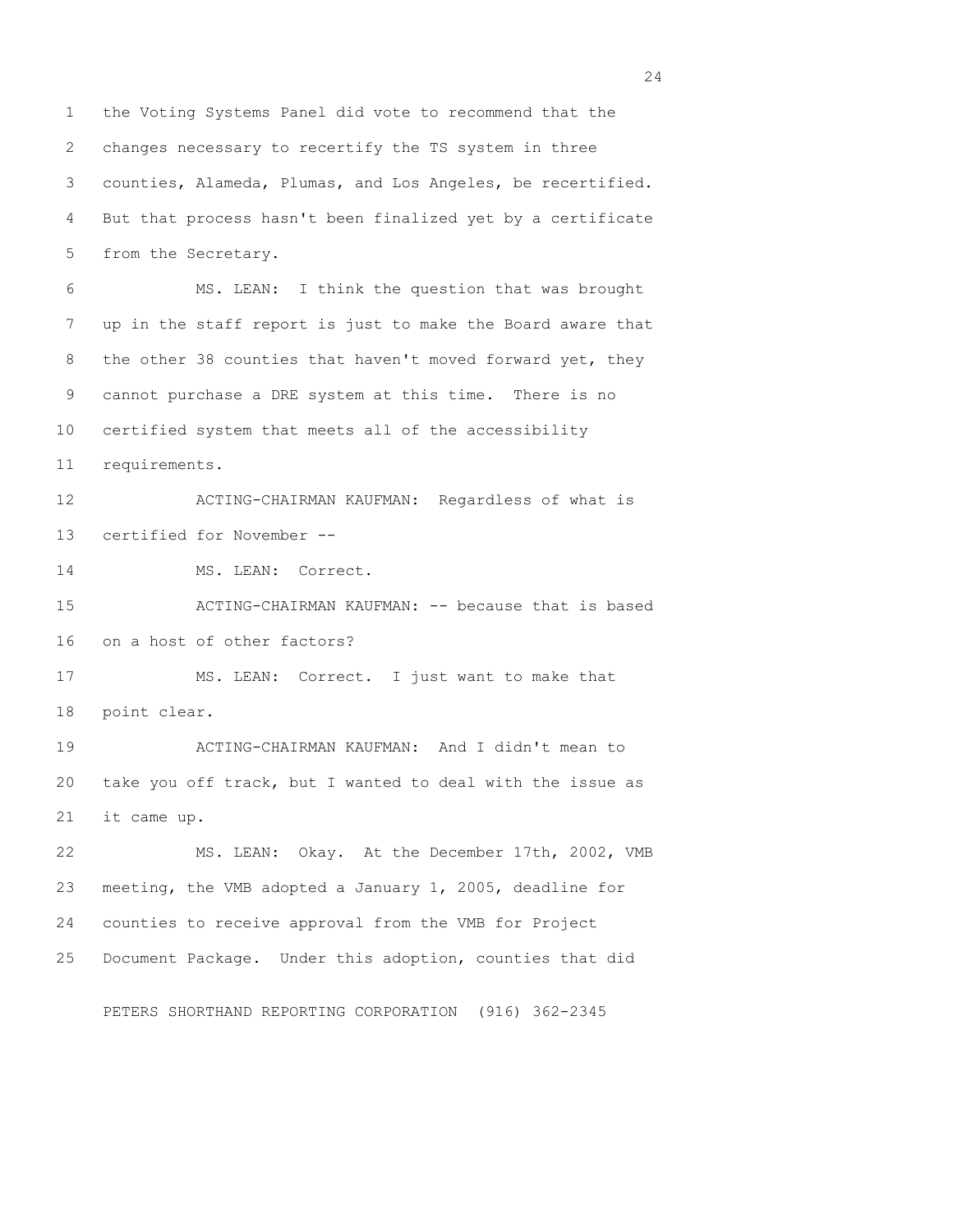1 not receive approval by the January 1, 2005, deadline 2 forfeited their approved allocations. The Act does not have 3 a deadline for when the funds need to be approved or 4 distributed to the counties. This deadline was adopted as 5 policy and could be reconsidered by the VMB at any time. 6 I just want to also say that HAVA does have a 7 deadline for compliance of their voting system standards and 8 that punch card systems be replaced by January 1, 2006. 9 The actions of the VMB to assist the counties in 10 meeting the new federal voting system requirements is good 11 public policy. However, the VMB is not strictly obligated 12 to do so under the act. 13 The Voting Modernization Fund and the HAVA Federal 14 Trust Fund are not linked together. Both HAVA and the 15 Voting Modernization Bond Act were passed to further the 16 overall advancement of modernizing voting systems, and while

17 both Acts afford money to be distributed to counties to 18 upgrade their voting systems, they are independent of each 19 other.

20 The requirement for counties to submit a Project 21 Documentation Package has been established by the VMB and 22 the adoptions of the Funding Application and Procedural 23 Guide, the Statement of Plans and Projects signed by the 24 Governor, and it is also incorporated in the VMB's 25 requirement for funding in documents submitted to the Voting

PETERS SHORTHAND REPORTING CORPORATION (916) 362-2345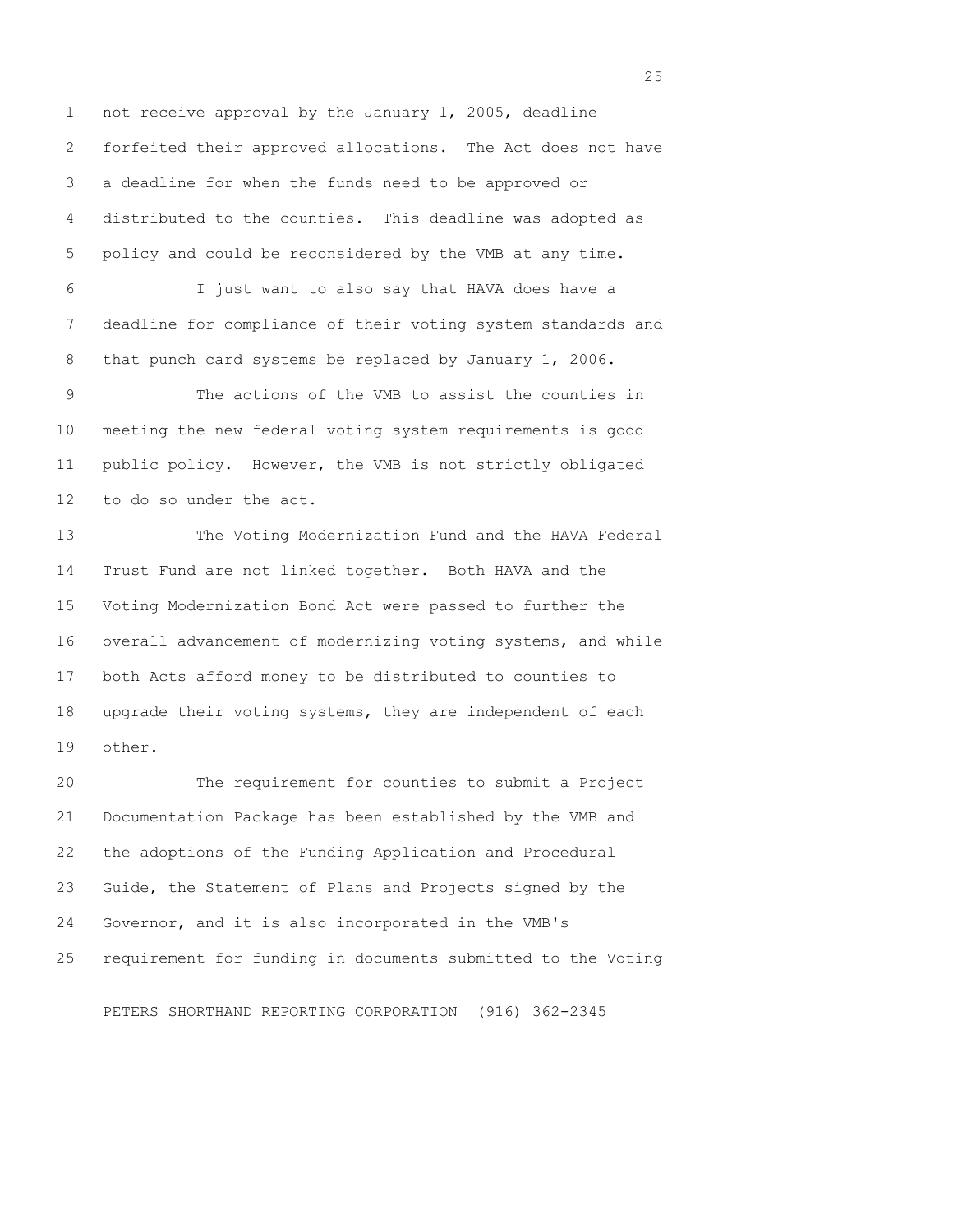1 Modernization Finance Committee and to request a full-money 2 investment loan to fund the Voting Modernization Fund. 3 The requirement for counties to submit Project 4 Documentation Packages to the VMB has been incorporated as 5 standard practice. The Act does not specify deadlines to 6 allocate the fund monies. Therefore, the VMB could 7 reconsider the January 1, 2005, deadline for counties to 8 submit their Project Documentation Packages. 9 I do know we have quite a bit of public comment, 10 if you would like to take that before we consider the 11 options, or would you like to go over the options? 12 BOARD MEMBER FINNEY: Real quick before we do 13 that. I found my conflict issue, I thought it was this, not 14 the other one. But it's satisfied. I was concerned about 15 the linkage of HAVA and of this Board. And that was 16 addressed in a way that it was satisfied. 17 ACTING-CHAIRMAN KAUFMAN: Okay. Actually, I think 18 it might be appropriate for you to run through the options 19 so that members of the public can make reference to the 20 options when they come up. 21 BOARD MEMBER FINNEY: That's a good idea. 22 MS. LEAN: Okay. The VMB may want to consider the 23 following options before determining if a new project plan 24 deadline should be instituted. 25 The first option. The VMB could maintain the PETERS SHORTHAND REPORTING CORPORATION (916) 362-2345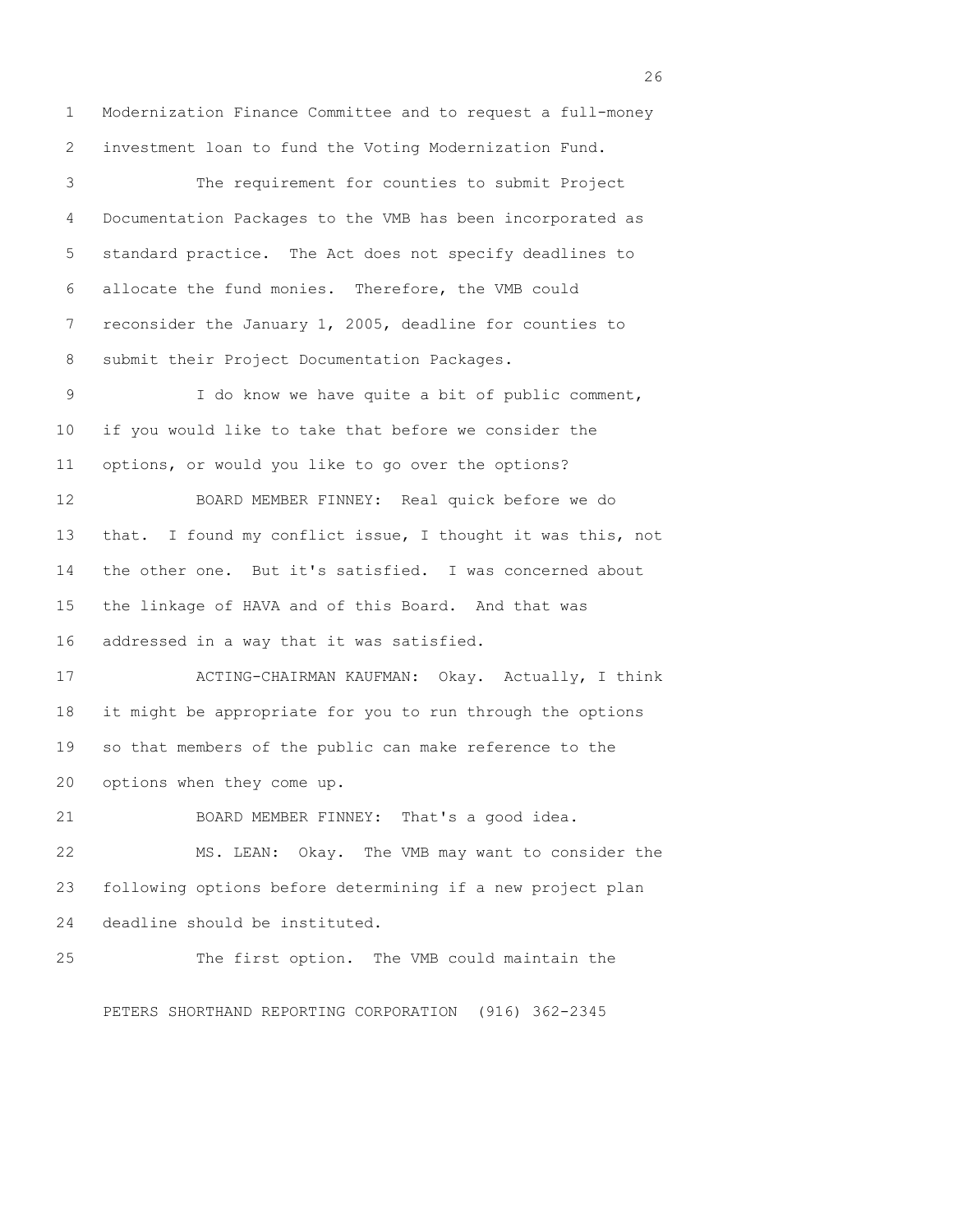1 adopted January 1, 2005, project plan deadline and motion 2 that counties that do not receive approval by the January 1, 3 2005, deadline forfeit their approved allocations. 4 Maintaining this date could allow the VMB to conduct 5 additional funding rounds for money not used by the 6 deadline. The VMB could reallocate these reverted funds to 7 counties who have converted to new systems by the deadline 8 but did not receive enough funding to pay for their new 9 system. In addition, the reallocated funds could be used to 10 offset the costs to counties that have already converted to 11 DRE systems that are required to upgrade to a new AVVPAT 12 requirement.

13 Option Two. The VMB could maintain a January 1, 14 2005, deadline, but allow counties who have not entered into 15 a contract with a vendor to upgrade their new voting system 16 to submit a status report on their modernization progress. 17 If the county's status report is determined by the VMB to 18 show sufficient progress in modernizing their voting 19 systems, the VMB could allow the county to reserve their 20 approved allocation funding amount on a case-by-case basis. 21 This option would not be construed as a blanket exception to 22 all counties, but it could allow the VMB some leeway with 23 specific counties before their funds are reverted for a 24 second funding round.

25 Option Three. The VMB could move the deadline to PETERS SHORTHAND REPORTING CORPORATION (916) 362-2345

<u>27</u>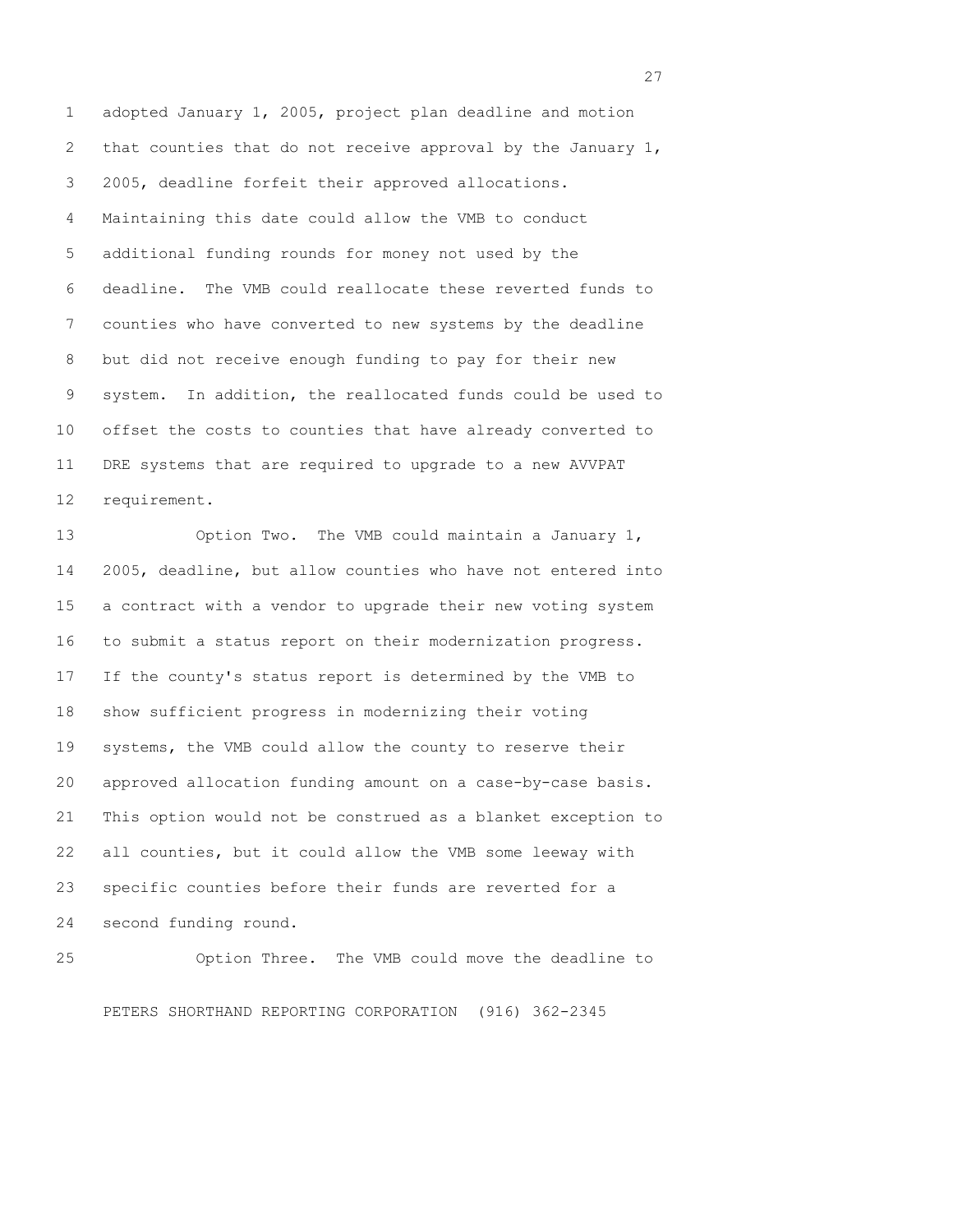1 July 1, 2005, to better align with the counties with meeting 2 the HAVA deadline. By moving the deadlines to July, it 3 could assist the counties in their planning process to 4 secure vendor contracts at least six months before the HAVA 5 January 1, 2006, compliance deadline. On average a county's 6 Request for Proposal process to enter into a contract with a 7 vendor takes approximately six months to complete. By 8 establishing this deadline, the VMB could compel the 9 counties to meet the HAVA requirement and accelerate their 10 voting system modernization process in California.

11 Option Four. The VMB could move the deadline to 12 January 1, 2006, to assist with HAVA. By moving the 13 deadline to January 1, 2006, it could assist counties who 14 have been reluctant to begin modernizing their voting 15 equipment due to the uncertainties of the standards to be 16 applied to the new voting equipment technologies. The 17 decision to decertify all DRE voting systems which 18 essentially placed a moratorium on the sale of these systems 19 in California could also warrant the extension. With more 20 than half of the 58 counties yet to begin upgrading their 21 voting systems and the counties vigorously supporting moving 22 the deadline, extending the deadline to January 2006 could 23 be considered a practical option.

24 Option Five. The VMB could move the deadline to 25 January 1, 2006, making the compliance deadline consistent

PETERS SHORTHAND REPORTING CORPORATION (916) 362-2345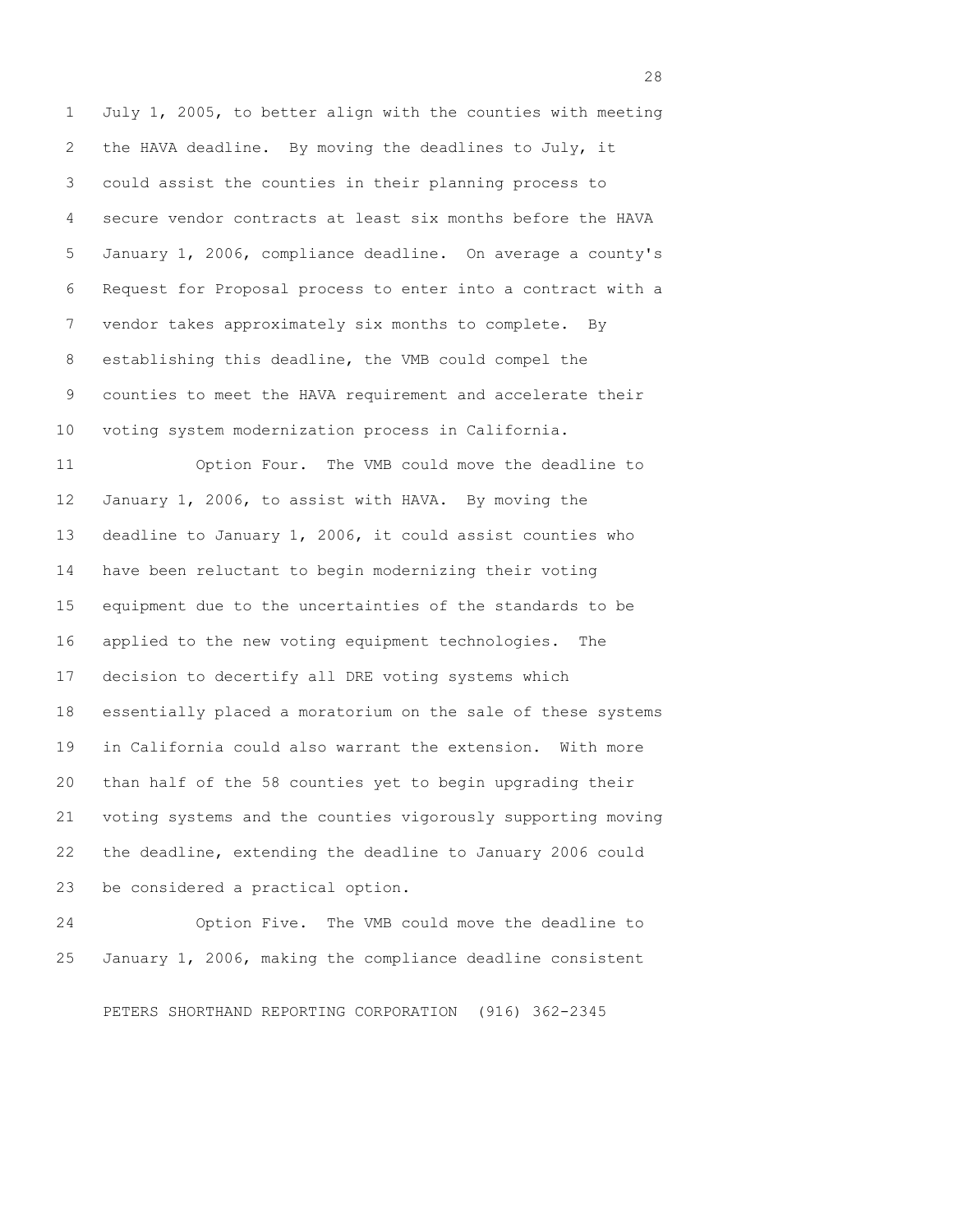1 with HAVA. By requiring each county to submit an Interim 2 Status Report on their modernization status until they 3 fulfill the Project Documentation Package requirement. 4 While this option may not address the VMB policy for 5 counties to move on an aggressive schedule, it would allow 6 the counties additional time before they're required to 7 upgrade to new voting technologies and to assure funds are 8 being used appropriately. 9 This option could enable the VMB to address the 10 concerns of the counties regarding the unknown availability 11 of certified systems to be sold in California or giving them 12 the ability to insure that counties are moving forward in 13 development of their voting system modernization plans. 14 ACTING-CHAIRMAN KAUFMAN: Does staff have a 15 recommendation on one of those options? 16 MS. LEAN: At the last meeting. Staff would like 17 to continue its recommendation to move the deadline to 18 January 1, 2006. 19 ACTING-CHAIRMAN KAUFMAN: Which would be Option 20 Four? 21 MS. LEAN: Correct. 22 BOARD MEMBER FINNEY: Or Five. 23 MS. LEAN: Or Five. 24 ACTING-CHAIRMAN KAUFMAN: Why don't we actually 25 take a few moments to see if any of the Board members have

PETERS SHORTHAND REPORTING CORPORATION (916) 362-2345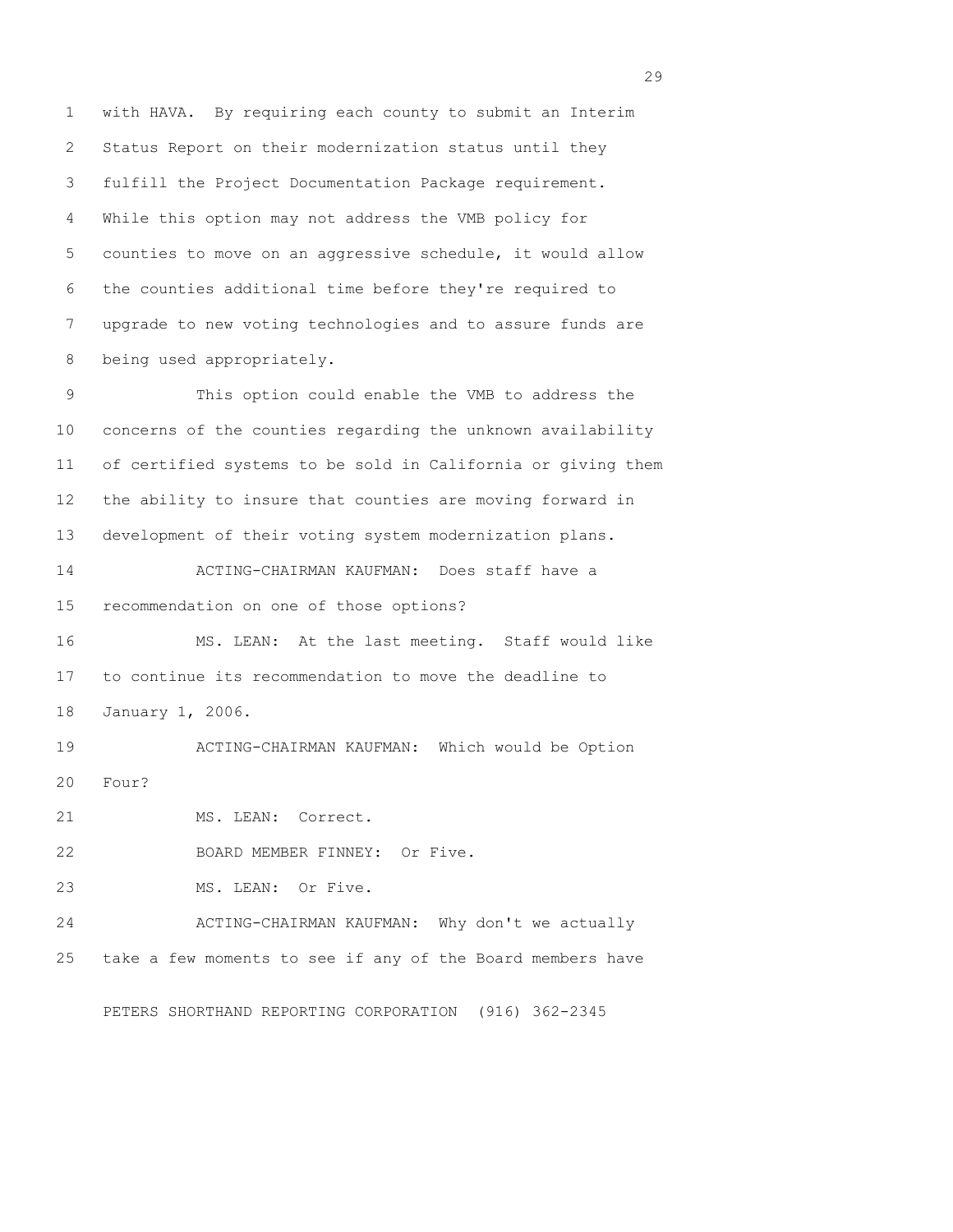1 questions of staff, and then we'll turn to members of the 2 public on this issue.

 3 And I guess I just wanted to begin by asking, it 4 seems to me that the tension here is between the Board's 5 role in trying to encourage counties to move forward in 6 their efforts to upgrade their voting systems, and yet we 7 don't want to deprive anybody who is caught right now with 8 the issue of the decertification of voting machines. We 9 don't want to cut anybody off from potential funding. 10 Do you have any thoughts on that issue as relates 11 to input you may have received from the counties or the role 12 of this Board? 13 MS. LEAN: Well, where we were back in December of 14 2002 is not where we are now. With the new voting 15 equipment, voting system equipment that was certified for 16 use then and that is certified for use now is totally 17 different. So it might be something for you if you want to 18 consider that. I have gotten numerous phone calls and you 19 have in your package quite a few letters from the counties 20 that have not submitted Project Documentation Packages to 21 extend the deadline. And that is why staff recommended the 22 movement of the deadline. 23 ACTING-CHAIRMAN KAUFMAN: Mr. Bustamante.

24 BOARD MEMBER BUSTAMANTE: I just had a couple 25 questions myself.

PETERS SHORTHAND REPORTING CORPORATION (916) 362-2345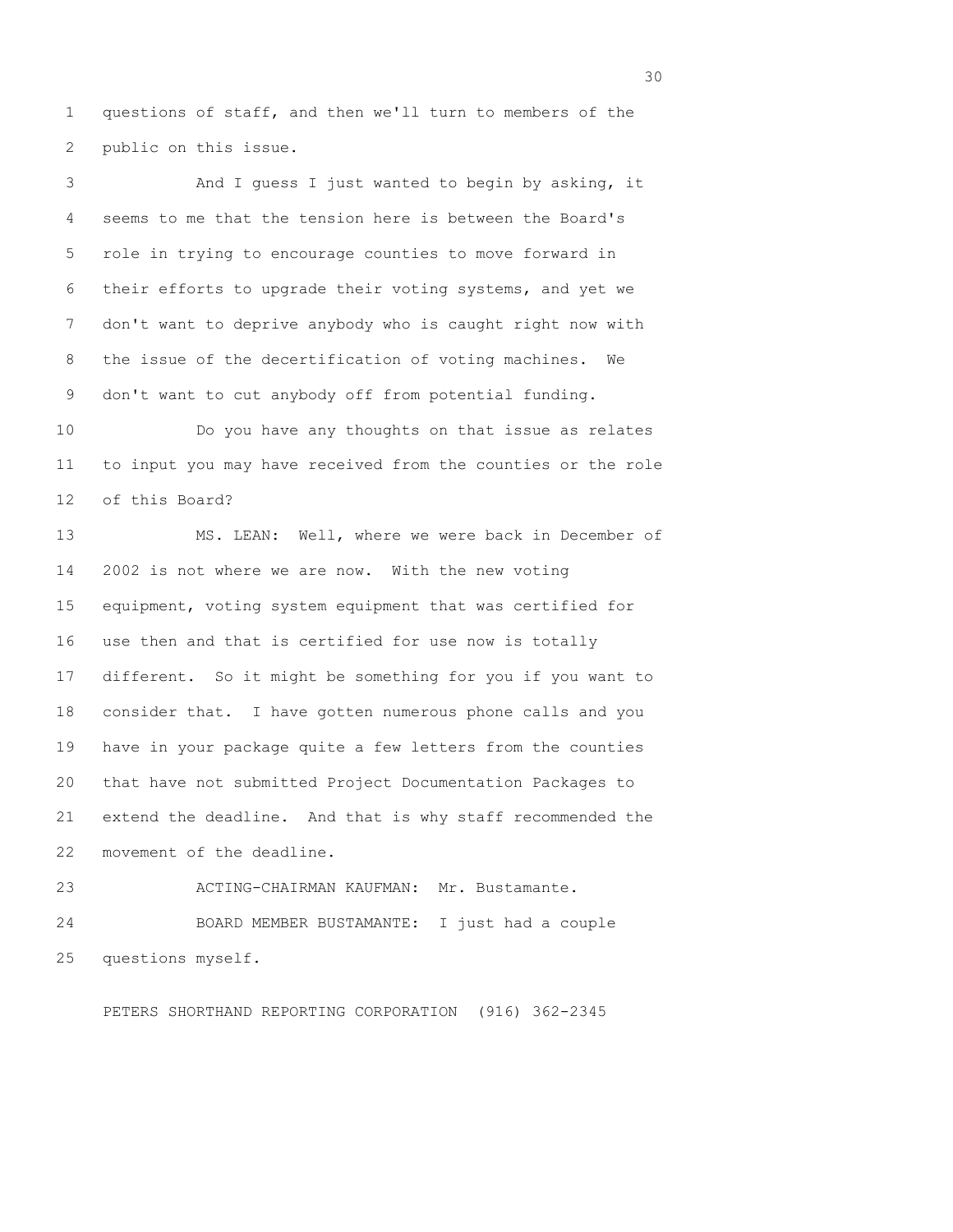1 There's no expiration on the Act, right? 2 MS. LEAN: Correct. 3 BOARD MEMBER BUSTAMANTE: Are there companies out 4 there right now that can meet essentially the Secretary of 5 State's directive? 6 MR. MOTT-SMITH: No, not as of yet. 7 BOARD MEMBER BUSTAMANTE: When? Do you guys have 8 a timeline on that, do you have any idea? 9 MR. MOTT-SMITH: We're going to Nevada in 10 September where a system potentially meets the directive. 11 But the process would be that they then would have to come 12 forward in California for certification. 13 BOARD MEMBER BUSTAMANTE: Are there any machines 14 in the country that would meet the Secretary of State's 15 directive? 16 MR. MOTT-SMITH: It's our understanding that there 17 are machines out there that have not yet come forward to -- 18 BOARD MEMBER BUSTAMANTE: So the answer is no? 19 MR. MOTT-SMITH: -- certification. There is a 20 certified system being used in Nevada which we're going to 21 look at. 22 BOARD MEMBER BUSTAMANTE: Federally certified? 23 MR. MOTT-SMITH: Federally certified. Federally 24 qualified. 25 BOARD MEMBER BUSTAMANTE: So basically the PETERS SHORTHAND REPORTING CORPORATION (916) 362-2345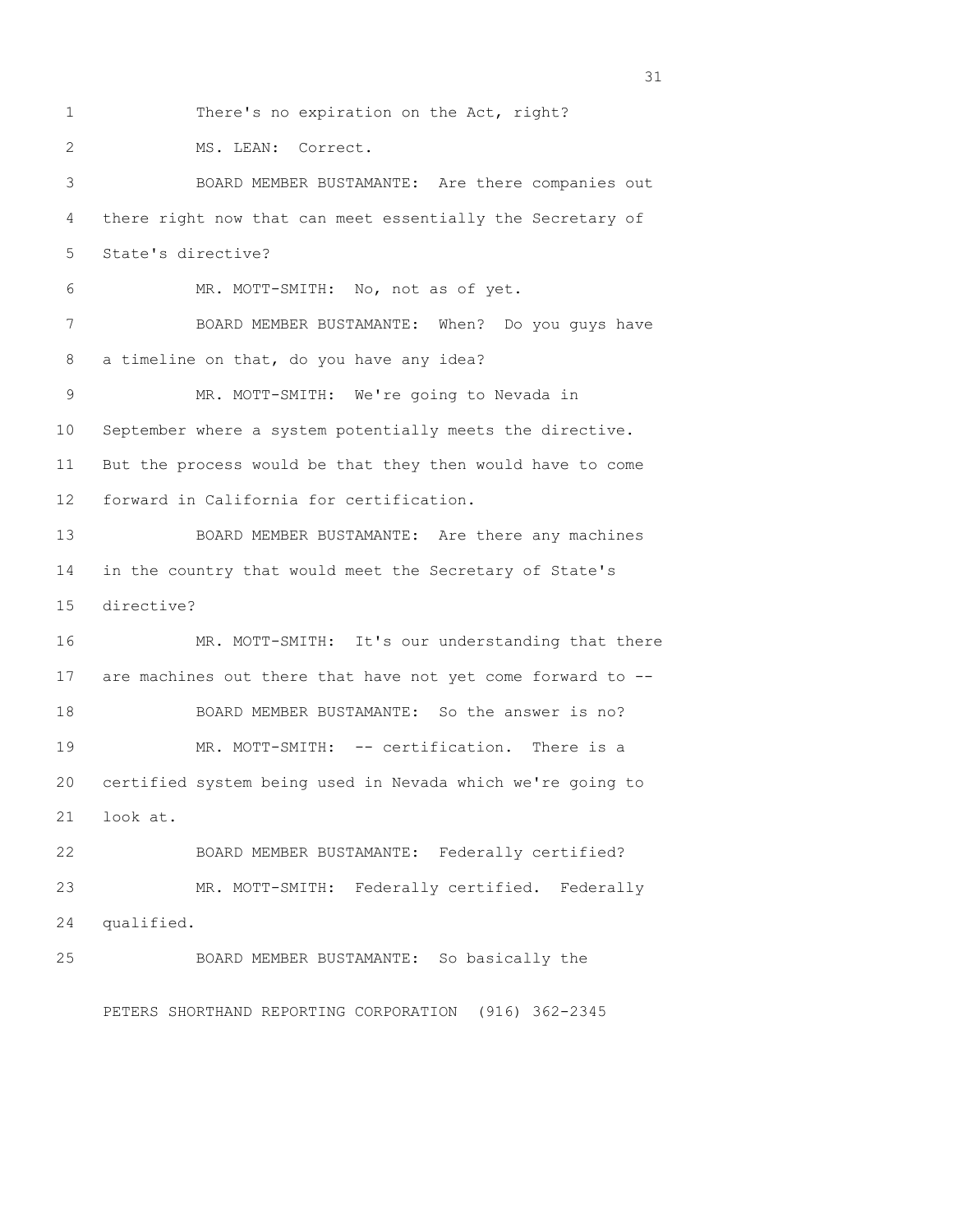1 counties right now don't have an option to purchase their 2 voting equipment, the 38 counties that currently don't have 3 it yet?

 4 MR. MOTT-SMITH: There is not one certified in 5 California at this time. 6 BOARD MEMBER BUSTAMANTE: So what options do 7 counties have today? Or do they have an option? 8 MR. MOTT-SMITH: They have an option that they can 9 either get an optical scan system and supplement that when 10 it's there with a paper trail or whatever kind of 11 accessibility device, or they can wait for a paper trail DRE 12 device. 13 BOARD MEMBER BUSTAMANTE: So counties today have 14 an option? They have the option to be able to upgrade their 15 voting equipment with an optical scan? 16 MR. MOTT-SMITH: They can do that. They still 17 have until 2006 to -- 18 BOARD MEMBER BUSTAMANTE: Right. Which is just a 19 DRE in a polling place, not necessarily a wholesale 20 replacement of all voting equipment with DREs? 21 MR. MOTT-SMITH: Correct. And it's not 22 necessarily a DRE in a polling place. There are optical 23 scan technologies that have come forward that provide 24 accessibility. 25 BOARD MEMBER BUSTAMANTE: Okay.

PETERS SHORTHAND REPORTING CORPORATION (916) 362-2345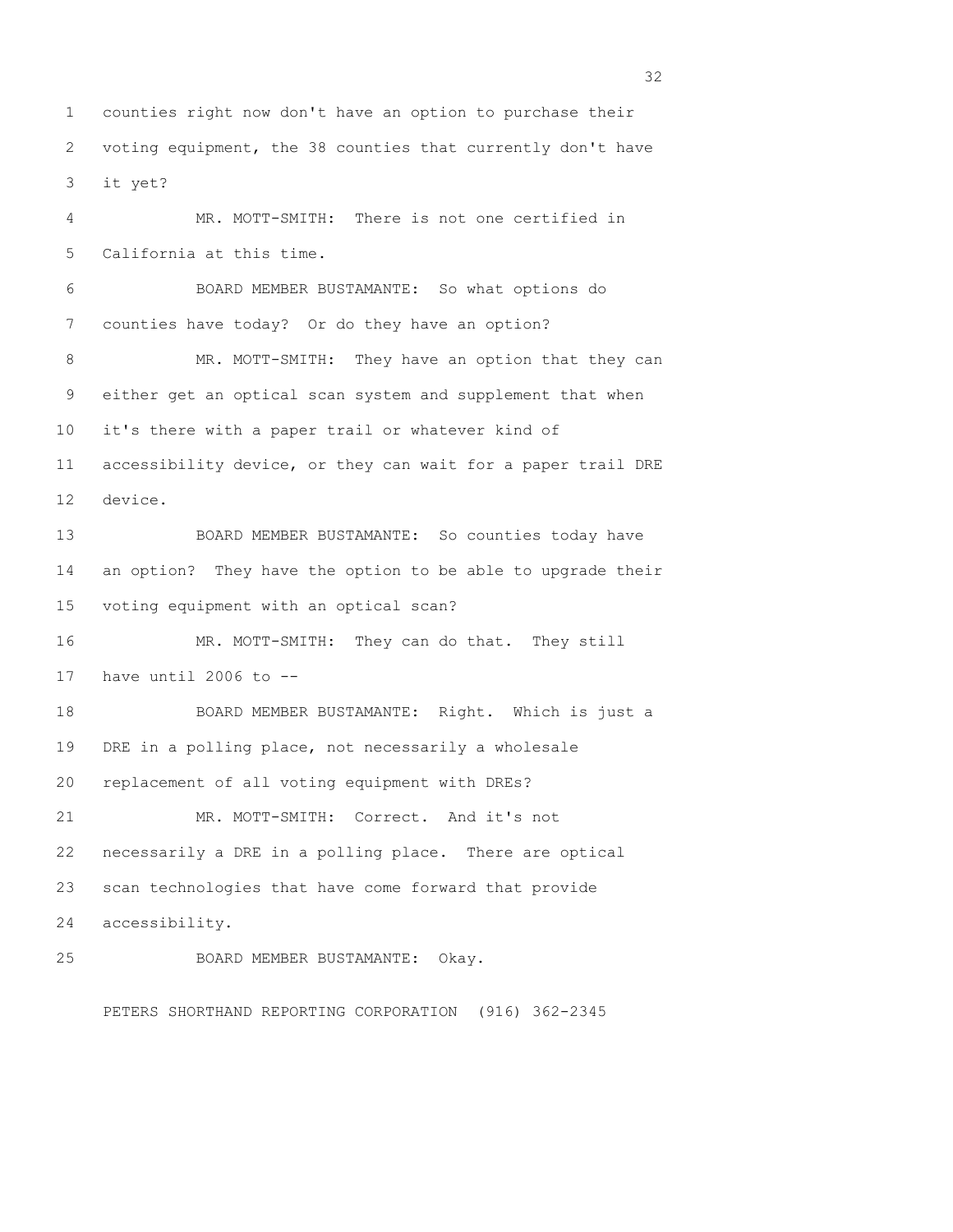1 ACTING-CHAIRMAN KAUFMAN: But a county taking that 2 option would be going through a two-step process potential 3 instead of a one-step process and a potentially costly 4 second step?

 5 MR. MOTT-SMITH: Well, Jana's report identifies as 6 an example Mendocino where they purchased an optical scan 7 system and as soon as a paper trail system is available for 8 the accessibility, that's part of the contract involved.

 9 BOARD MEMBER BUSTAMANTE: Just going off that 10 point, I mean most counties, in fact, are really taking a 11 two-step process in terms of their acquisitions of voting 12 equipment, right?

13 MS. LEAN: Well, of the 20 that have come forward 14 to use them so far, eight of them are doing that, the phased 15 approach.

16 BOARD MEMBER BUSTAMANTE: But I mean even a lot of 17 the counties are opting for two types of machines. I mean a 18 lot of them are, right?

19 MS. LEAN: From the counties that I have talked to 20 since the decertification order came out, that's what most 21 of them are leaning towards.

22 MR. MOTT-SMITH: But I think of the applications 23 that we've had, most of the ones that were brought scan 24 equipment for counties that purchased the systems after the 25 trigger date for eligibility for federal money, but before

PETERS SHORTHAND REPORTING CORPORATION (916) 362-2345

<u>33</u> and the state of the state of the state of the state of the state of the state of the state of the state of the state of the state of the state of the state of the state of the state of the state of the state of the s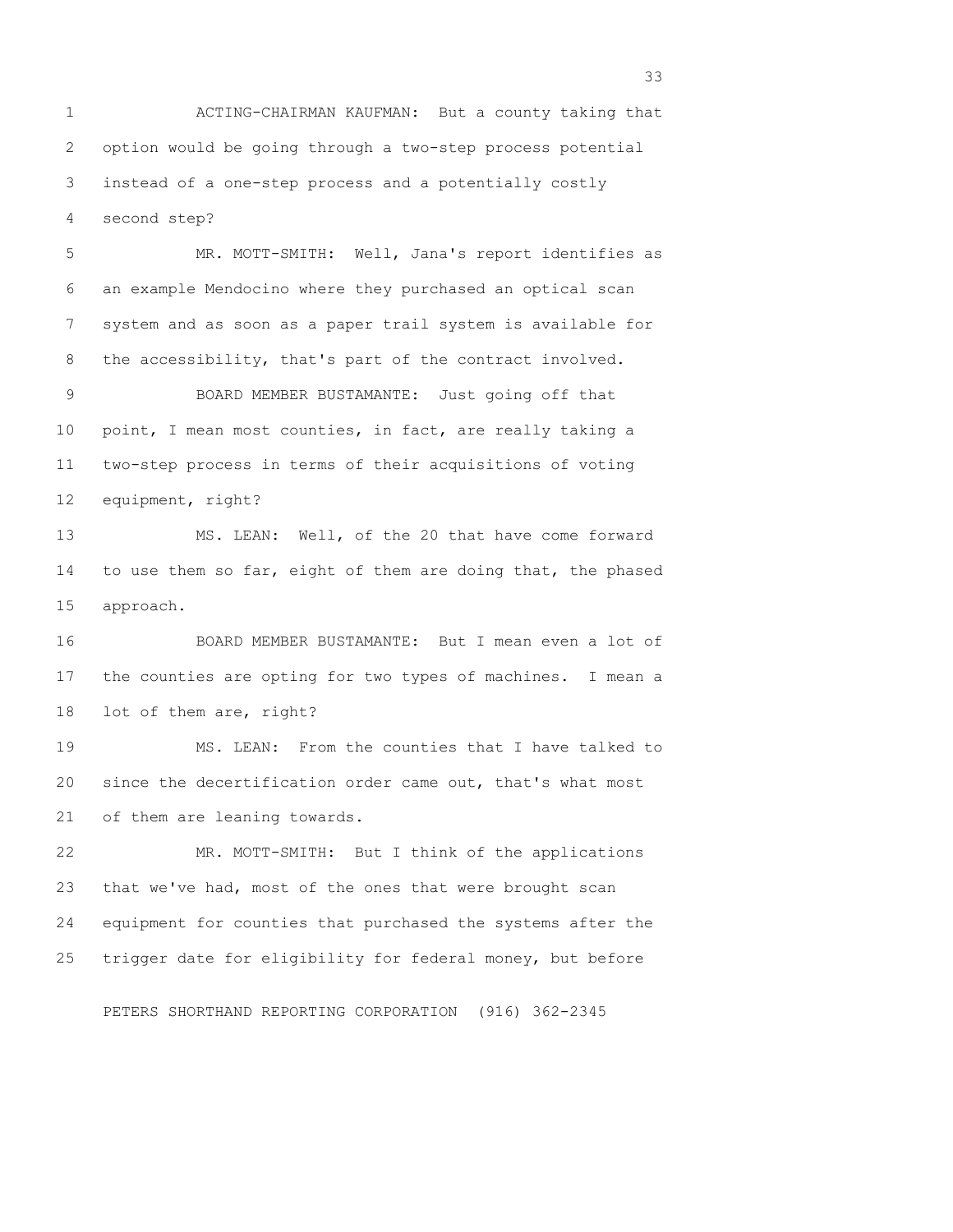1 HAVA is actually enacted. So it was a reimbursement of a 2 system that they had already purchased. Since then, most of 3 the counties are looking at touchscreen DRE technology.

4 BOARD MEMBER BUSTAMANTE: Okay.

5 ACTING-CHAIRMAN KAUFMAN: Mr. Finney.

 6 BOARD MEMBER FINNEY: I don't have a question, I'm 7 ready to hear from the public.

 8 ACTING-CHAIRMAN KAUFMAN: Okay. Let me just note 9 before we ask people to come up, the letters that have been 10 received, I'll run through them. And, Jana, if I miss any, 11 let me know. And I will just state for the record that 12 without exception, every one of the counties that submitted 13 something in writing were in favor of extending the deadline 14 either to January 2006 or some of them said to at least July 15 of 2005. We received comments from Imperial County, Sonoma, 16 El Dorado, Fresno, San Benito, San Luis Obispo, Tuolumne, 17 Yuba. Is that it?

18 MS. LEAN: And we also received one from Santa 19 Cruz at the prior meeting.

20 ACTING-CHAIRMAN KAUFMAN: So why don't we ask the 21 counties who would like to be heard on the matter to come up 22 and I'll call you in order. And I would ask as you come up 23 if you could perhaps address the issue that we raised here, 24 and that is your county's thoughts about undertaking a two-25 step process and why that may or may not work in your

PETERS SHORTHAND REPORTING CORPORATION (916) 362-2345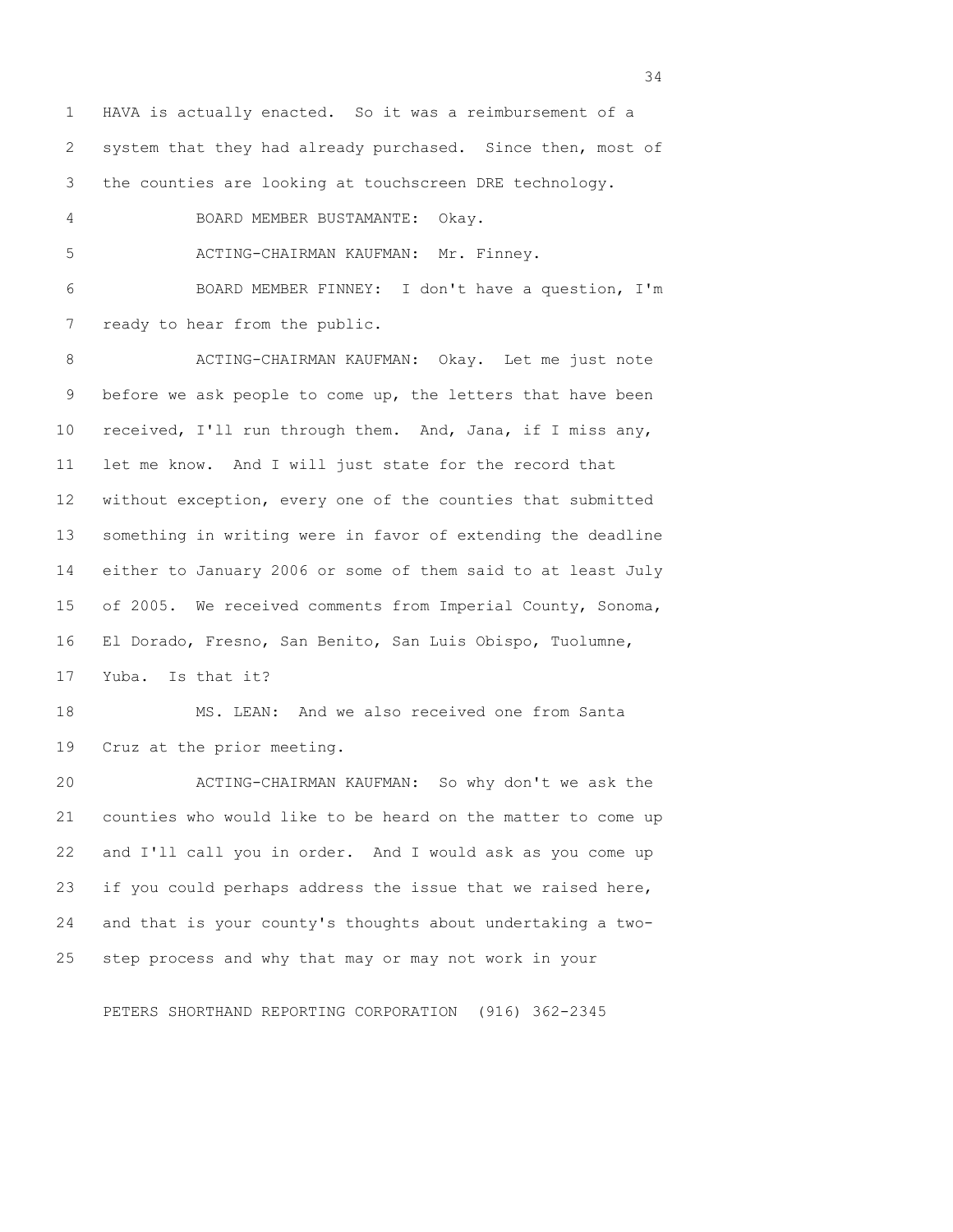1 particular situation, if you were required to go forward at 2 this point and submit documentation.

 3 So let's start with Fresno County, Brandi Orth. 4 MS. LEAN: Can we ask also that they state their 5 name and spell it for the court reporter? 6 ACTING-CHAIRMAN KAUFMAN: Did you all hear that? 7 We'll give everybody two minutes. 8 Good morning. 9 MS. ORTH: Good morning. My name is Brandi Orth 10 and I'm representing the Fresno County Clerk/Registrar of 11 Voters. Thank you for allowing me a few minutes of your 12 time this morning. 13 I believe that in your packet there is a copy of a 14 letter from Fresno County Clerk Victor Salazar. And I'm 15 here to reiterate Fresno County's position. 16 In June 1999, after a 15-month process, Fresno 17 County purchased the Diebold optical scan voting system. It 18 has performed well and accurately for Fresno County. 19 However, we now find ourselves in a dilemma. Fresno fully 20 intends to comply with the HAVA requirements regarding 21 voting accessibility. However, with the current controversy 22 surrounding the touchscreen voting systems, Fresno County is 23 hesitant to choose this technology as its solution. 24 Especially in these severe budgetary times, we want Fresno 25 County to reap the benefits from the Prop 41 monies,

PETERS SHORTHAND REPORTING CORPORATION (916) 362-2345

<u>35</u> and the state of the state of the state of the state of the state of the state of the state of the state of the state of the state of the state of the state of the state of the state of the state of the state of the s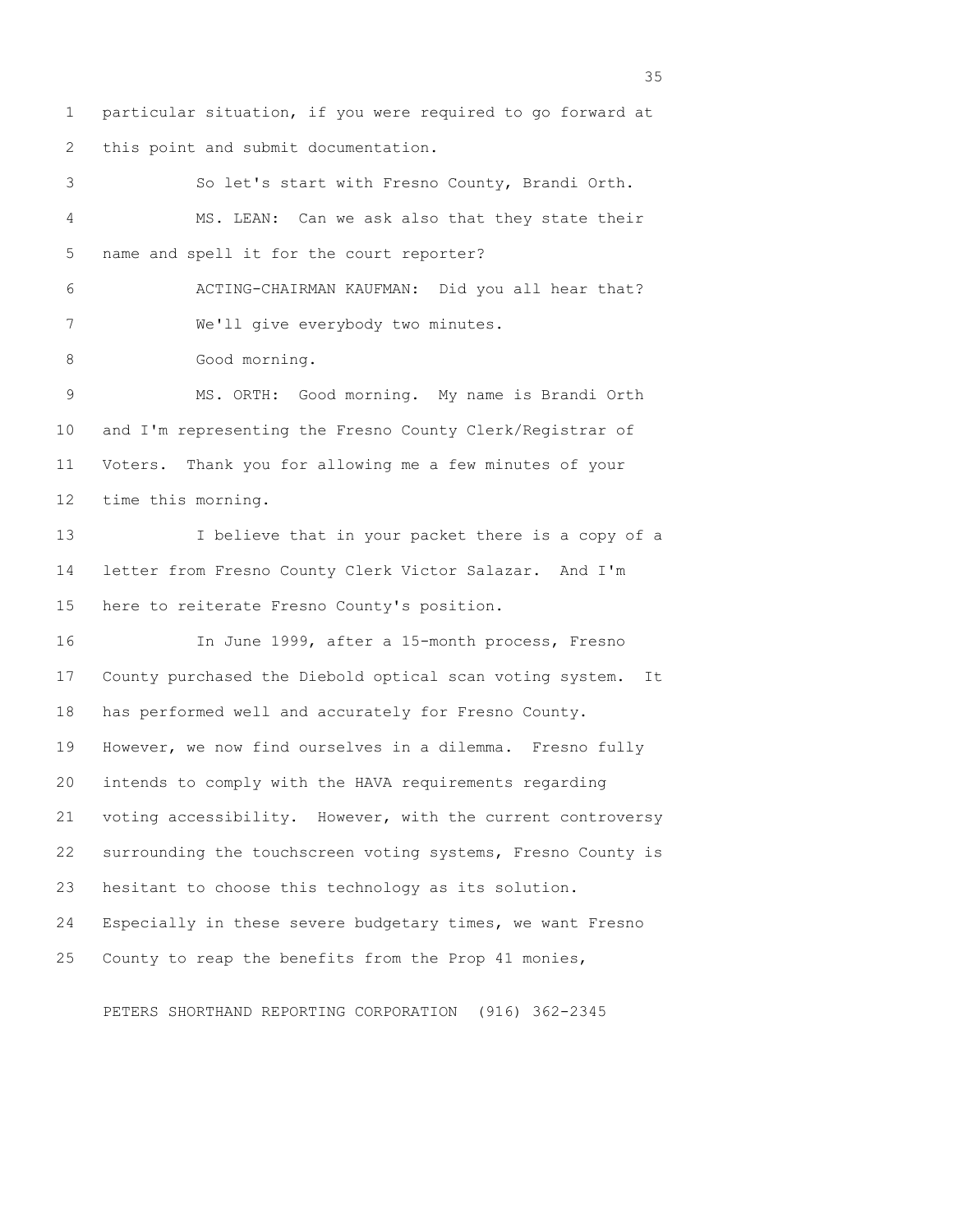1 however, currently there is no other technology certified by 2 the state that meets the accessibility requirements. 3 Therefore, we request that your panel consider extending the 4 deadline for the application of the Prop 41 monies. 5 And I would be happy to answer any questions you 6 might have. 7 ACTING-CHAIRMAN KAUFMAN: Questions? 8 BOARD MEMBER BUSTAMANTE: How do you currently 9 meet the needs of the disabled community? 10 MS. ORTH: We have audio tapes from our office. 11 We also provide assistance by our poll workers, according to 12 election law, when they come into the polling place. 13 Obviously an optical scan is a paper marked ballot. 14 BOARD MEMBER BUSTAMANTE: I thought there was an 15 option in the optical scan that allowed also to address some 16 disability issues? 17 MS. ORTH: Well, we did see a product last year 18 that does allow a handicapped individual to mark a paper 19 ballot and then for that paper ballot to be put into the 20 Accuvote system into a regular voting system. That system, 21 that product has not been certified by the state yet. That 22 is something that we would be very interested in learning 23 more about. 24 BOARD MEMBER BUSTAMANTE: Thank you. 25 ACTING-CHAIRMAN KAUFMAN: Thank you very much.

PETERS SHORTHAND REPORTING CORPORATION (916) 362-2345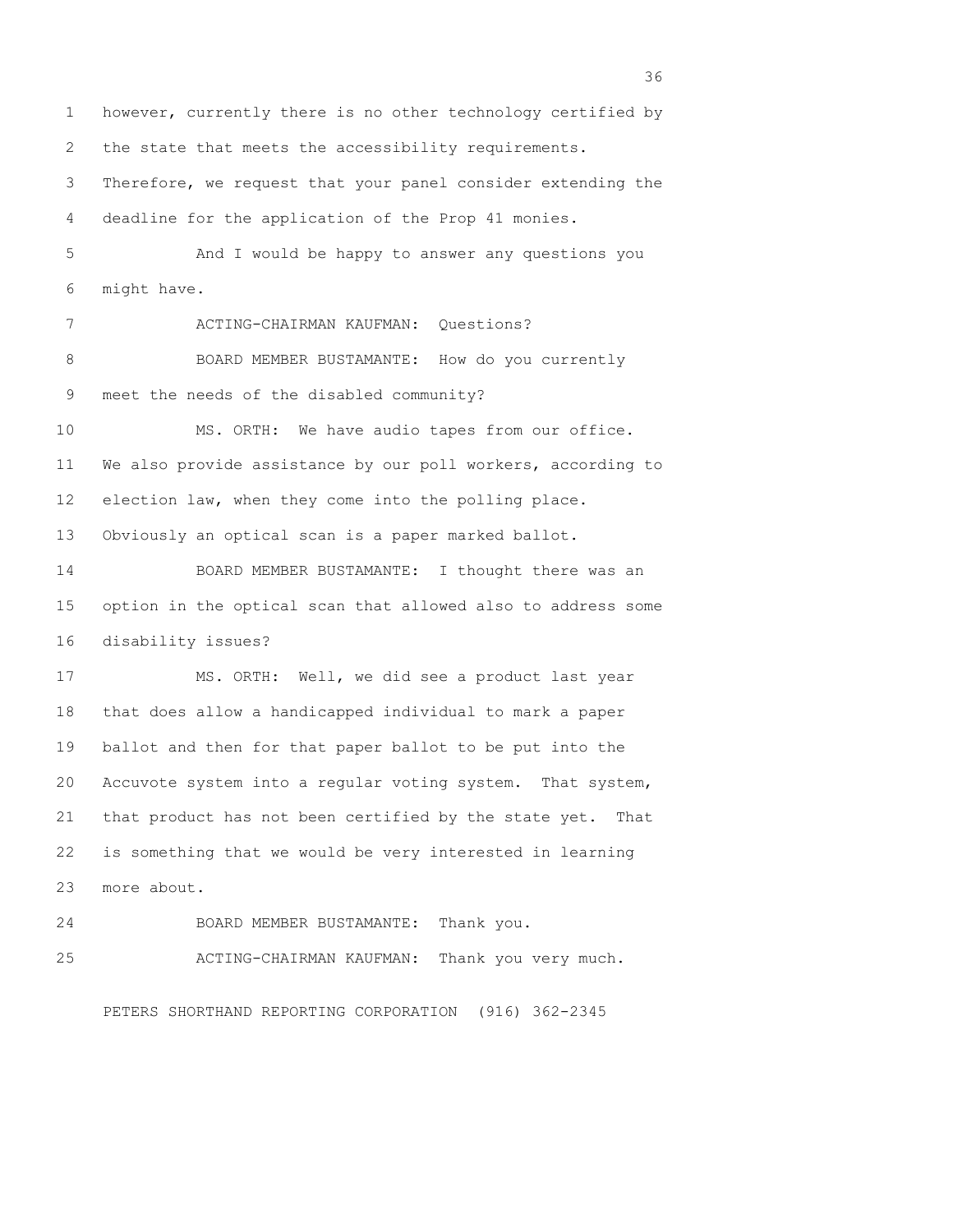1 Next, Terry Hansen from Yuba County.

 2 MS. HANSEN: Thank you, Board Members. My name is 3 Terry Hansen from Yuba County. And I have the unique 4 benefit of being newly elected to this position. I say that 5 with tongue in cheek.

 6 I do have the letter that I submitted to your 7 panel on May 25th, and in that letter I alluded to the very 8 limited resources that Yuba County has. There were 9 anticipated deep, deep budget cuts. Well, those are no 10 longer just a possibility, those have actually occurred in 11 Yuba County. We have had multiple staff layoffs, we have 12 absolutely no IT individual, Information Technology 13 individual, allocated to our elections division that solely 14 supports elections.

15 So I sincerely hope that you will consider our 16 request for an extension, because we simply don't have the 17 resources to move forward by the December 31st deadline. We 18 intend to fully comply with the HAVA requirements and wish 19 to do so on a responsible, financially responsible basis. 20 So I would support, I believe it's Option Four.

21 If you have any questions, I would be glad to 22 respond.

23 ACTING-CHAIRMAN KAUFMAN: Thank you.

24 MS. HANSEN: Thank you.

25 ACTING-CHAIRMAN KAUFMAN: William Schultz from El

PETERS SHORTHAND REPORTING CORPORATION (916) 362-2345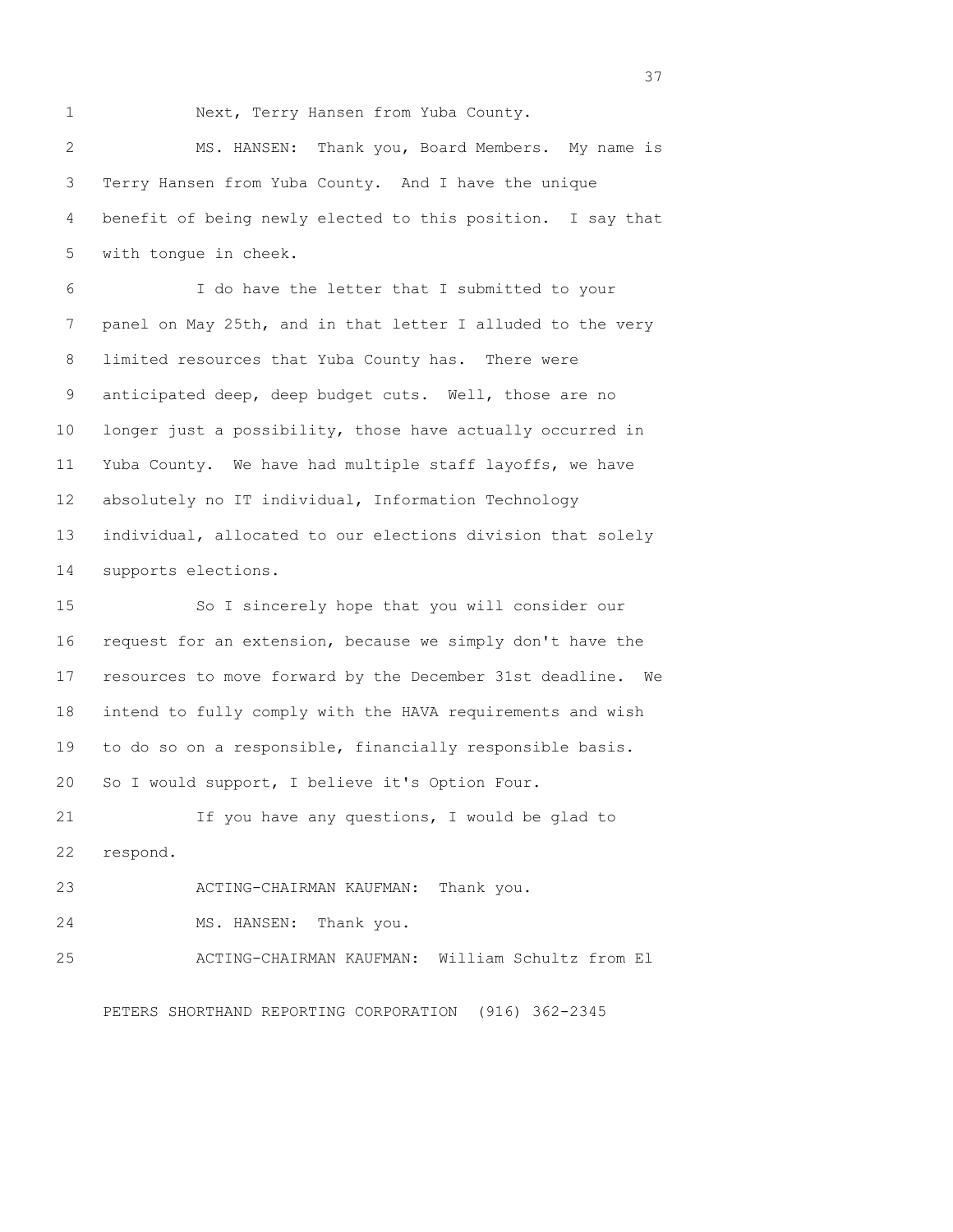1 Dorado County.

 2 MR. SCHULTZ: Good morning, Panel Members. My 3 name is William Schultz, I'm the Recorder/Clerk/Registrar 4 for El Dorado County, just getting the job the 9th of 5 January.

 6 You have my letter, I'm not going to read it. But 7 the one thing that seems to be universal through this 8 process is with the November election coming up, some of the 9 counties, as you just heard, have kind of strained resources 10 due to budgetary demands and whatnot. It just seems that 11 it's almost a disservice to the public for us to try to get 12 this done by December 31st. You know, we could probably do 13 it if the panel stays with what they have, but Option Four, 14 Five, or Six, it seems reasonable. And also even the state 15 has requested an extension and received one for the voter 16 registration method. So that's all we're doing is just 17 trying to find a reasonable time of action. 18 And I would be happy to answer any questions.

19 BOARD MEMBER BUSTAMANTE: Did you mean Options 20 Three, Four or Five?

21 MR. SCHULTZ: What did I say?

22 BOARD MEMBER BUSTAMANTE: You said Four, Five or 23 Six.

24 MR. SCHULTZ: Yes, Three, Four, or Five. 25 BOARD MEMBER BUSTAMANTE: So Option Three or Four

PETERS SHORTHAND REPORTING CORPORATION (916) 362-2345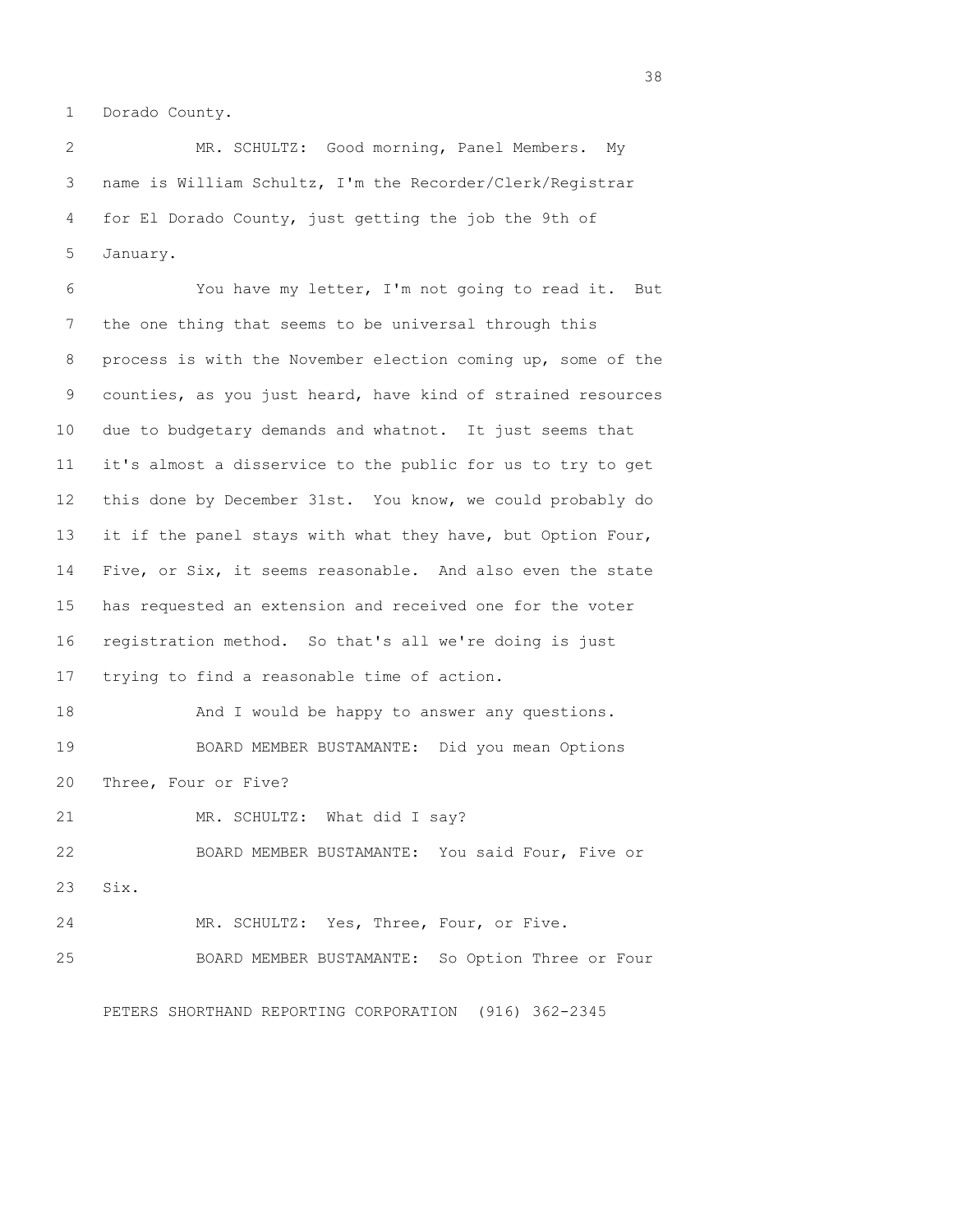1 or Five would be acceptable? 2 MR. SCHULTZ: Yes. 3 BOARD MEMBER BUSTAMANTE: Thank you. 4 ACTING-CHAIRMAN KAUFMAN: Actually, I had one 5 question just before you leave. Did El Dorado County have a 6 going forward plan in place before the Secretary of State's 7 decertification orders? 8 MR. SCHULTZ: No. We were preparing to do the 9 Project Documentation Package, however. But there really 10 hasn't been any solid companies to go to for the project. I 11 mean it makes it very difficult on the counties when there 12 is really no certified company to approach. It puts us in a 13 dilemma. 14 ACTING-CHAIRMAN KAUFMAN: I understand. Thank 15 you. 16 MR. SCHULTZ: Thank you. 17 BOARD MEMBER BUSTAMANTE: Oh, I have one question. 18 ACTING-CHAIRMAN KAUFMAN: Sir, before you walk 19 away. 20 BOARD MEMBER BUSTAMANTE: So before the Secretary 21 of State decertified the machines, what were you thinking 22 about doing? Because, I mean, the decertification has only 23 been months long, this process has been ongoing now for two 24 years. So what were you thinking about before the 25 decertification process? PETERS SHORTHAND REPORTING CORPORATION (916) 362-2345

 $39<sup>2</sup>$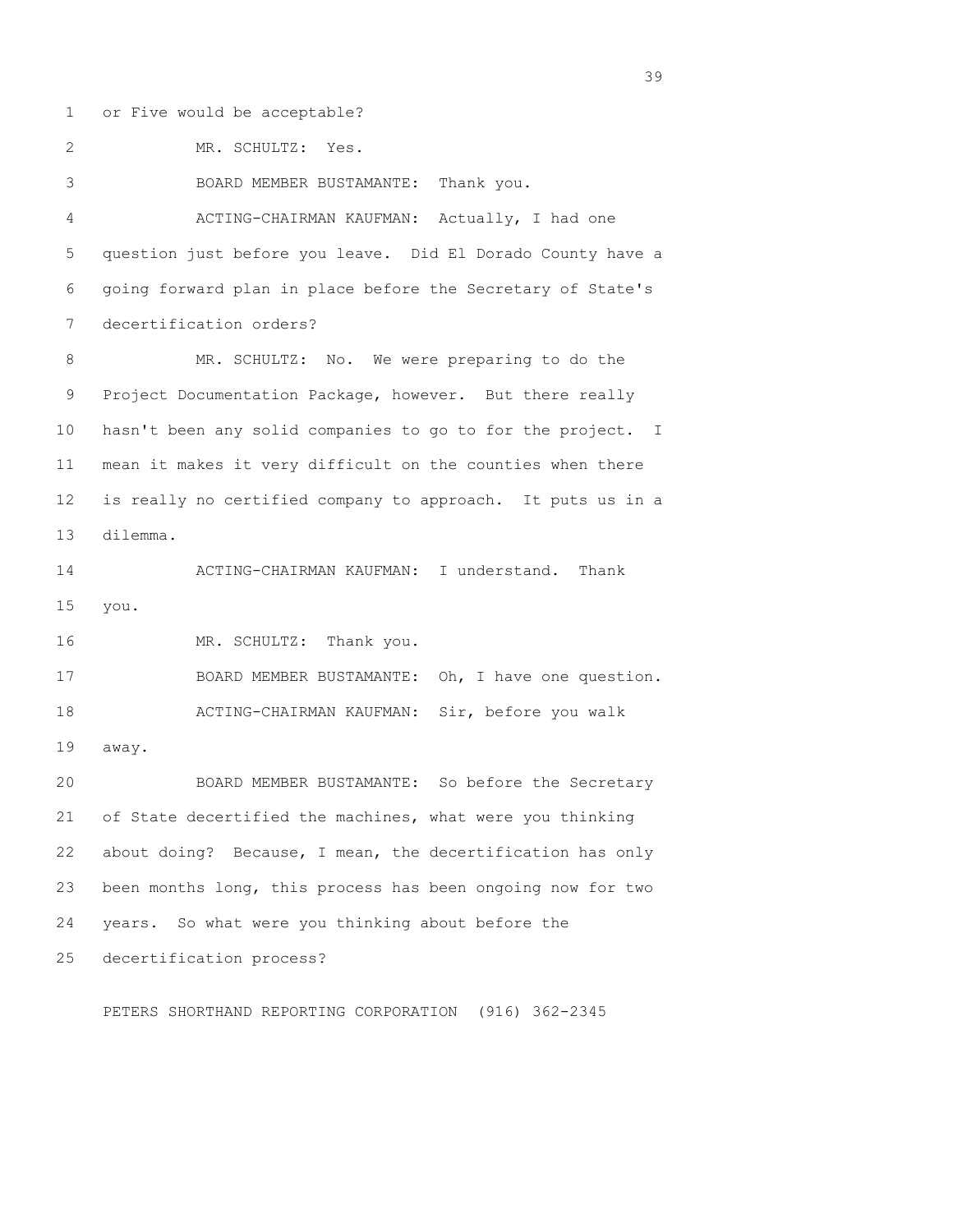1 MR. SCHULTZ: Well, we were simply going to put 2 together a Request for Proposal to whatever companies were 3 certified.

 4 BOARD MEMBER BUSTAMANTE: I guess my question is 5 more along the lines of why the delay? 6 MR. SCHULTZ: You know, I think part of the 7 problem is staffing. You know, it's not really an excuse, 8 but the County before was preparing to do this, but then the 9 Registrar decided to retire, I came on board. You know, 10 trying to get my hands around it, but then all of a sudden 11 these other things came into play, so now, you know, we're 12 at the point where, okay, now what do we do. 13 BOARD MEMBER BUSTAMANTE: Thanks. 14 ACTING-CHAIRMAN KAUFMAN: Thank you. 15 Next is Conny McCormack from Los Angeles County. 16 MS. MCCORMACK: Can I wait until the end? 17 ACTING-CHAIRMAN KAUFMAN: Sure. 18 MS. MCCORMACK: So I can decide whether or not I'm 19 going to speak. 20 ACTING-CHAIRMAN KAUFMAN: Ms. McCormack spoke at 21 our last meeting, so we'll just put her at the end and you 22 can decide if you want to come up. 23 Diane Fridley of Lake County. 24 Did I pronounce your name correctly? 25 MS. FRIDLEY: Fridley.

PETERS SHORTHAND REPORTING CORPORATION (916) 362-2345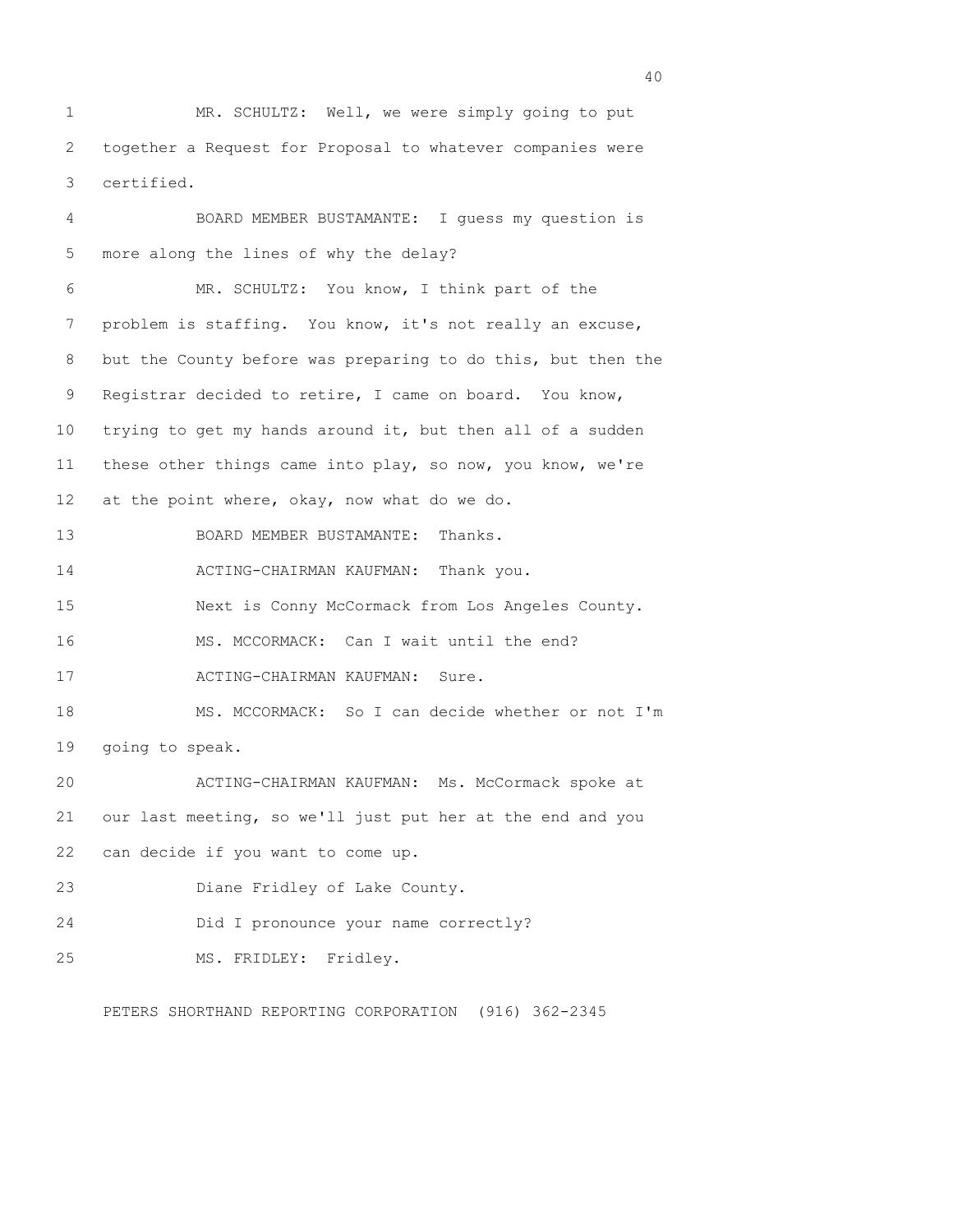1 Hello, I'm Diane Fridley from Lake County. I am 2 the Registrar of Voters. I would like to ask for your Board 3 to consider an extension, and I opt for Option Number Four. 4 We are a Mark-A-Vote county, so we already have 5 optical scan. So we don't have to do Phase 1, but we do 6 have to do the Phase 2 with the DRE machine. There is no 7 machine out there obviously available to us, but we would 8 like to look at a system that is compatible with our optical 9 scan, which there isn't one just yet. 10 And also I would like to say that I'm from a small 11 county, we only have around thirty-one to thirty-two 12 thousand registered voters. There is only two permanent 13 employees in our office, and quite frankly I'm very busy. 14 We haven't had time to put together a package and there 15 isn't anything to put together. I would like to request the 16 extension so I would be able to put together a package for 17 your Board. 18 Are there any questions? 19 ACTING-CHAIRMAN KAUFMAN: Thank you. 20 Next is Janice Atkinson from Sonoma County. 21 MS. ATKINSON: Good morning, Janice Atkinson, 22 Assistant Registrar of Voters, County of Sonoma. 23 Sonoma County is also a Mark-A-Vote optical scan 24 county, and as Diane Fridley was mentioning, we've already 25 changed to optical scan long before there was a Voting

PETERS SHORTHAND REPORTING CORPORATION (916) 362-2345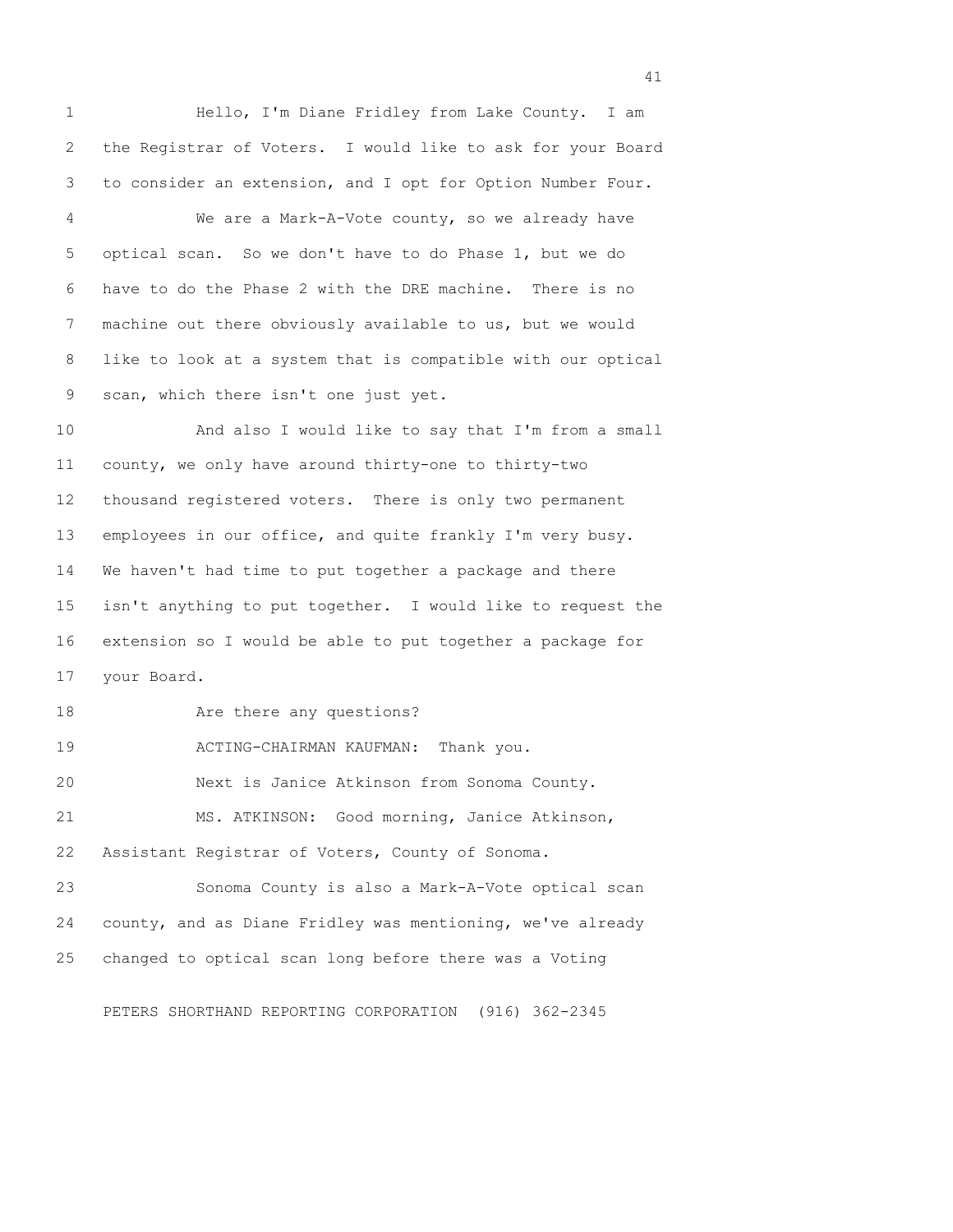1 Modernization Board or any funds to do so. Our only hurdle 2 now is to have the one unit per precinct for the impaired to 3 vote on. And I am concerned that if we go forward with the 4 plan as it is, I mean obviously there is no system right now 5 to comply with our needs, that the funds will be used by 6 counties going through the step one which we've already done 7 at our own expense and there will be no funds left for those 8 counties who need to comply with the HAVA requirements.

 9 Of all the counties, I think that I ask for the 10 most conservative extension. Sonoma County was only asking 11 for maybe a three- to a six-month extension in the time 12 necessary. And I think possibly what Diane was saying or 13 perhaps your question to Bill Schultz, as to, you know, why 14 the delay and what have you guys been doing. I don't have 15 the luxury of Bill Schultz saying that I just started on 16 January 9th, since I've been around a long time, but just if 17 we could review the last six or eight months, these counties 18 have been doing October 7th elections, the November 19 election, the March 2nd primary. In my county we had an 20 April election or July election, I've got two elections in 21 August, and I'm preparing for the November election. To try 22 to put together our package, do an RFP, review the systems, 23 make a selection of some concept, because that's all we have 24 at this point in time, and enter into a contract by January 25 1 is truly a virtual impossibility.

PETERS SHORTHAND REPORTING CORPORATION (916) 362-2345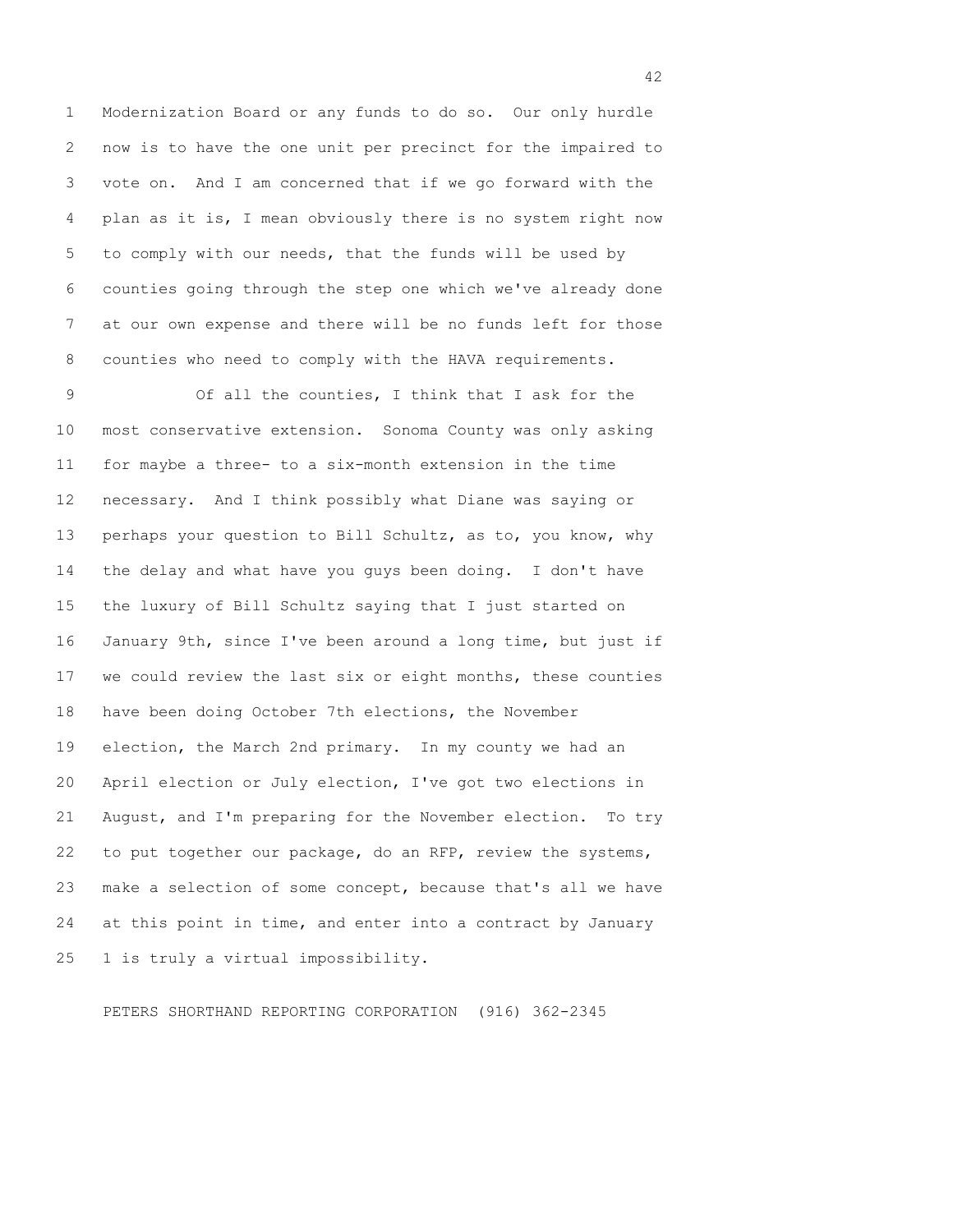1 So we're here today to really ask you to consider 2 extending this deadline to give the counties enough time and 3 to give the vendors enough time to get these systems 4 developed, but to give the counties enough time to prepare 5 their packages, review the systems that are waiting to be 6 certified and make a selection. 7 ACTING-CHAIRMAN KAUFMAN: Ms. Atkinson, what year 8 did Sonoma County go to an optical scan system? 9 MS. ATKINSON: 1983. 10 ACTING-CHAIRMAN KAUFMAN: '83? 11 MS. ATKINSON: 1983. 12 ACTING-CHAIRMAN KAUFMAN: Wow. 13 MS. ATKINSON: I thought you were going to ask me 14 what year I started at Sonoma County and I was going to 15 decline. 16 (Laughter.) 17 ACTING-CHAIRMAN KAUFMAN: What manufacturer? 18 MS. ATKINSON: The manufacture was Mark-A-Vote 19 voting system. And we were about the second or third county 20 to go on to that voting system. 21 ACTING-CHAIRMAN KAUFMAN: How many voters do you 22 have in Sonoma County? 23 MS. ATKINSON: Roughly 250,000, which, by the way, 24 40 percent are currently permanent absentee voters. So, you 25 know, 40 percent of my voters will continue to vote on this

PETERS SHORTHAND REPORTING CORPORATION (916) 362-2345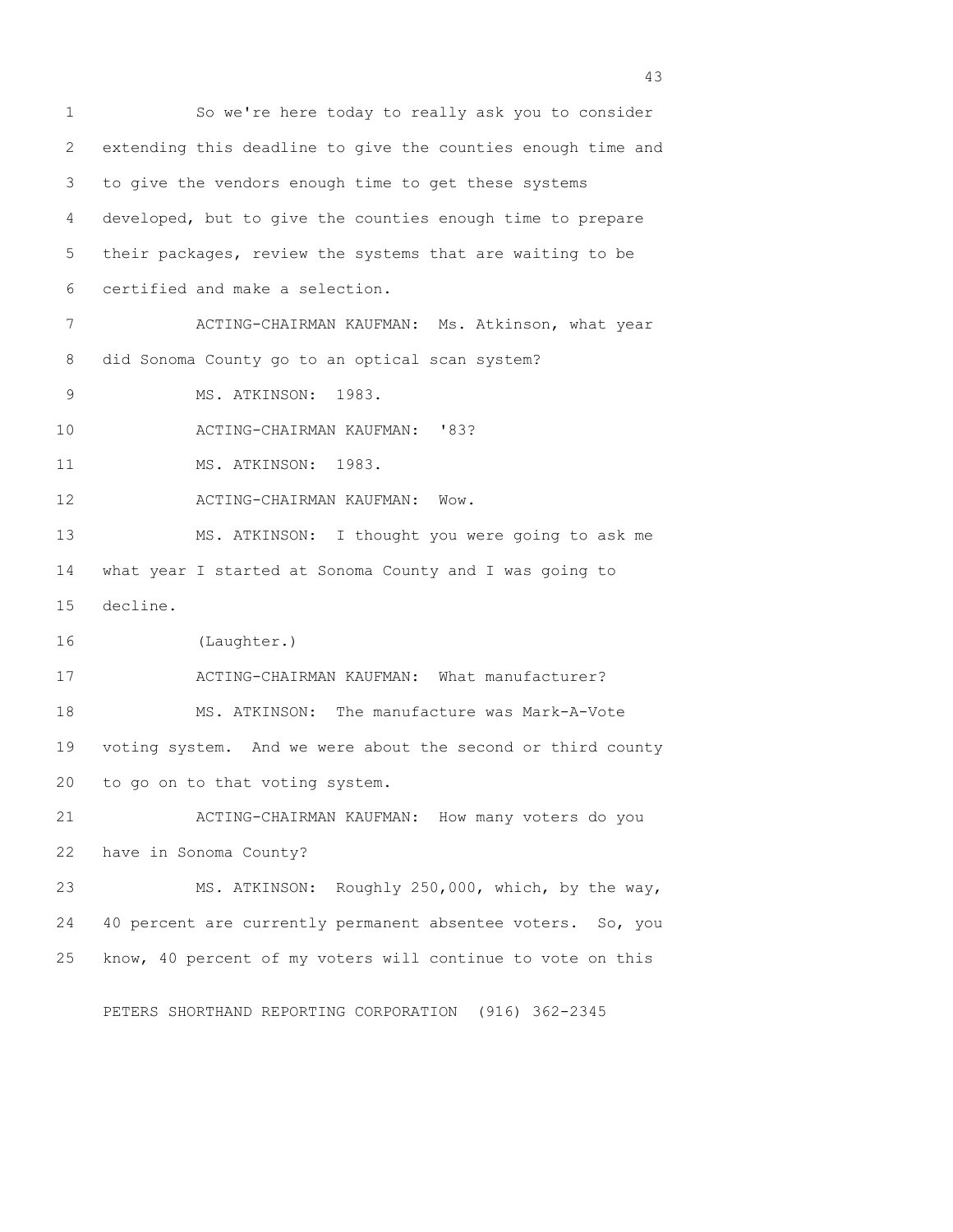1 system regardless of any future decisions. 2 BOARD MEMBER BUSTAMANTE: Do you have an election 3 in the spring next year? 4 MS. ATKINSON: Well, we never know until we read 5 it in the paper. 6 BOARD MEMBER BUSTAMANTE: Right. 7 MS. ATKINSON: There currently is a petition being 8 circulated in our county that would force a special 9 countywide election in March. 10 BOARD MEMBER BUSTAMANTE: Okay. 11 BOARD MEMBER FINNEY: Do you have any others on 12 the radar? 13 MS. ATKINSON: I have 44 school districts. There 14 are a lot of them looking at March because they don't want 15 to get lost in the November election. 16 ACTING-CHAIRMAN KAUFMAN: Thank you. 17 MS. ATKINSON: Thank you. 18 BOARD MEMBER FINNEY: I have been meaning to ask 19 that question of our other counties too. I am going to 20 assume that in today's day and age you can't predict what 21 you're going to get. 22 ACTING-CHAIRMAN KAUFMAN: Do you want to ask them? 23 BOARD MEMBER BUSTAMANTE: Yes. 24 For El Dorado, do you have an election in the 25 spring?

PETERS SHORTHAND REPORTING CORPORATION (916) 362-2345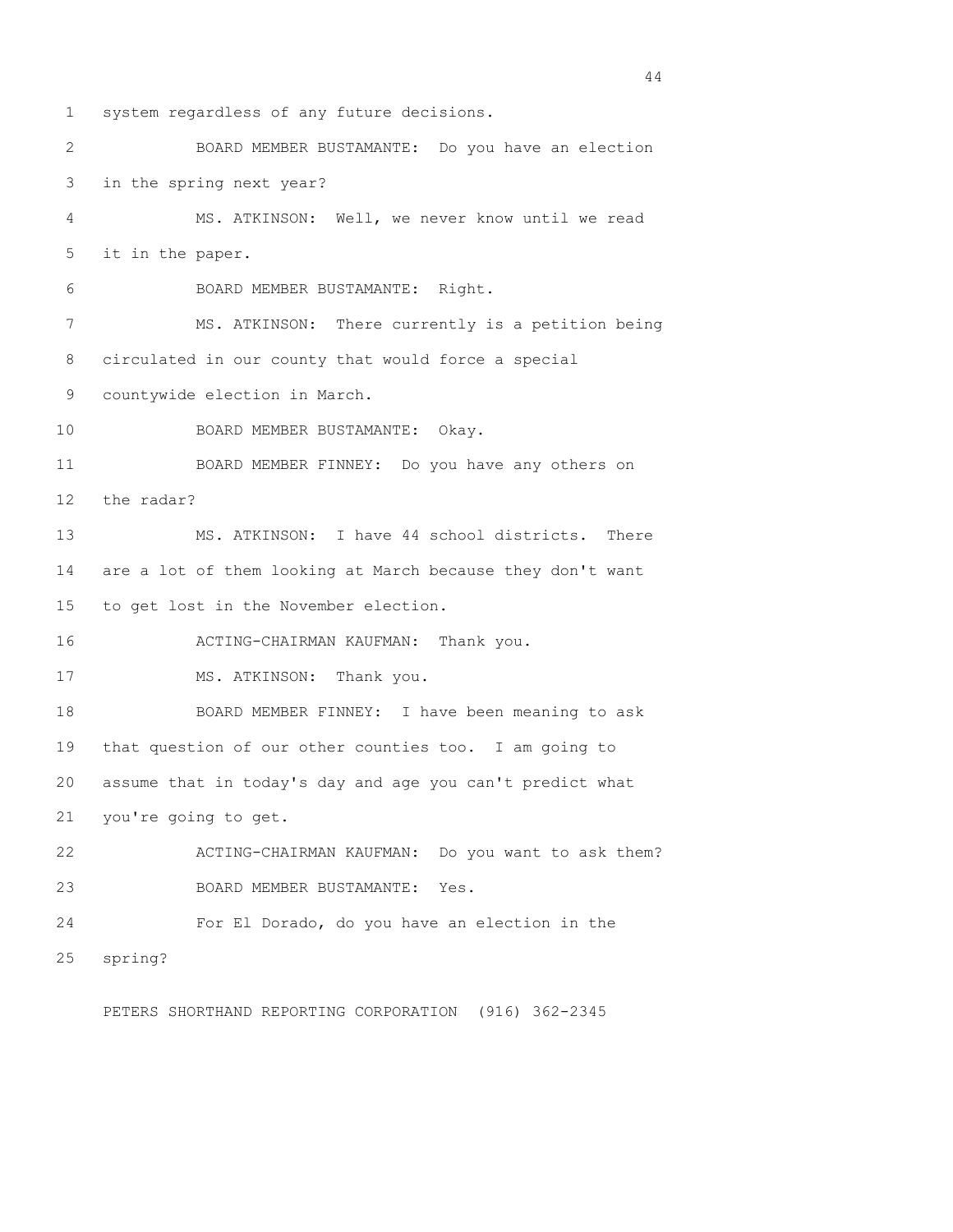1 MR. SCHULTZ: Yes. 2 BOARD MEMBER BUSTAMANTE: Fresno. 3 MS. ORTH: Actually there is a good possibility. 4 BOARD MEMBER BUSTAMANTE: But you don't have 5 anything scheduled right now? 6 MS. ORTH: Not at the moment. 7 BOARD MEMBER BUSTAMANTE: Then Yuba? 8 MS. HANSEN: Yes, there is a good possibility. 9 And I did read in the Sacramento Bee that Governor 10 Schwarzenegger has a possibility of a special election to 11 address the legislation for part-time legislators. And 12 after October I believe it when I hear special elections. 13 BOARD MEMBER BUSTAMANTE: But right now you have 14 nothing scheduled? 15 MS. HANSEN: We have some of our special 16 districts. 17 BOARD MEMBER BUSTAMANTE: Oh, you do have 18 something scheduled, okay. 19 ACTING-CHAIRMAN KAUFMAN: And Lake County? 20 MS. FRIDLEY: No, we do not have one scheduled. 21 ACTING-CHAIRMAN KAUFMAN: Okay. If in the future 22 speakers could address that issue when they come up. 23 Laurie Cassady from Butte County. 24 MS. CASSADY: Good morning. I'm Laurie Cassady, 25 Assistant County Clerk/Registrar of Voters for Butte County.

PETERS SHORTHAND REPORTING CORPORATION (916) 362-2345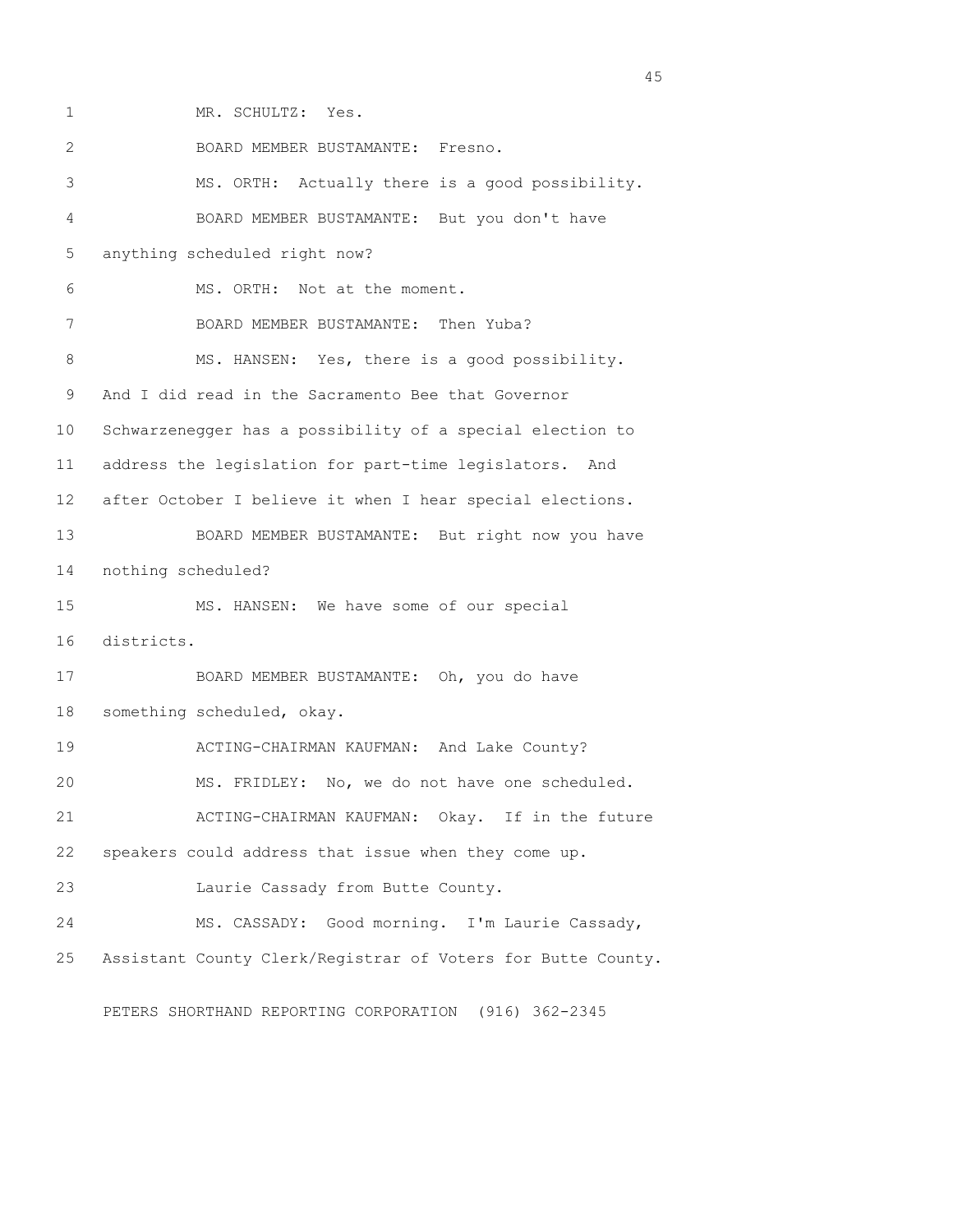1 And I'm representing Candace Grubbs, the County Clerk.

 2 Butte County is currently an optical scan county, 3 we use Mark-A-Vote. We have been using that system I 4 believe since the mid '90s.

 5 Our plan included going totally touchscreen, but 6 when the decertification occurred for the touchscreen 7 systems, we couldn't move forward. We would benefit if you 8 would consider Option Four or Five as this would provide the 9 additional time for vendors to complete their development 10 and certifications for touchscreens.

11 BOARD MEMBER BUSTAMANTE: What's wrong with Option 12 Three?

13 MS. CASSADY: Pardon me?

14 BOARD MEMBER BUSTAMANTE: What's wrong with Option 15 Three?

16 ACTING-CHAIRMAN KAUFMAN: That's the July 2005 17 option.

18 MS. CASSADY: I'm just a small staff and if we 19 could move to 2006 that would be better. I have, including 20 myself, five people in the office. We run a lot of extra 21 help. Unlike Sonoma County, we don't have the special 22 elections, but we still, you know, are busy trying to put on 23 different programs within the office.

24 BOARD MEMBER BUSTAMANTE: Didn't you say though 25 January 1 would allow the vendors? I thought she gave

PETERS SHORTHAND REPORTING CORPORATION (916) 362-2345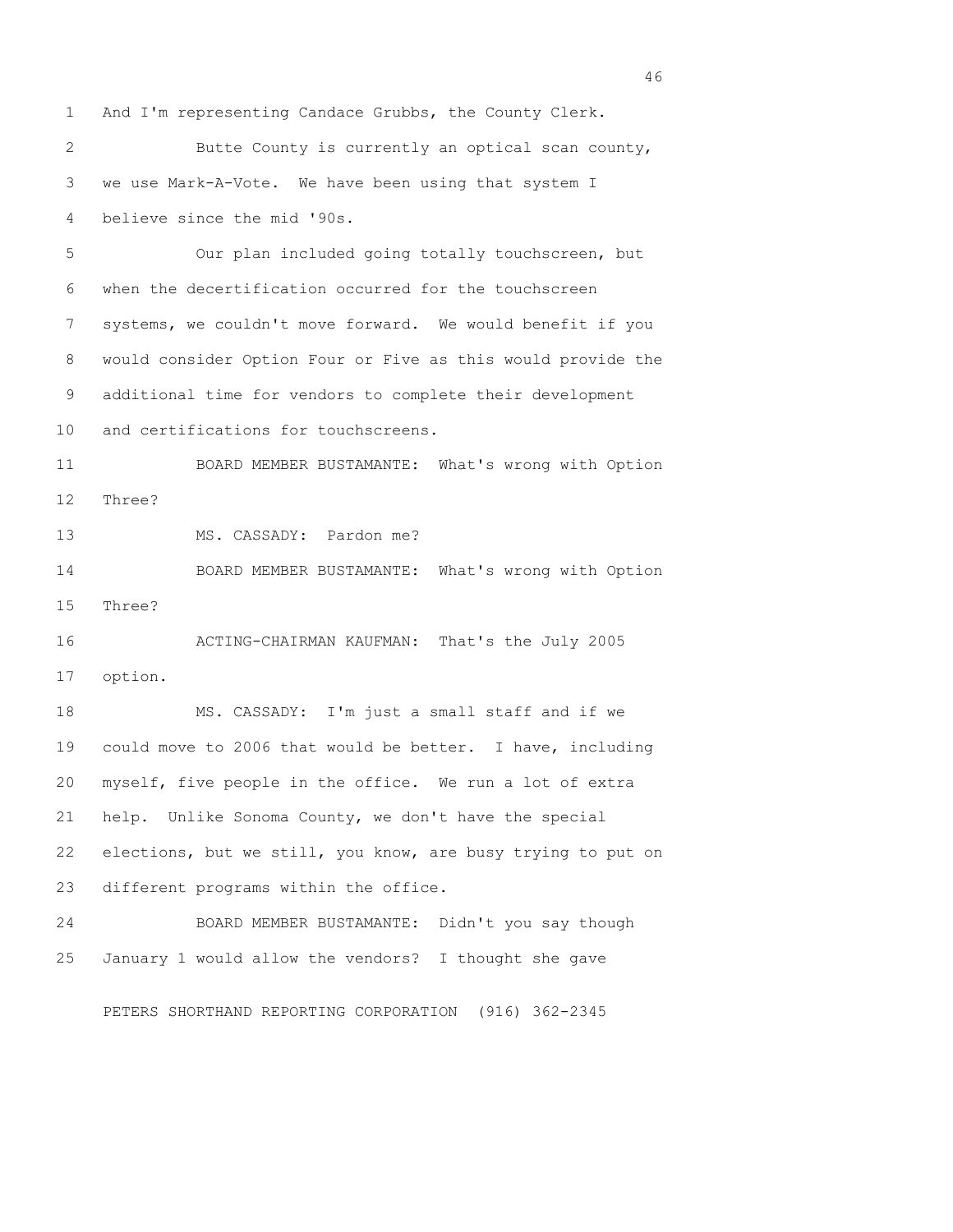1 January 1 --

| 2  | MS. CASSADY: Well, yes. What I meant was it will            |
|----|-------------------------------------------------------------|
| 3  | allow everybody time to get -- I don't know how long it's   |
| 4  | going to take vendors to get certified, and if there are    |
| 5  | other systems out there being developed.                    |
| 6  | BOARD MEMBER BUSTAMANTE: So your concern is not             |
| 7  | so much the time, although that's a consideration, your     |
| 8  | concern is more about the certification process?            |
| 9  | MS. CASSADY: Right.                                         |
| 10 | BOARD MEMBER FINNEY: How many voters do you have            |
| 11 | registered?                                                 |
| 12 | MS. CASSADY: 114,000.                                       |
| 13 | BOARD MEMBER FINNEY: And you are anticipating               |
| 14 | elections in the spring?                                    |
| 15 | MS. CASSADY: No. Not at this time.                          |
| 16 | BOARD MEMBER FINNEY: Okay. Thank you.                       |
| 17 | BOARD MEMBER BUSTAMANTE: Thank you.                         |
| 18 | ACTING-CHAIRMAN KAUFMAN: Kathleen Smith from                |
| 19 | Nevada County.                                              |
| 20 | MS. SMITH: Good morning, Kathleen Smith.                    |
| 21 | First of all, I'd like to say I've been in my               |
| 22 | position since July 1st of this year.                       |
| 23 | ACTING-CHAIRMAN KAUFMAN: Congratulations.                   |
| 24 | MS. SMITH: Thank you. I was not previously in               |
| 25 | the Elections office for Nevada County. I come at this from |
|    |                                                             |

PETERS SHORTHAND REPORTING CORPORATION (916) 362-2345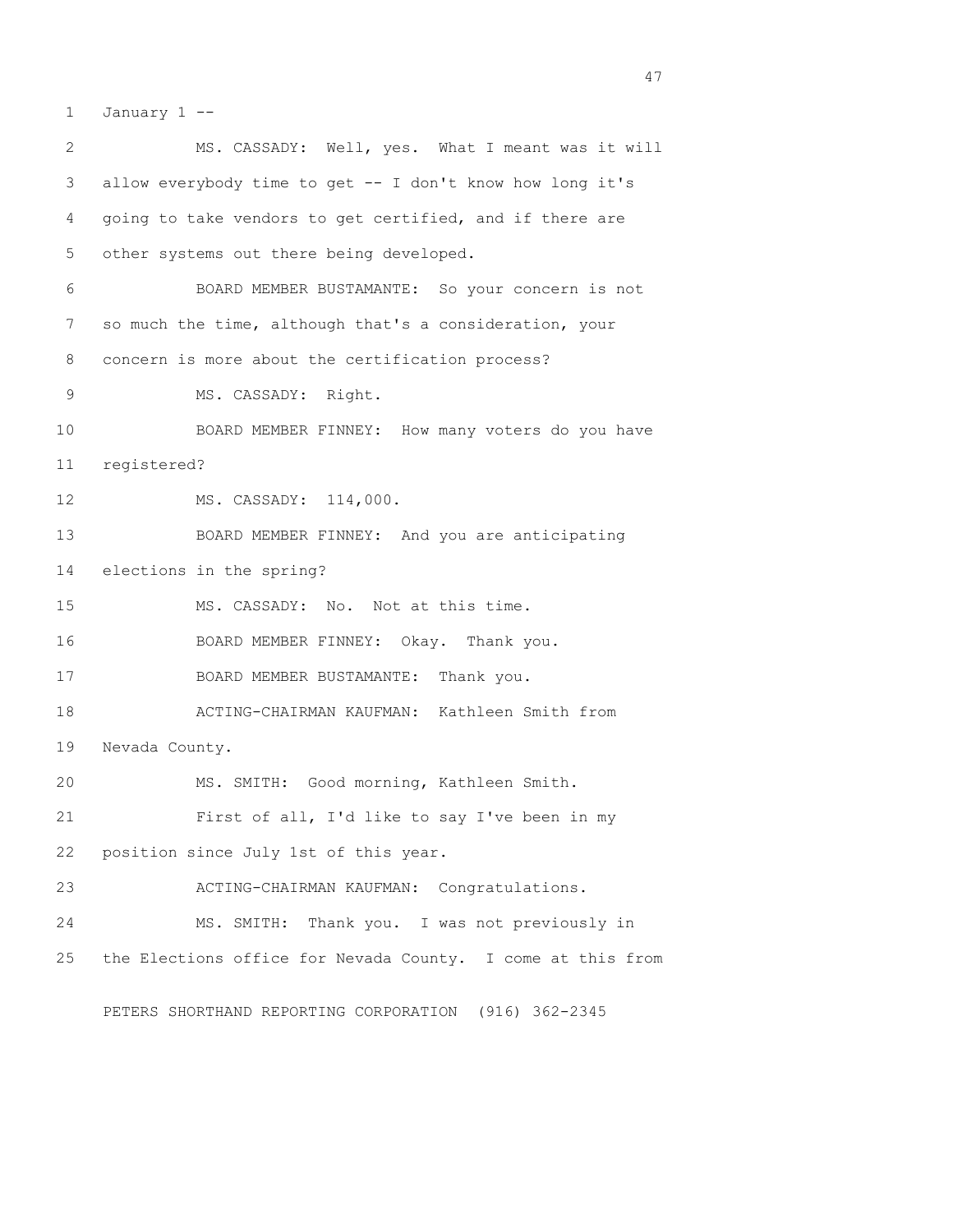1 a City Clerk perspective and municipal elections and special 2 elections in a very small town.

 3 We have not submitted a letter to the Board 4 advocating anything, so I'm here today to tell you that we 5 are in support of Option Four or Five . And I like to 6 approach things especially in problem solving matters from 7 an interest-based approach, and it certainly seems to me in 8 the best interest of the voters and the vendors and the 9 administrators and leaders that are having to implement the 10 mandates, federally and statewide, to have sufficient time 11 to get certified, to propose as many options as they can 12 that can possibly be certified so that we have choices. And 13 I think that's certainly in the best interest of voters.

14 I know that my predecessor was focusing on going 15 to touchscreen voting, and, of course, when I came on board 16 on July 1st, that couldn't fly at this point. We are an 17 optical scan county and our vendor does have a HAVA 18 compliant product that is certified, however, that's our 19 only choice at this point.

20 I would advocate for flexibility and the time to 21 make informed decisions. Thank you.

22 And I'm very afraid of the questions you might ask 23 me since I'm so new. I have been informed by Placer 24 County's Brian Ocker, who has been a great support and 25 mentor to me, we share districts, that we do have a March

PETERS SHORTHAND REPORTING CORPORATION (916) 362-2345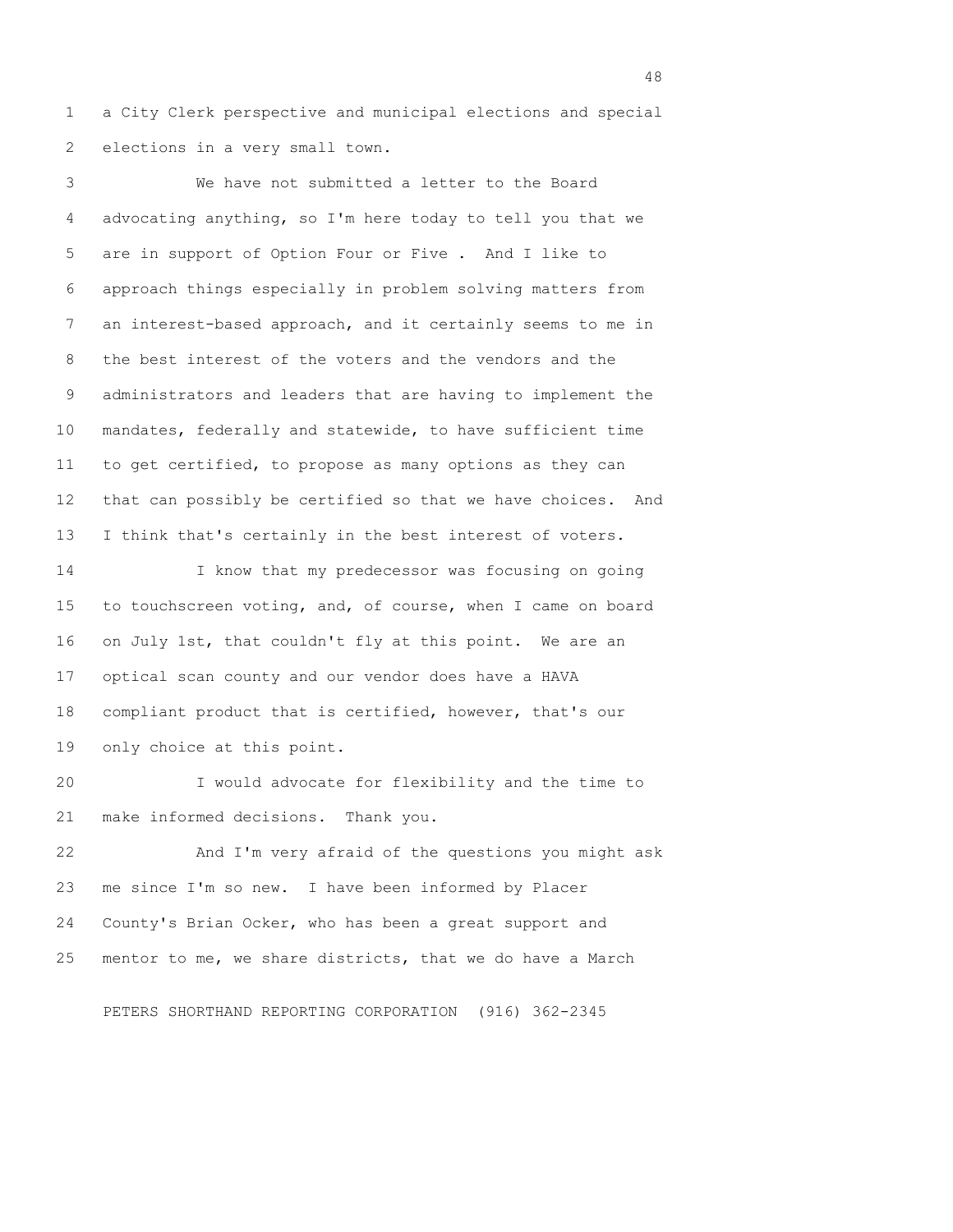1 election in Nevada. I'm not even certain my staff knows 2 that. I have three people on my staff that have never gone 3 through a presidential election. Thank you very much. 4 ACTING-CHAIRMAN KAUFMAN: Actually, I only have 5 one question and I'm not sure I want you to answer, and 6 that's what were you thinking when you took the job? 7 (Laughter.) 8 MS. SMITH: I would share with you though in 9 regards to the earlier question about why not the July date 10 and why the preference to go through January, it's just 11 that, people are getting out of elections, not into them. 12 And so in my office, I've seen a great deal of transition. 13 We have not filled a position because we could not find a 14 qualified elections, senior elections, official to take that 15 spot. And I was told that I have always been good in a 16 snake pit, so maybe that's why I'm here. 17 ACTING-CHAIRMAN KAUFMAN: Well, welcome. 18 MS. SMITH: Thank you. 19 ACTING-CHAIRMAN KAUFMAN: Thank you and good luck. 20 MS. SMITH: Thank you. 21 ACTING-CHAIRMAN KAUFMAN: Last it's Conny 22 McCormack from LA County. 23 BOARD MEMBER FINNEY: We've inspired you, hey, 24 Conny? 25 ACTING-CHAIRMAN KAUFMAN: And as I mentioned,

PETERS SHORTHAND REPORTING CORPORATION (916) 362-2345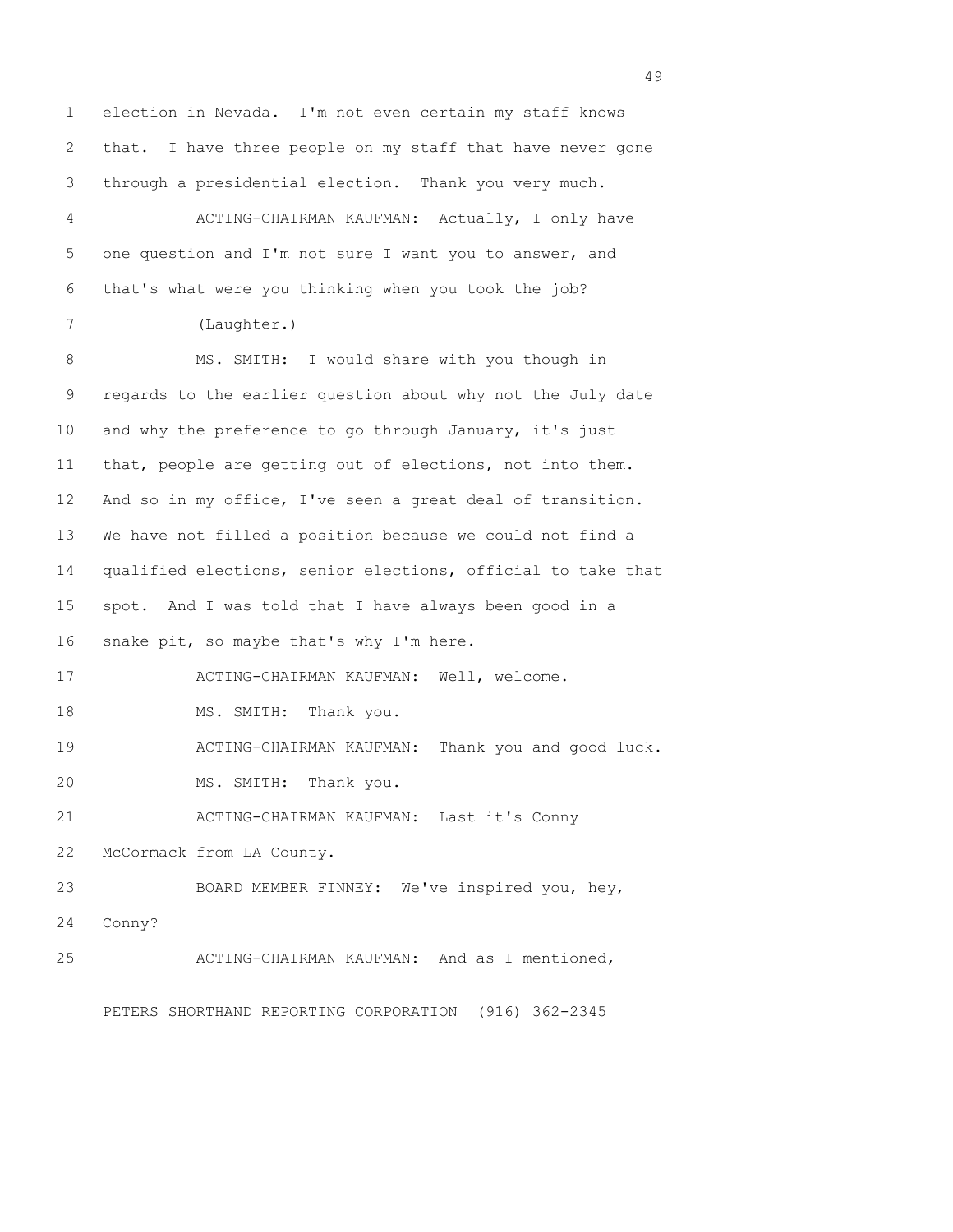1 Conny appeared at our last meeting and is here again. And 2 I'm going to just throw something out that I think I asked 3 you last time but would ask you to reiterate again, given 4 that LA County has the largest amount of funding allocated 5 to it and frankly has the largest potential need for funding 6 and would benefit the most by a round two of funding and a 7 reallocation, perhaps you could just address that issue and 8 your feelings on that while you're up here discussing the 9 extension of time.

10 MS. MCCORMACK: I thank you for that. I'm Conny 11 McCormack, Los Angeles County Registrar and County Clerk, 12 and as of last Thursday, President of the California 13 Association of Clerks and Elections Officials.

14 And at that meeting, I'll just say that we did 15 honor -- we have had registrar retirees this year, more than 16 ten percent of the states' registrars in the past six months 17 have left. Most recently, as of Monday night, Michelle 18 Townsend of Riverside County. As some colleagues have 19 mentioned, this is not a profession that people are flocking 20 to. And I haven't met Kathleen yet, but I'm planning on 21 asking her the same question, why would anybody want to do 22 this. After 23 years this week in this profession, I have 23 no other skills.

24 (Laughter.)

25 MS. MCCORMACK: So I can't go anywhere else.

PETERS SHORTHAND REPORTING CORPORATION (916) 362-2345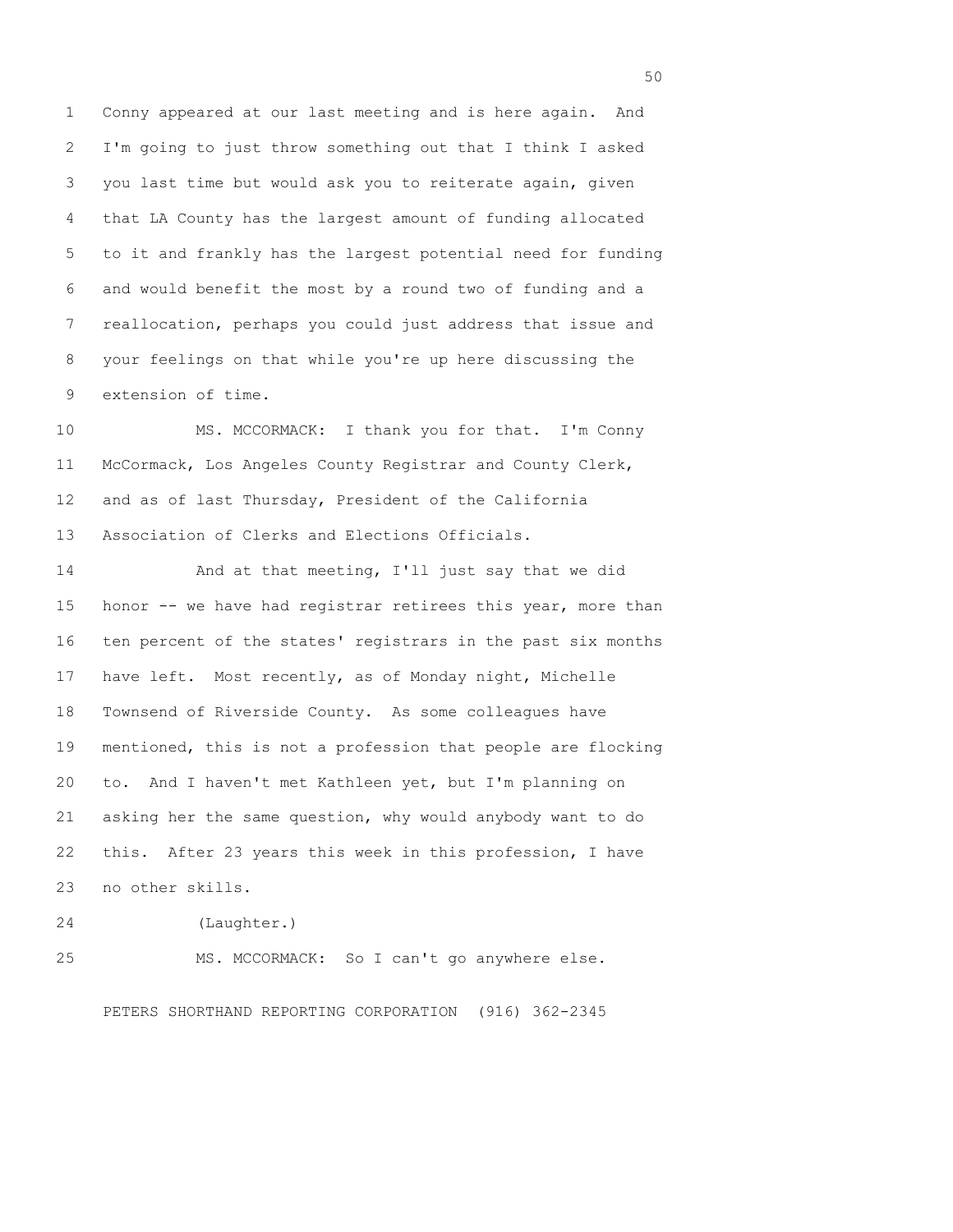1 I would like to mention before commenting on how I 2 feel about the extension, because I'm a big supporter of it, 3 and even all the way to the most liberal interpretation of 4 it, but this concern about meeting requirements of having 5 systems that are certified and that will work is a national 6 issue. And I just came from the International Association 7 of Clerks and Elections Officials conference in San Antonio 8 yesterday, it's still going on through today. And at that 9 meeting, the four members of the Federal Elections 10 Assistance Commission were there on the panel, as well as a 11 panel of NIST, National Institute of Standards and 12 Technology, that are charged by the new Federal Elections 13 Assistance Commission with formulating standards for voting 14 equipment, new standards. The earliest they are going to be 15 able to issue their recommendations for standards 16 countrywide is next July. I mean we're talking July of '05. 17 Frankly, even if counties managed to get some 18 equipment certified before that, there may be a situation 19 could arise, and I think it's really likely that some of 20 this equipment will have to go back through another level of 21 certification or another level of invention to meet 22 potential certification standards that will come out of 23 those federal recommendations. They are not requirements, 24 they are voluntary standards, but I think 40 of the states, 25 almost all of the states have adopted them as a requirement,

PETERS SHORTHAND REPORTING CORPORATION (916) 362-2345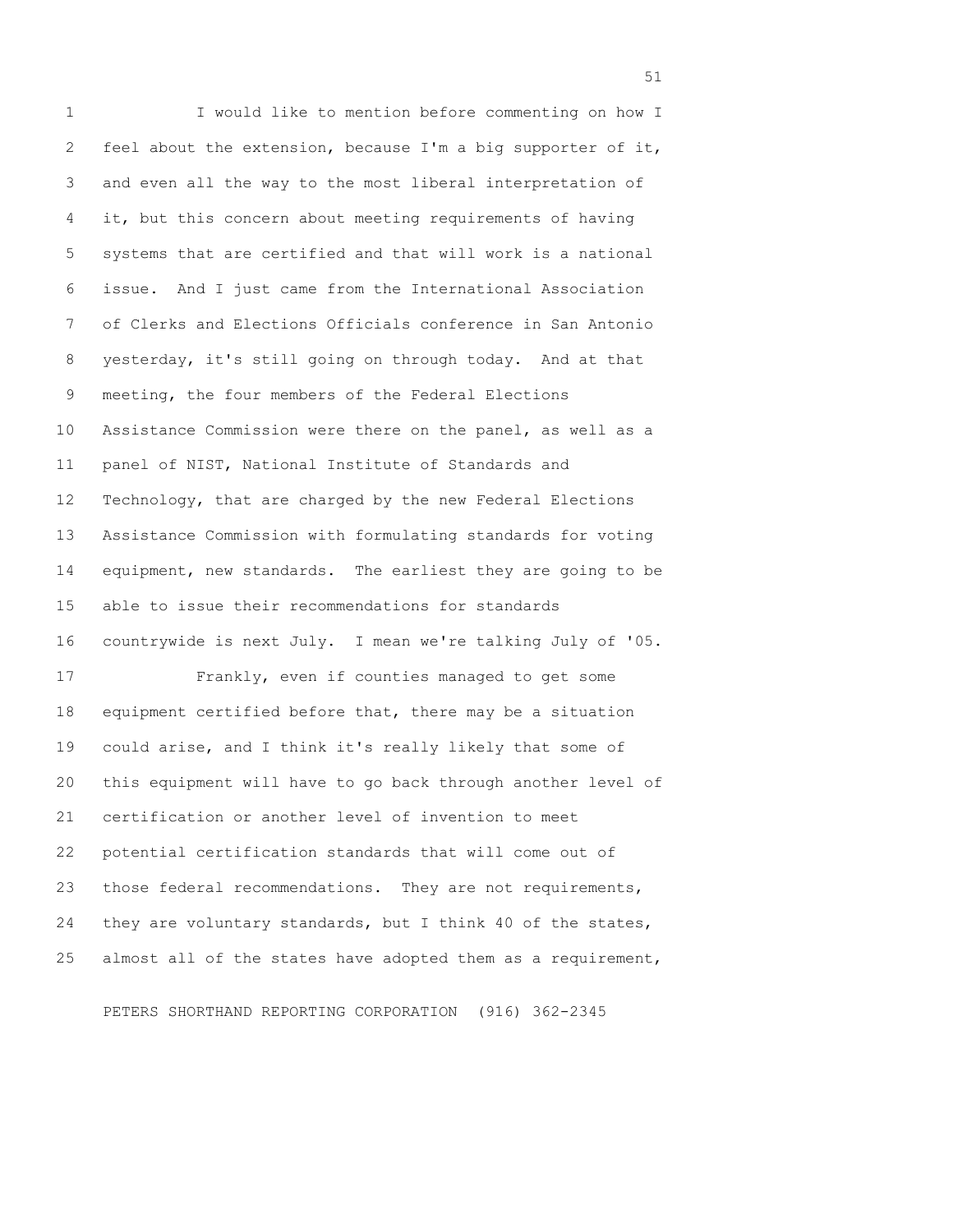1 including California. So whether or not they are voluntary 2 standards or not, in effect they are requirements because 3 the states say they won't certify a piece of equipment 4 without that federal standard being met.

 5 So there is so much uncertainty in the whole 6 country that both the four members of the Elections 7 Assistance Commission and the registrars and clerks from 8 around the country were addressing these questions with the 9 eye of not having the capacity of beating the HAVA 10 requirements frankly. Clearly, though, Congress doesn't 11 want to open that up. But the bottom line is the 12 noncompliance possibility in this country on January 1st, 13 2006, in my opinion, with 3,000 election jurisdictions I 14 think it's going to be lucky if a third of them are 15 compliant. It's just going to be very difficult for 16 everyone to reach that compliance in the best of 17 circumstances and I don't care about any delays. 18 And as was mentioned, because HAVA had deadlines 19 that were blown by the Congress and the President in 20 appointing the appointees, nine months was lost. It's kind

21 of ironic or unfair that those deadlines were allowed to be 22 missed, but yet these deadlines are, and those were 23 statutory in the federal law, by these certain dates people 24 would be appointed and this is what they wanted. And so 25 it's going to be I think one of the defenses in the court

PETERS SHORTHAND REPORTING CORPORATION (916) 362-2345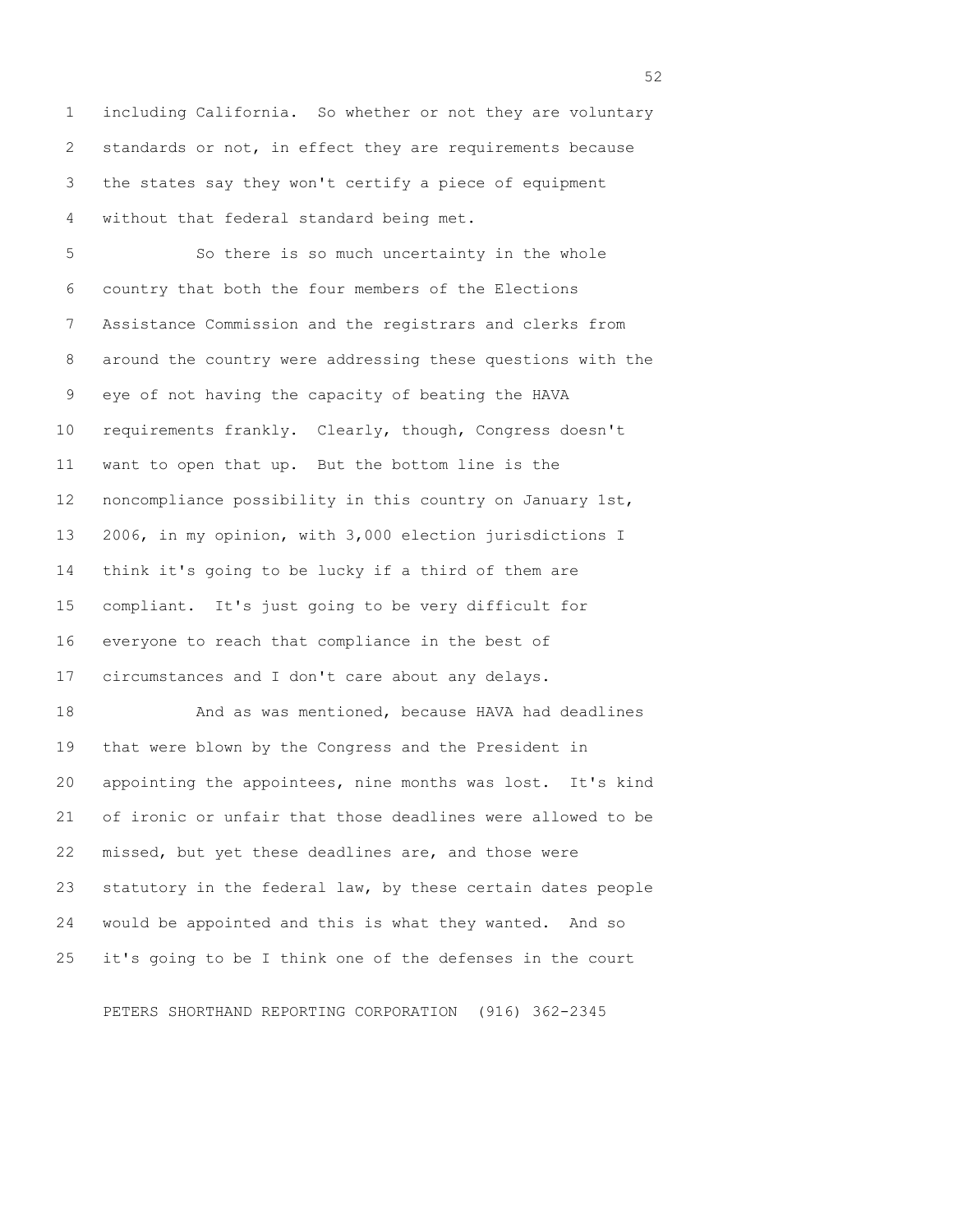1 cases that are going to become of noncompliance, well, why 2 did counties have to comply when other -- you know, it's 3 going to be a real problem.

 4 Now, I have echoed what everyone else said, 5 because everyone wants to comply. LA County wants to 6 comply. We've been in a quandary on how we're going to 7 comply, we're really concerned about it, frankly, and I 8 think so is everyone in the room. So I would certainly 9 argue for the most liberal extension possible, even to 10 possibly Number 6, but certainly to Number 5, recognizing, 11 of course, then you would have the capability -- you can 12 always open up the deadlines, but this is more flexible when 13 we've got a deadline with a time certain and I'm just glad 14 that it looks like maybe our primary aspects will be moved 15 back to June. That's going to give us a tremendous 16 difference in time for the March primary. In terms of LA, 17 we may have a cross election countywide in '05. I hope not, 18 but the cross on the seal there is a big controversy in our 19 county right now. So the turmoil and it's very real and now 20 they're out collecting signatures, so we could have a 21 countywide election next year. I certainly hope not.

22 The bottom line is everyone in this room needs the 23 extension. It's really hard for the large counties. So 24 when you asked, Mr. Bustamante, about why some of the others 25 counties hadn't done it, they do have a little bit easier

PETERS SHORTHAND REPORTING CORPORATION (916) 362-2345

 $\sim$  53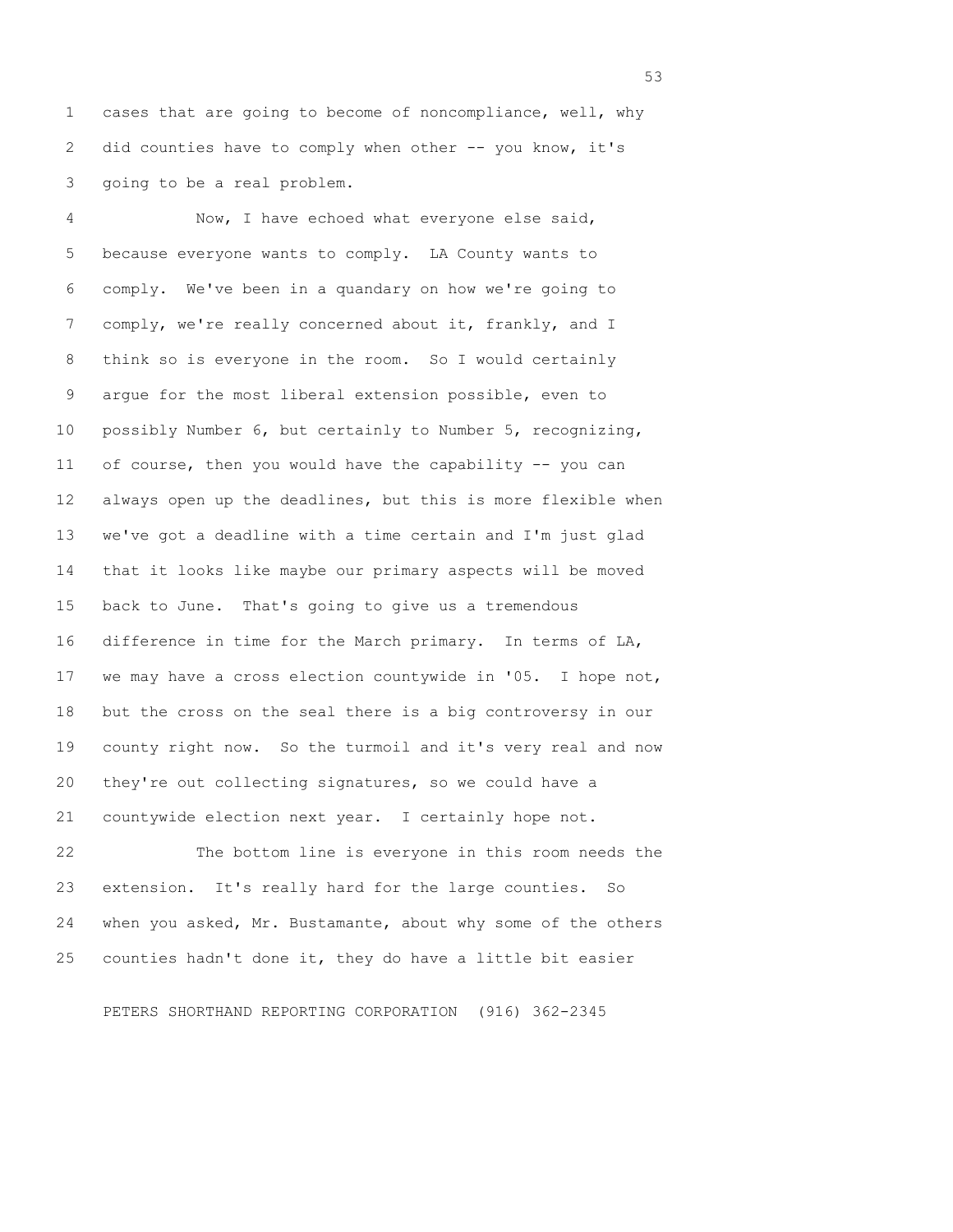1 time with smaller to get a proposal together, but, again, 2 not any easier if you don't know if anybody is certified to 3 get a response. And our county has always required 4 certified vendors to respond. And I think that is what most 5 people are saying. It's really hard to put a proposal out 6 there and say, promise me you're going to do it.

 7 And on the statewide data base, there's three 8 states in the last week have signed contracts with a promise 9 me you're going to do it vendor. And I hope our state 10 doesn't do that, but that's the kind of thing that's going 11 on in elections right now where vendors are promising sign a 12 contract and we'll deliver what you want. And we'd kind of 13 like to do it the other way, you know, show us that you can 14 do the product especially with our complexity with thousands 15 of ballots in other languages. We've always required the 16 vendor prove it and that's been a problem.

17 So that's probably more than you wanted to hear, 18 but that's sort of an update nationally, that this angst 19 isn't just in this room, it's in the whole country and it's 20 being addressed to the Federal Election Assistance 21 Commissioners who in that very meeting, they had the morning 22 session, bounced it to the NITS Panel, then the NITS Panel 23 bounced it back to them. Nobody wanted to respond whether 24 or not they would carry our word to Congress and say we 25 really need an extension on HAVA. It's not politically

PETERS SHORTHAND REPORTING CORPORATION (916) 362-2345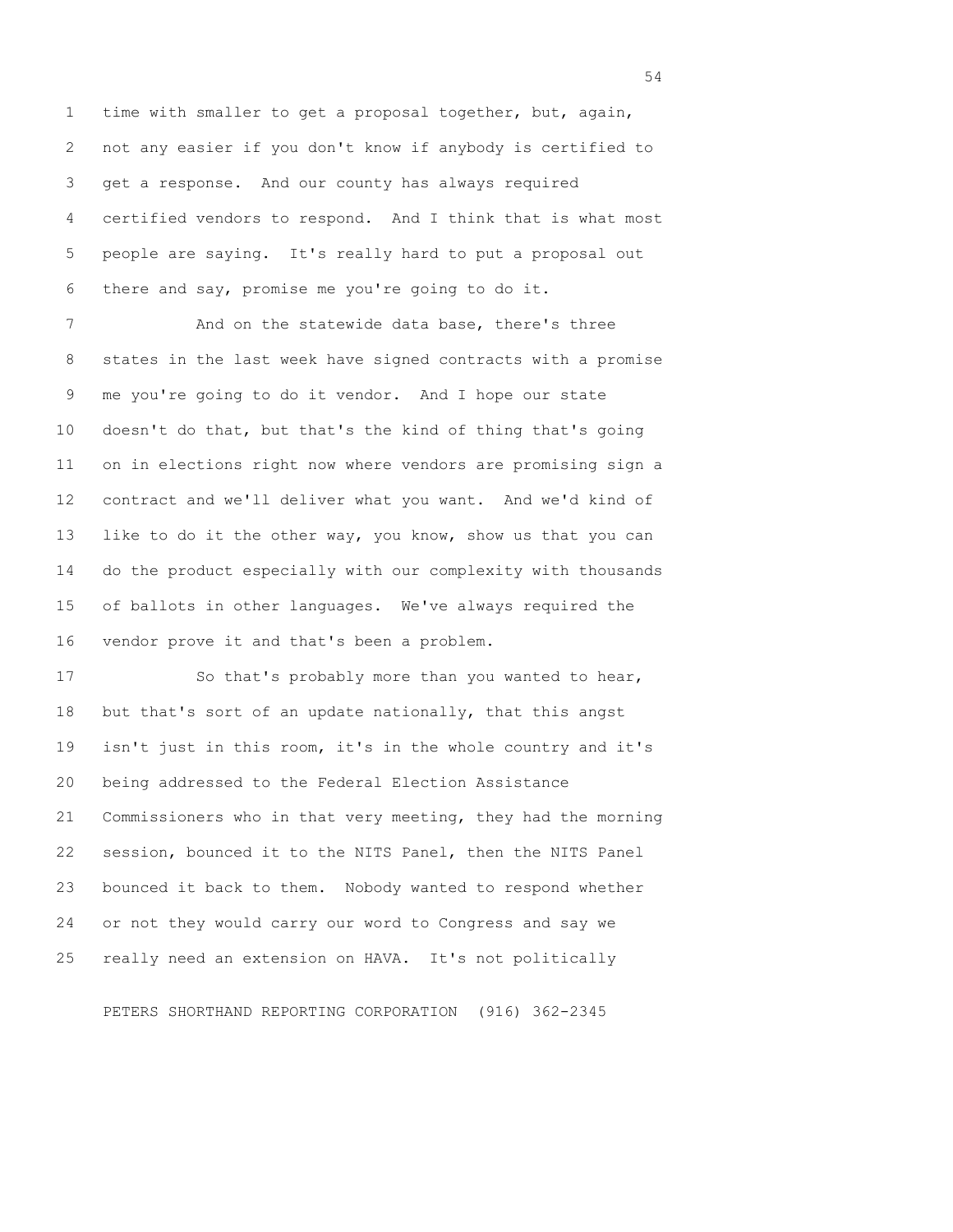1 correct to ask for it.

 2 But after this election come January, we're all 3 facing that one-year deadline in the whole country and most 4 of the country is not compliant and doesn't have RFPs on the 5 street. And what about vendor depletion of resources. 6 There's only a few companies and there's 3,000 election 7 jurisdictions. So the problem is bigger than this room.

8 And we're calling it ready, fire, aim, you know, 9 it's kind of like the way it feels these days. Kind of out 10 of sequence to the way you're supposed to be. Even some of 11 my elected colleagues in San Antonio were saying they don't 12 mind if they just don't comply, because they're going to say 13 they don't think their voters want them to squander the 14 money, it's one-time money, it needs to be spent 15 appropriately on products that have been through a NITS 16 process, National Institute of Standards and Technology, and 17 they would rather take the guff because they think that the 18 public would agree, why are we spending money for something 19 that maybe won't be appropriately certified a year later, 20 why don't we just wait a year and buy something that we know 21 will be federally qualified. And they would rather take the 22 hit on the lawsuit or whatever. Not that they want to get 23 sued, obviously, but you know in LA we're always a target 24 for that.

25 We're still trying to become HAVA compliant with PETERS SHORTHAND REPORTING CORPORATION (916) 362-2345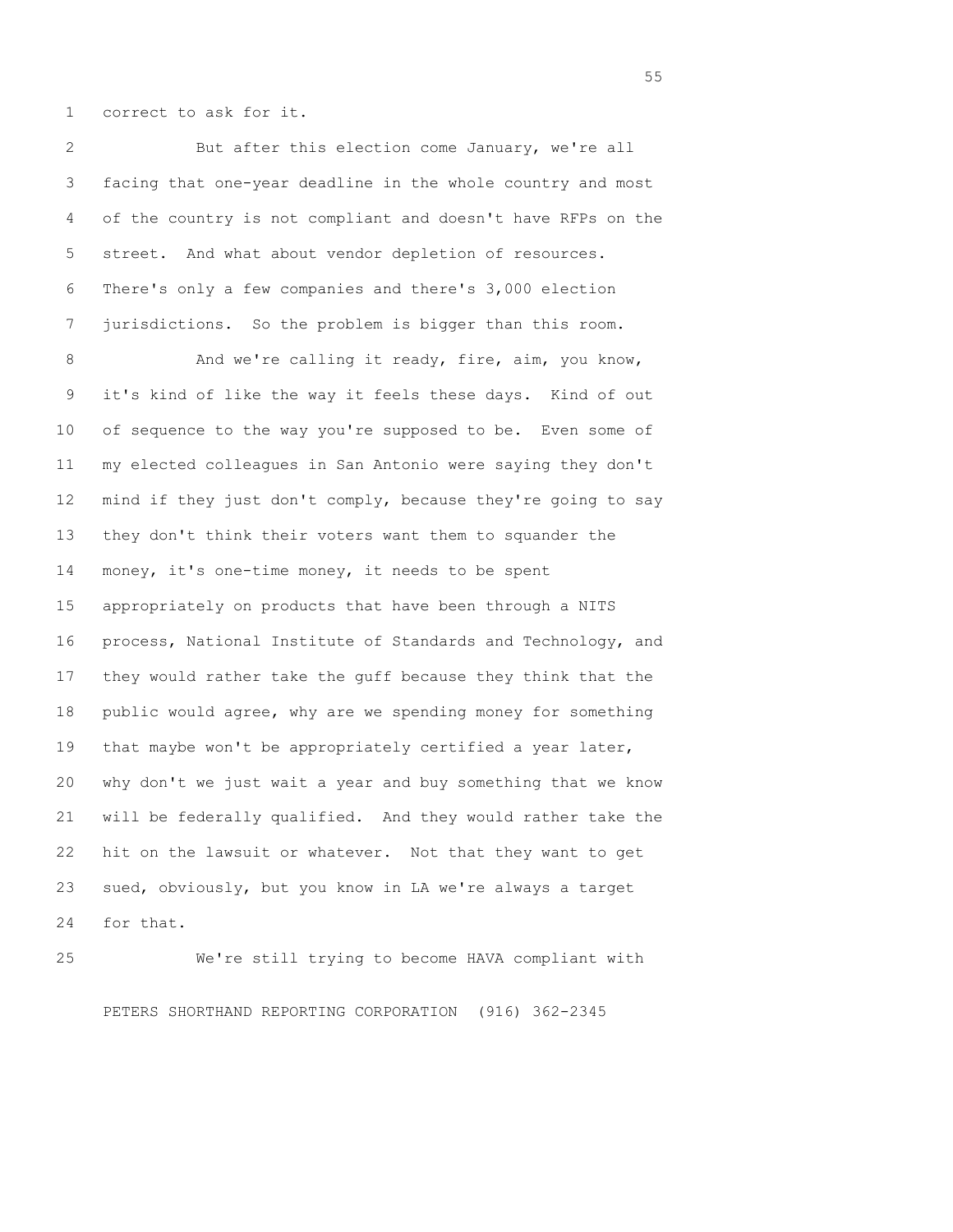1 right now another phase in our process of making Ink-a-Vote 2 last a little bit longer. But again we don't have a product 3 that's been certified to do that yet either. So I feel like 4 the tidal wave is here and we're all running, we know it's 5 going to get us, we just don't know if it's going to get us 6 before we can retire. 7 (Laughter.) 8 MS. MCCORMACK: And some of the registrars just 9 got out before the tidal wave hit them. Apparently the 10 people in this room don't have that option, myself included. 11 ACTING-CHAIRMAN KAUFMAN: Well, as always, Conny, 12 your insight is appreciated. 13 Are there any questions for Conny? 14 BOARD MEMBER BUSTAMANTE: I have a couple of 15 questions. 16 Do you have an election in the spring? 17 MS. MCCORMACK: We don't have anything planned 18 that we're responsible for conducting. Our cities, the City 19 of Los Angeles certainly has an election, a big election, 20 and 50 other cities in our county. And we support those 21 elections. It takes a lot of our staff to support those 22 with the voter database, we provide everything for them, but 23 we don't actually hire the poll workers and count the 24 ballots for which I'm eternally grateful. 25 BOARD MEMBER BUSTAMANTE: Do you have a problem

PETERS SHORTHAND REPORTING CORPORATION (916) 362-2345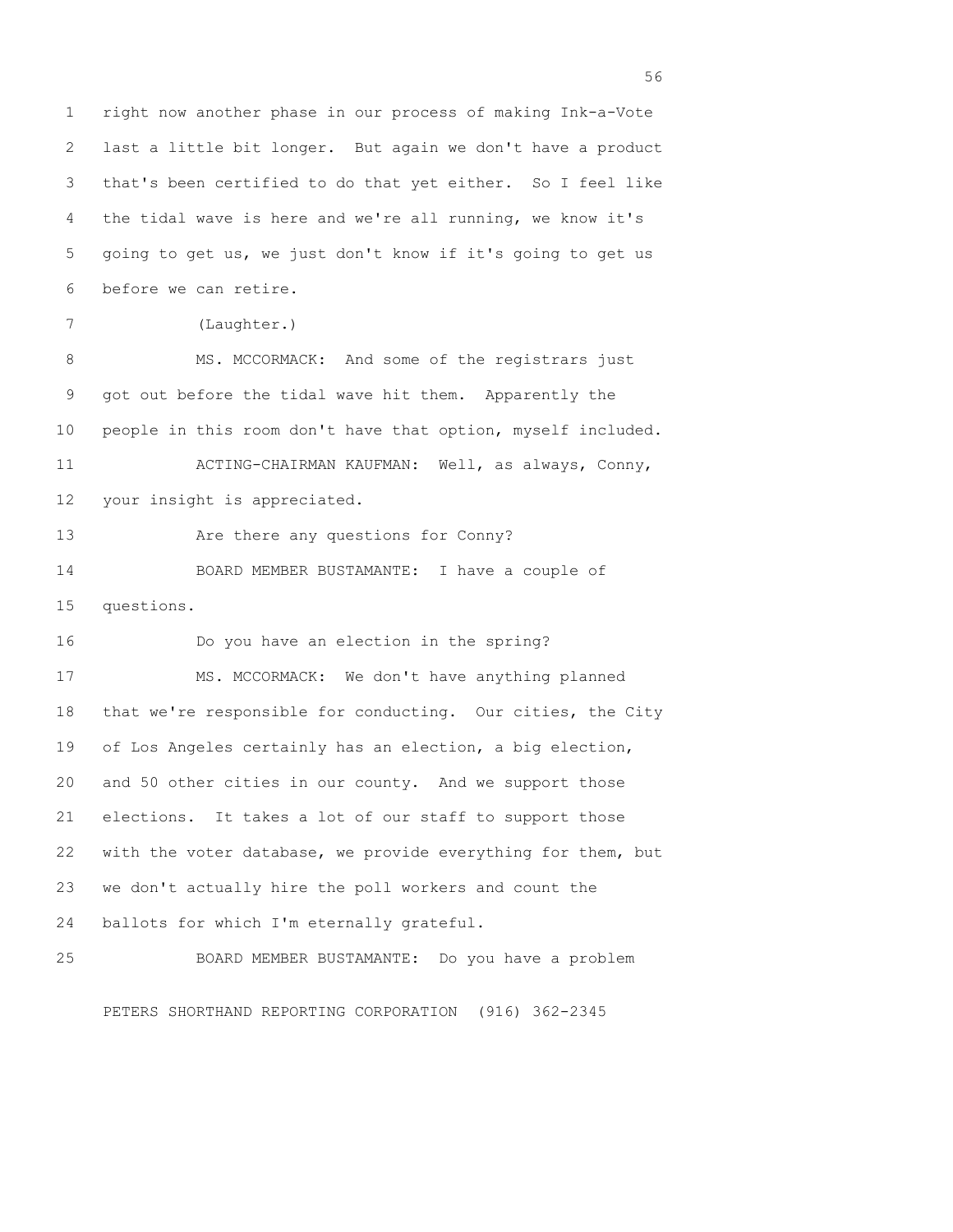1 with Option Three?

 2 MS. MCCORMACK: Well, personally for LA, because 3 we're already grandfathered in as I managed to get on the 4 record last time and is now in the staff report, personally 5 we're taken care of. But as the president of this 6 association in recognition of my colleagues' problems, I 7 think a lot of them are concerned that that isn't long 8 enough. But with the recognition that you could of course 9 meet and extend it again, and I think they would like to 10 have some assurance that if you were to pick that deadline, 11 that you would be willing, if certain counties are still 12 struggling with that, to open it back up. Because I'm not 13 looking as Mr. Kaufman mentioned for LA to benefit on the 14 backs of everybody else not getting their money. We'd be 15 very happy eventually through all these phases we're going 16 to be going through in LA to get our forty-nine point 17 whatever million. We're not looking to get more than that 18 on the backs of someone that can't meet a requirement. 19 BOARD MEMBER BUSTAMANTE: But I keep hearing from

20 counties that it's a combination of things. It's not so 21 much, I don't want to downplay it, I mean there's certainly 22 a county resources issue, but the bigger issue is really the 23 uncertainty with the Secretary of State's office.

24 MS. MCCORMACK: I think that's what created -- I 25 know it created a problem with us and I think it's created a

PETERS SHORTHAND REPORTING CORPORATION (916) 362-2345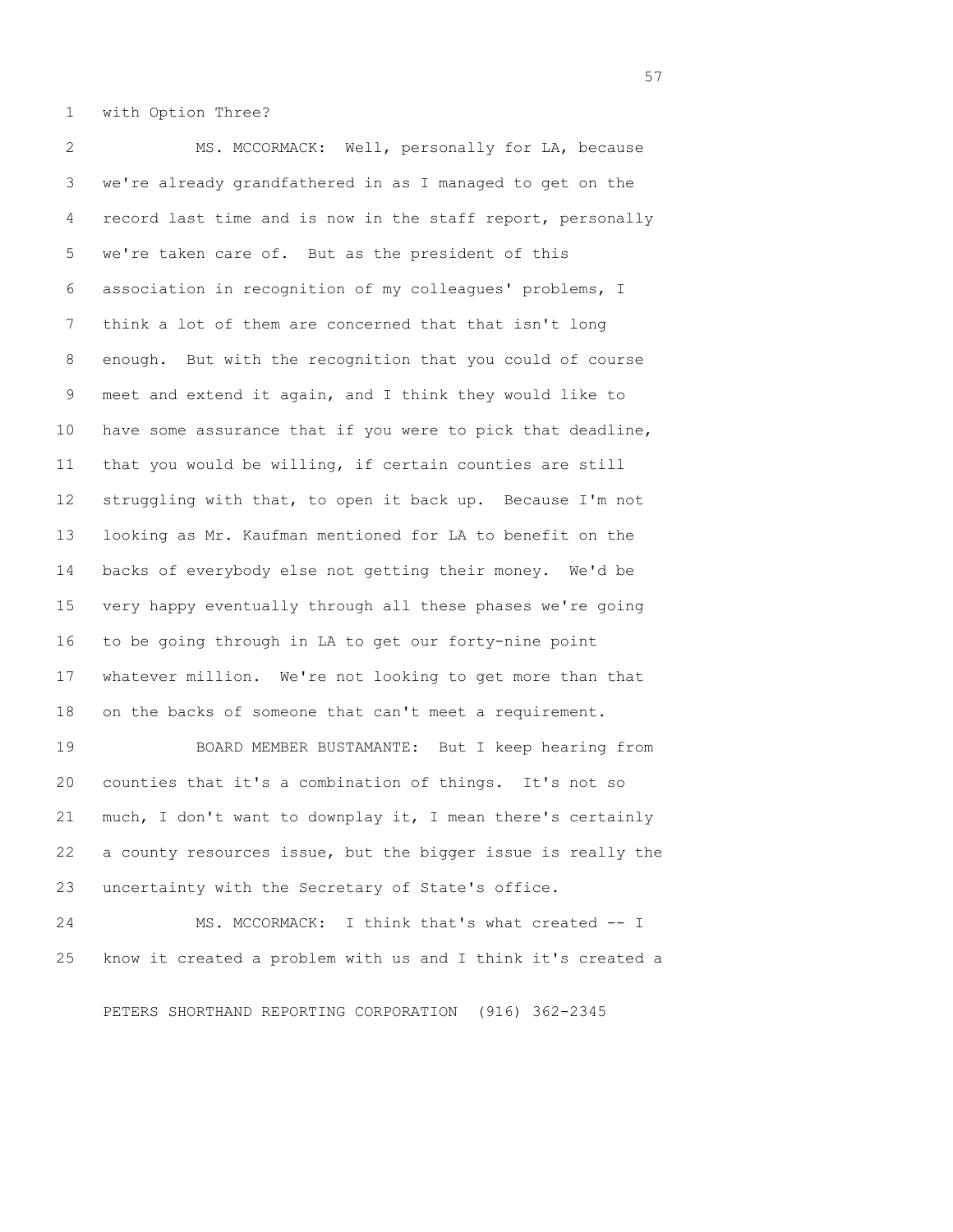1 problem with other people. You know, how do we put an RFP 2 on the street when you don't know who you're going to get 3 responses from, or if you have to open it up like someone 4 mentioned to people who might be promising you a 5 certification. That's sort of happened in San Diego and 6 we'll see what happened with that, it wasn't real positive. 7 It's not an environment I would want to enter and I have 8 never entered a contract and I don't think our Board of 9 Supervisors would sign it. I would venture they would vote 10 against it. So it's not a good environment to go out with 11 an RFP, that's for sure. 12 BOARD MEMBER BUSTAMANTE: I mean but for that 13 directive, all counties essentially would have the ability 14 to meet our requirements and HAVA, right? 15 MS. MCCORMACK: That's true. 16 ACTING-CHAIRMAN KAUFMAN: Anything else? 17 BOARD MEMBER FINNEY: I don't have any questions. 18 MS. MCCORMACK: I would like to make a comment 19 about the Nevada trip. We're very hoping to work with our 20 association and the Secretary to have a trip out to Nevada, 21 their election is September 7th, the first use in the 22 country of a now federally qualified and state certified DRE 23 with a V Pack, but whether or not it's an AV Pack, I don't 24 know. There is a vendor here that maybe could address that 25 from that company.

PETERS SHORTHAND REPORTING CORPORATION (916) 362-2345

the state of the state of the state of the state of the state of the state of the state of the state of the state of the state of the state of the state of the state of the state of the state of the state of the state of t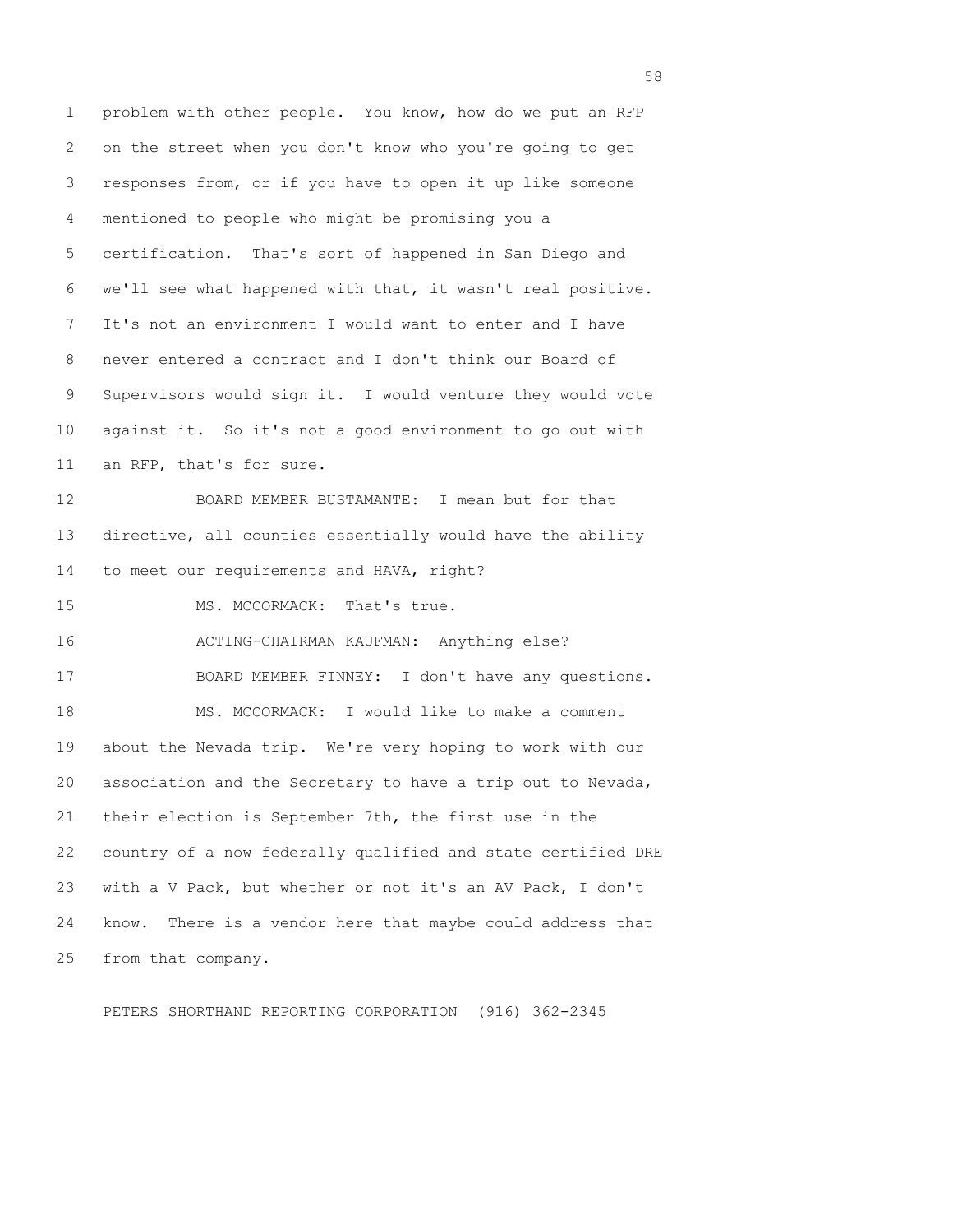1 But this Nevada requirement does not match the 2 California requirement in terms of a standard that's been 3 set that, as you mentioned, is not in a regulation yet, in 4 that it doesn't have to be used as a vote or a potential 5 ballot in a recount. That's not the way the Nevada system 6 is set up. And I'm very concerned that in that trip that we 7 have a opportunity to see a sample or simulation of that in 8 at least one precinct. I don't think that the exercise is 9 going to have much value without that, because otherwise 10 it's just the front end without the back end, and as soon as 11 the back end might happen in California, we'd all be sitting 12 around and saying well, how great it was in Nevada, but 13 there was no test of the back end. And I think that's 14 really an important component of it as I put in my letter to 15 the Secretary asking that we do that. So I'm hoping that 16 that becomes a part of this. But the reality is that the 17 Nevada requirements are not the same as the California ones 18 and there still will not have been a test of what would 19 happen in California under the current proposed standards. 20 BOARD MEMBER BUSTAMANTE: Let me ask you one more 21 question. I mean it's kind of ironic that the biggest 22 impediment to this process is at the Secretary of State's 23 office. As the new president of the organization, what are 24 you doing with the Secretary of State's office to try to 25 break this loggerhead or this problem with what's going on

PETERS SHORTHAND REPORTING CORPORATION (916) 362-2345

 $59<sup>59</sup>$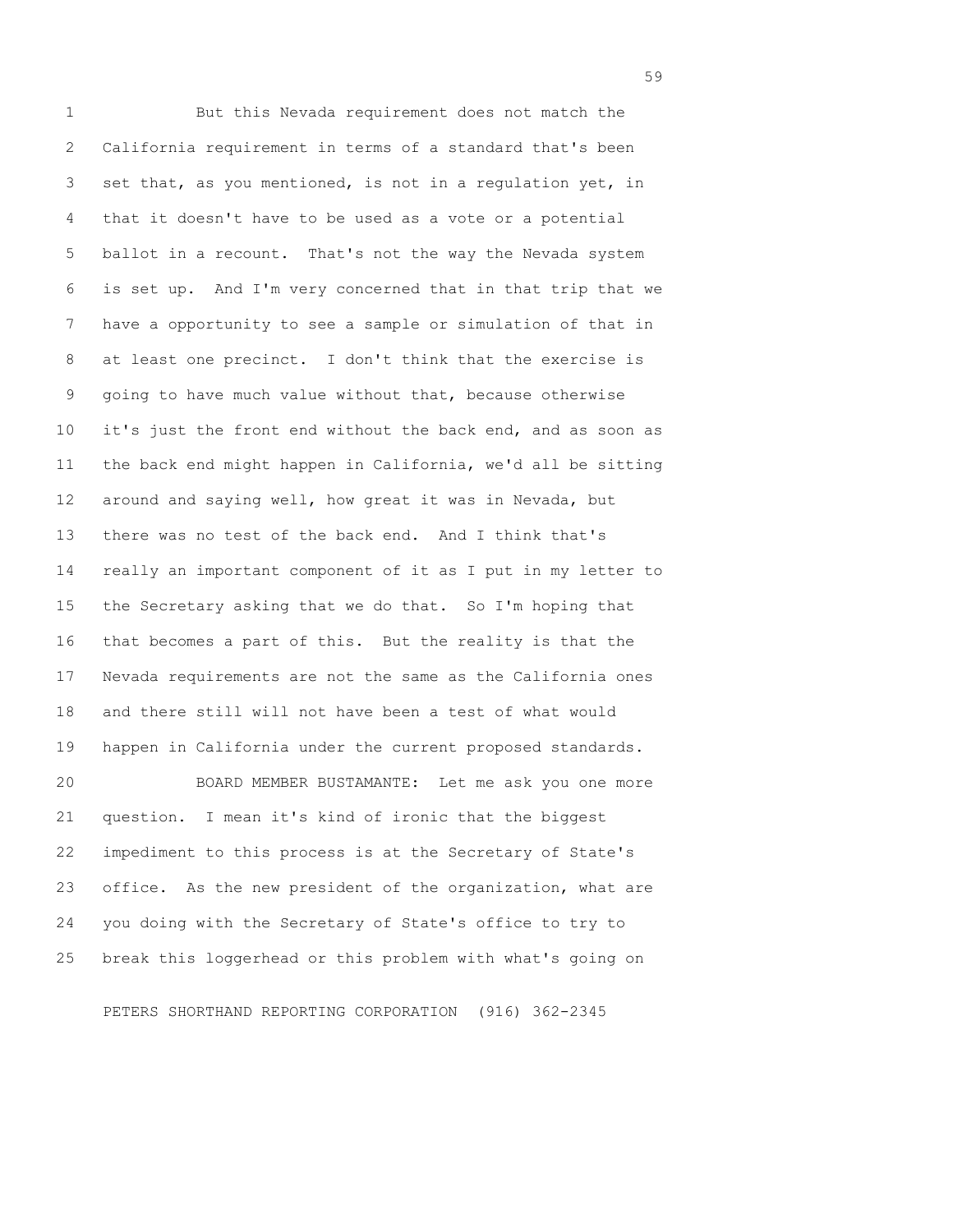1 in terms of --

 2 MS. MCCORMACK: Well, that's what I did. I have 3 actually done quite a few things on that, I'm glad you 4 mentioned it, Mr. Bustamante. It's absolutely essential in 5 my opinion and the Secretary's and the association's that we 6 reach a positive professional working relationship. To that 7 end, three weeks ago, the Secretary and I spent a couple 8 hours together and had lunch and went over what I -- I 9 developed a list of things I thought we could work on 10 together and I said that I think what happened in our 11 relationship was that 90 percent of our relationship was on 12 an issue we're diametrically opposed. Why don't we stay 13 opposed on that and make it 10 percent of our relationship 14 and start working together on the voter for one thing. 15 We've got a November election, we have to focus on the voter 16 and educate the voter on all these new systems that are out 17 there. And he's very agreeing to that and is doing some 18 very positive things to help that happen.

19 The other part I proposed was this trip to Nevada, 20 that we do it as a team trip, in teams of two, the Secretary 21 of State and CACEO members. And I think that's the way it's 22 going to flesh out and I think it's very positive that we 23 watch that experiment and don't -- if we did it individually 24 it might be, well, I saw this, you saw that, if we can do 25 it.

PETERS SHORTHAND REPORTING CORPORATION (916) 362-2345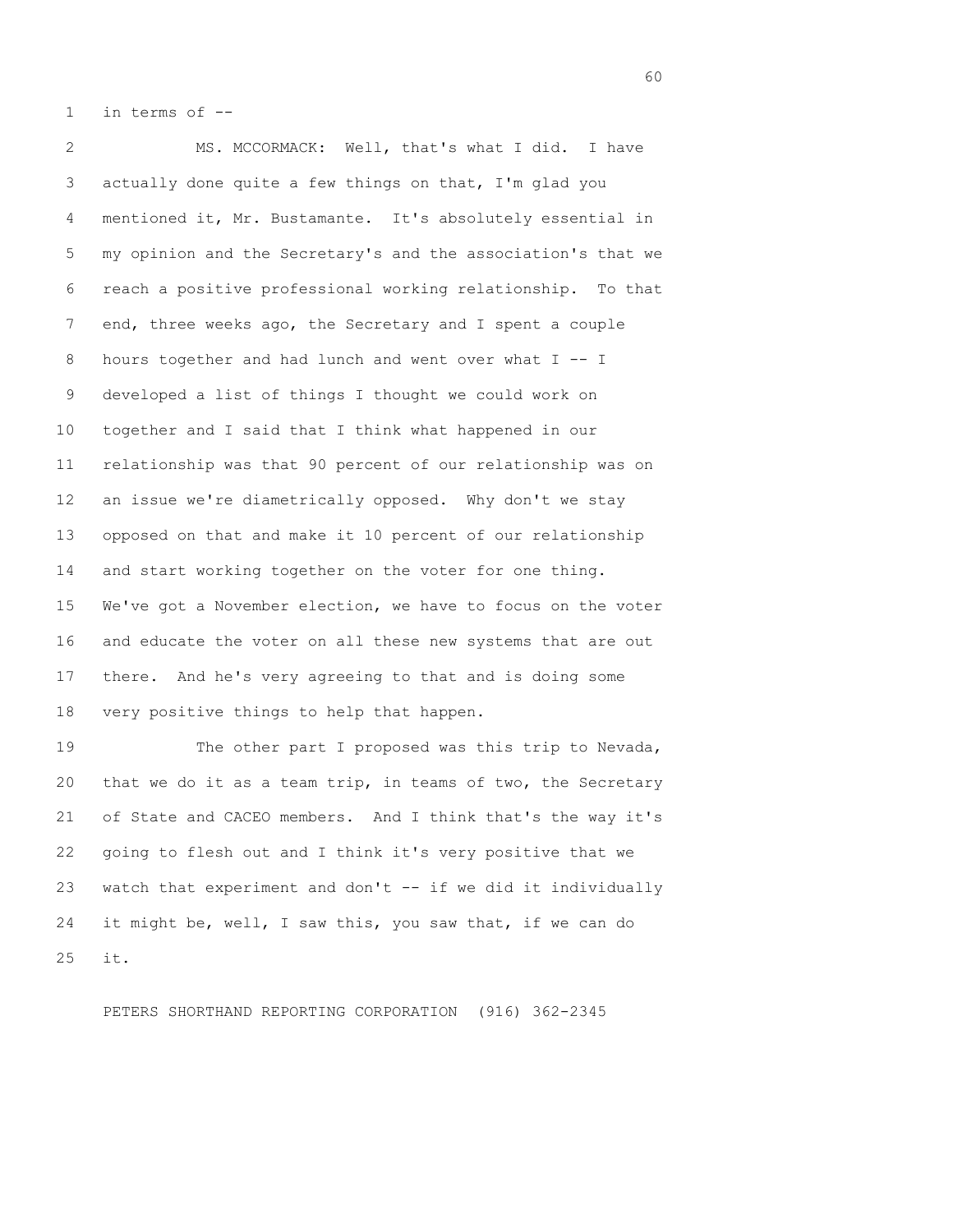1 BOARD MEMBER BUSTAMANTE: Right.

 2 MS. MCCORMACK: I think it's very important that 3 we have a positive relationship and I think that we have a 4 possibility to get there. And that's my goal, and I know 5 it's the Secretary's goal. 6 BOARD MEMBER BUSTAMANTE: But my question is more 7 on the timing. I mean does this --8 MS. MCCORMACK: The timing is a big problem. 9 BOARD MEMBER BUSTAMANTE: I mean this has been 10 dragging out here five to six months now, since February, 11 whatever that is, five months. 12 MS. MCCORMACK: I would even hope the Secretary -- 13 BOARD MEMBER BUSTAMANTE: Well, actually longer, 14 since early November. 15 MS. MCCORMACK: I did notice the Oklahoma 16 Secretary of State is seeking an extension through Congress 17 and I was hoping and I will continue to hope, that the 18 Secretaries of State around the country will support this 19 potential as of next year. Again, without NIST and without 20 standards, it does seem to be an artificial deadline. But 21 even when it was set in October 2002, when HAVA was signed, 22 none of these issues were on the horizon. There weren't a 23 single one of these issues and everybody said it was an 24 ambitious deadline then. Well, now it's more than an 25 ambitious deadline.

PETERS SHORTHAND REPORTING CORPORATION (916) 362-2345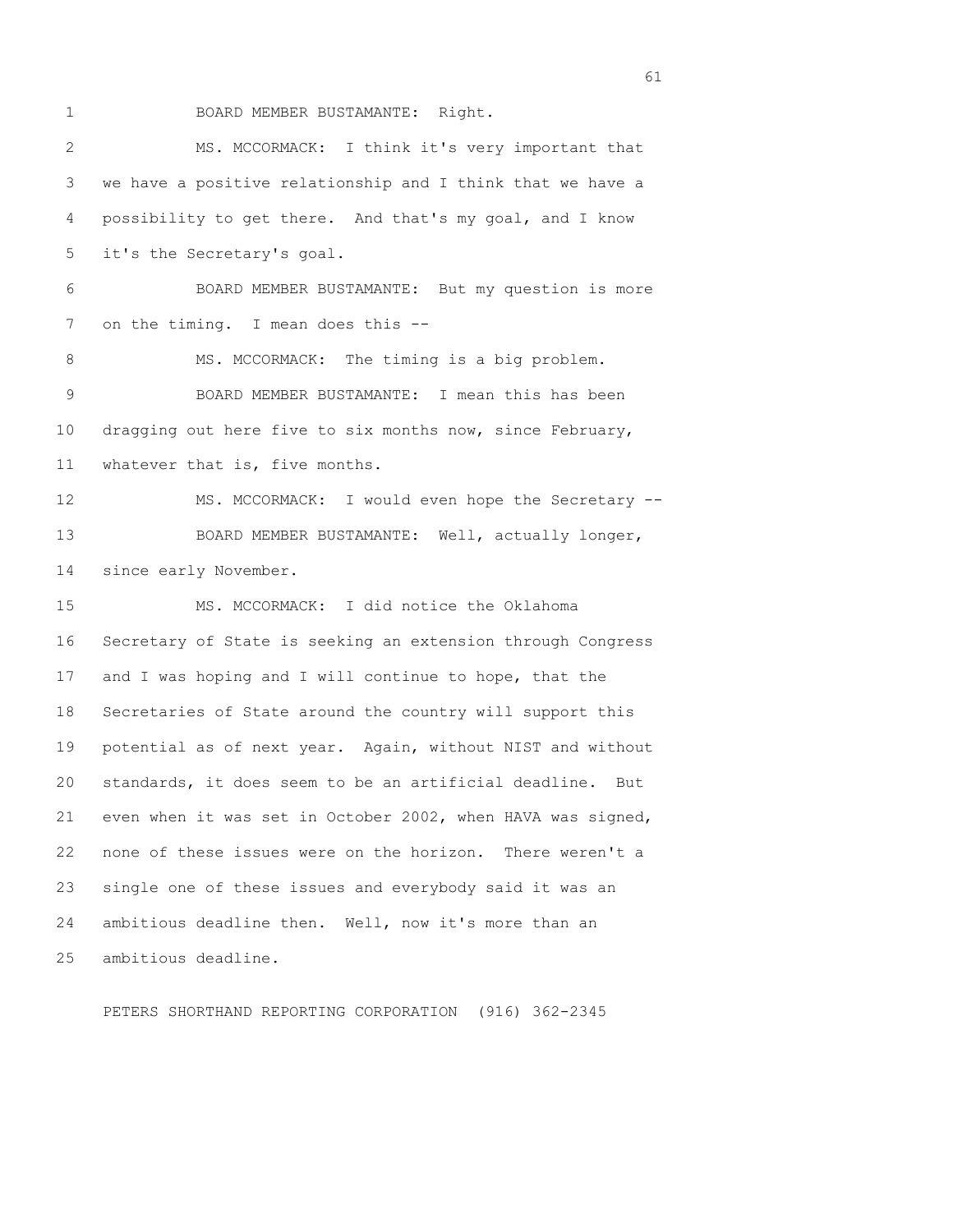1 And I have personally have spoken with three to 2 four HAVA people on this issue and recognize that everybody 3 has to get through November, but come January we need to be 4 looking at this as why do we want to do ready, fire, aim, 5 when what's another year to make sure the one-time money 6 that Congress has given and that this Board has and our 7 state we're fortunate to have can be spent wisely and 8 appropriately. Because buying voting systems is not an 9 every two- to three-year thing, it's usually several decades 10 goes by, and we want to make right decisions that are good 11 and are the best systems. And right now, I don't think we 12 have the environment to do that, and I think that's a 13 national issue.

14 So perhaps after November, secretaries of state 15 will agree with that and start to lobby. That would add a 16 strong lobbying force compared to a couple of us running off 17 to Washington looking like, you know, whiners, which so 18 often we do, and which I apologize if that's what I sound 19 like and I should probably sit down.

20 MR. MOTT-SMITH: I just wanted to second what 21 Conny has said about the willingness and the eagerness to 22 kind of build a very cooperative working relationship. That 23 goes without saying.

24 But I do want to explain, Mr. Bustamante, from the 25 Secretary's perspective that there is not ambiguity in the

PETERS SHORTHAND REPORTING CORPORATION (916) 362-2345

 $\sim$  62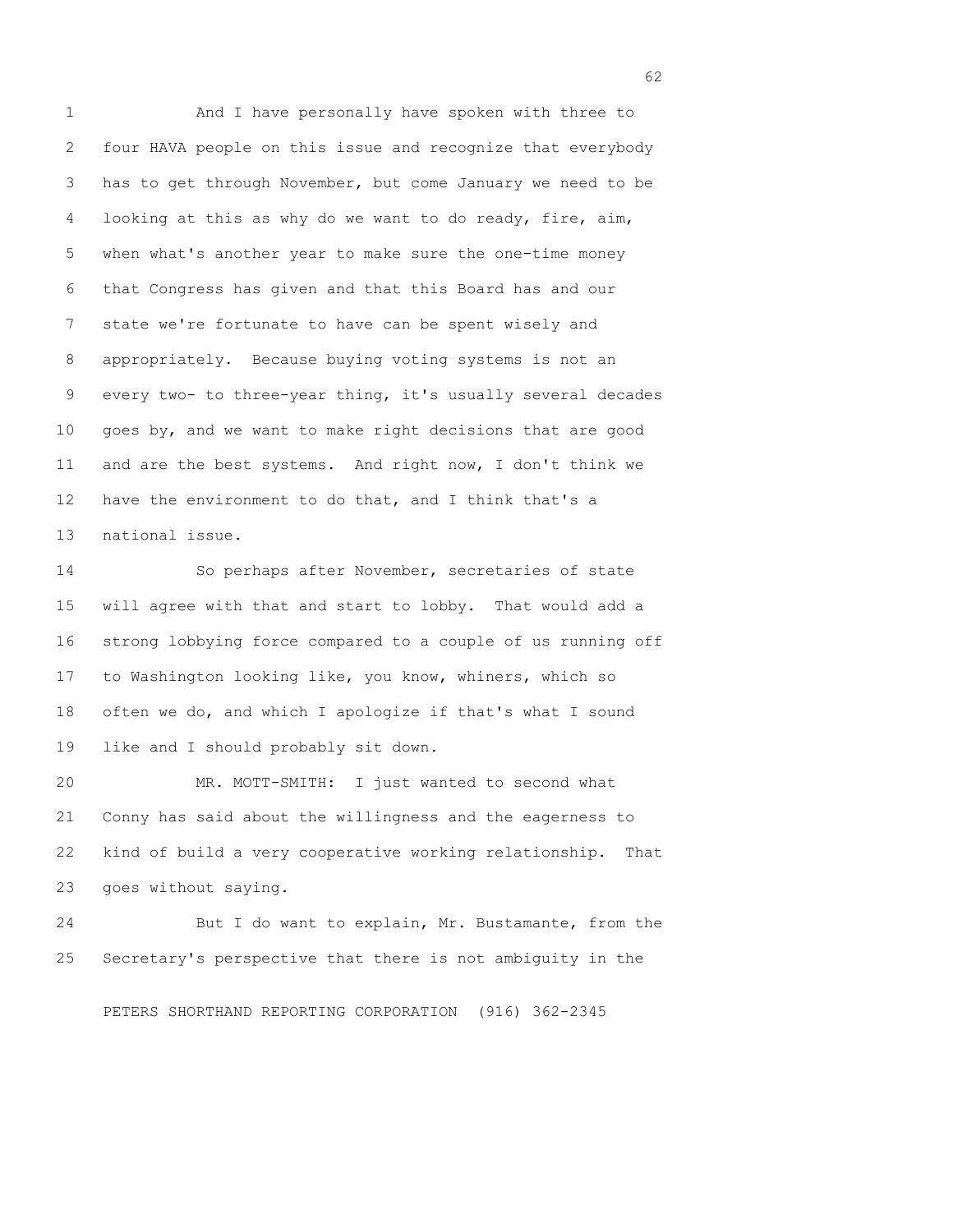1 situation, there's clarity in the situation. It may have 2 taken a while to arrive at the clarity, but the clarity is 3 that there will not be a secure voting system that people 4 can trust to vote on in California until there is a paper 5 trail associated with it.

 6 Now, there are differences of opinion as to 7 whether that's required or not, but it is the Secretary's 8 decision to be able to make. He has made the decision, he 9 has established that that is a clear requirement. The 10 vendor community is in the process of responding to that.

11 And I guess I want to also mention that this isn't 12 confined to California, this is a discussion, as Connie 13 mentioned, that is all over the country that other states, 14 Ohio, Missouri, et cetera, are going along the same path.

15 And it is the Secretary's feeling, and this was 16 upheld in a lawsuit recently, adjudicated in his favor, the 17 issue of accessibility as important as it is, does not 18 assume ascendancy over the issue of the security and 19 reliability and public confidence of the system. So you've 20 identified us as a problem, you've identified, and by us, I 21 mean the Secretary of State, not Jana and everybody else, 22 but the Secretary of State as a problem and impediment. 23 Just to the contrary, he has established a clear direction 24 and is moving California and arguably parts of the country 25 in that direction.

PETERS SHORTHAND REPORTING CORPORATION (916) 362-2345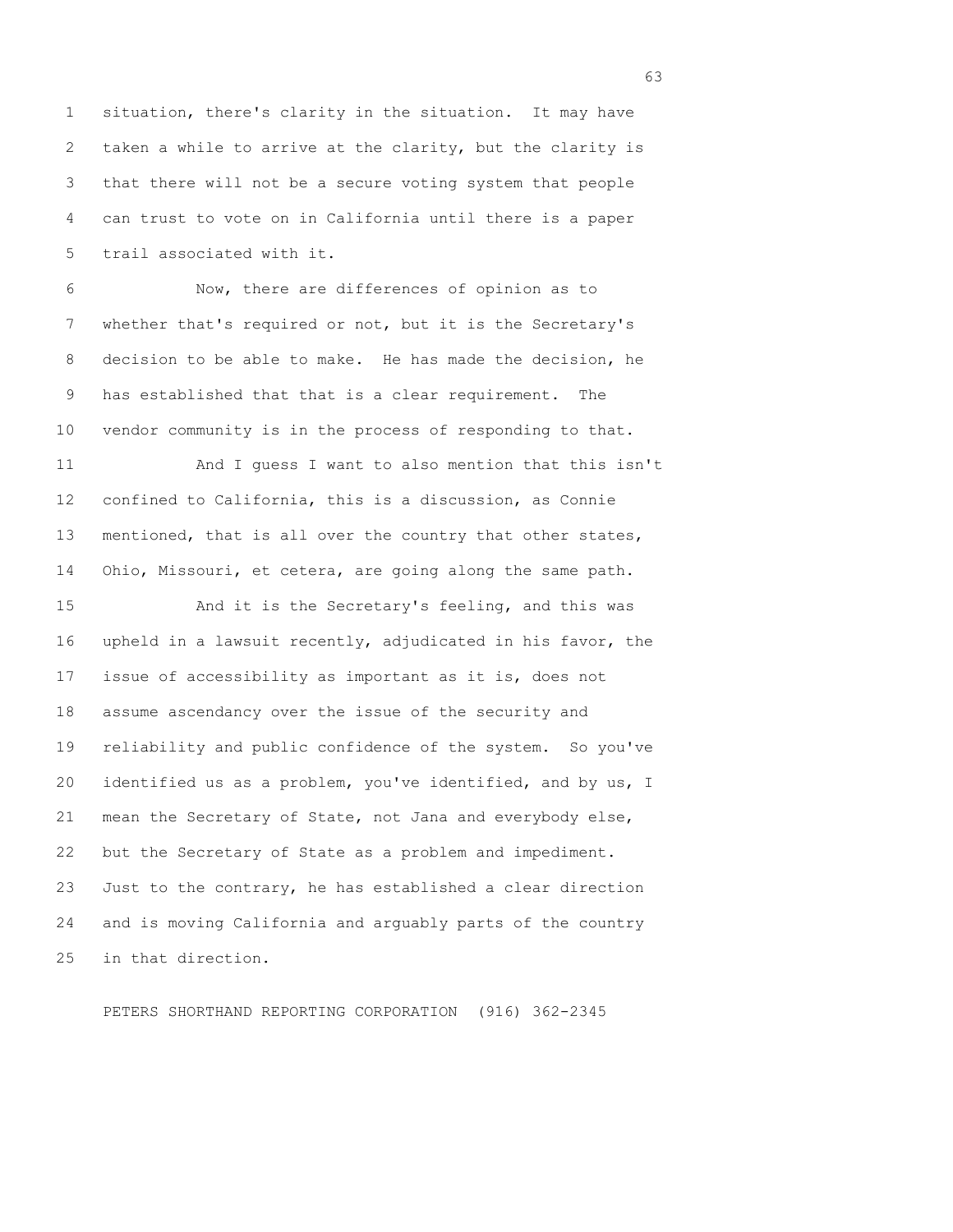1 I just wanted to put that on the record. 2 ACTING-CHAIRMAN KAUFMAN: Does staff have any 3 other comments based on what we've heard before this Board 4 deliberates on this issue that you want to add to the 5 discussion? 6 Then we're going to take just a couple minute 7 break real quick, so don't anybody go too far. We're going 8 to try and get through this. Let's just take no more than 9 five minutes and we will deliberate on this issue. 10 Thank you. 11 (Thereupon a recess was taken.) 12 ACTING-CHAIRMAN KAUFMAN: We ask everybody to take 13 your seats again. 14 Okay. We're going to reconvene here and try and 15 work through this issue. 16 And I'm going to get the ball rolling on this, 17 it's the Chair's prerogative. I'll give my thoughts and 18 then see if we can arrive at some consensus. 19 I kind of began the day by thinking I was leaning 20 towards either Option Two or Option Five. Because I do 21 feel, as much as I hear there's an overwhelming consensus in 22 the community to extend the deadline to January 1, and I 23 hear that and I understand that, I also feel like there 24 needs to be some accountability from the counties so that we 25 can feel comfortable that people are moving forward, that

PETERS SHORTHAND REPORTING CORPORATION (916) 362-2345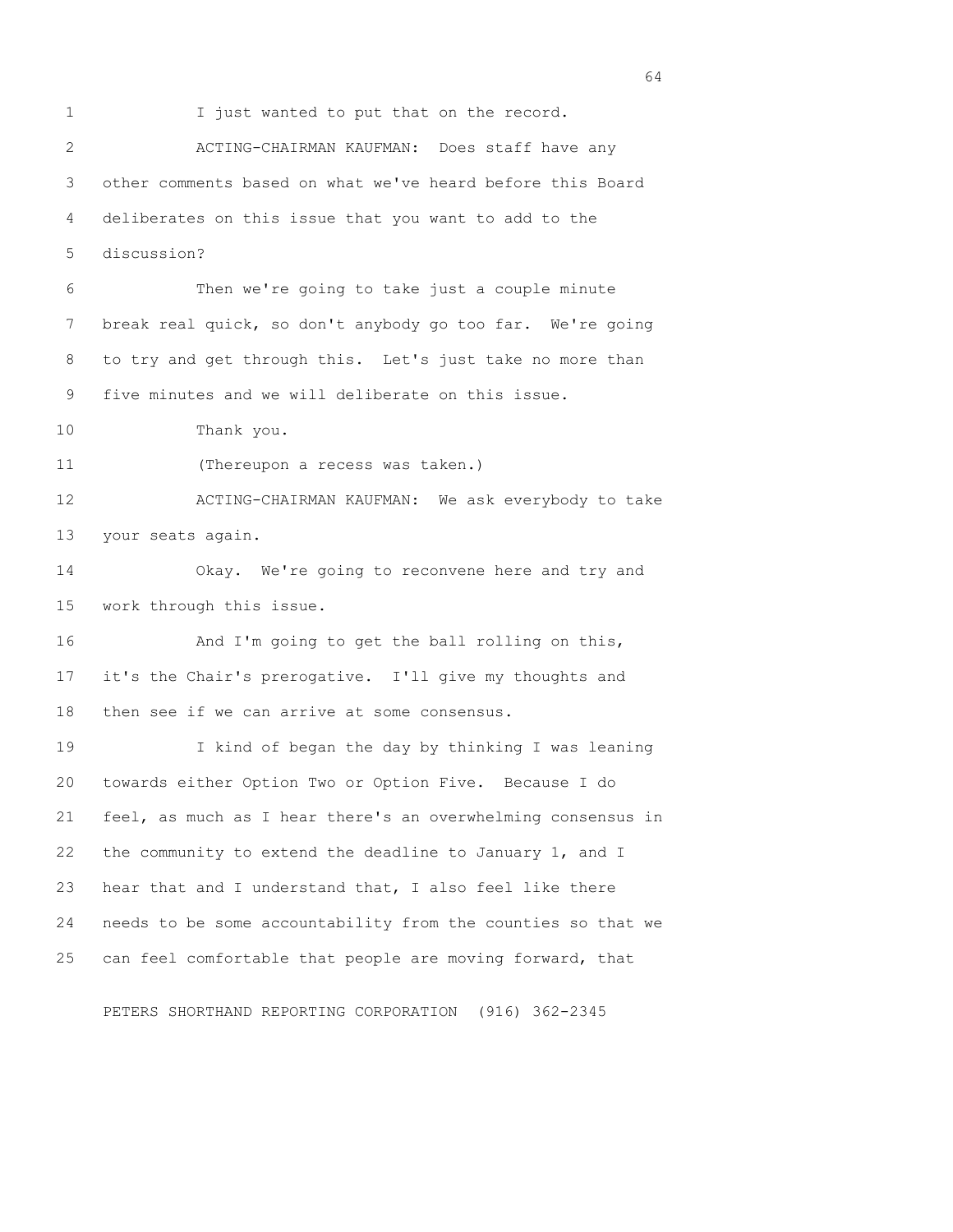1 there's not just a blanket extension of time.

 2 I think this Board has tried from day one, before 3 I was on the Board, and continuing since I've been 4 appointed, to try and pull people's feet to the fire and 5 make sure people are moving forward with modernizing their 6 voting systems, and not just sitting back until the last 7 minute and waiting to do so. However, I have heard an 8 overwhelming cry from the community that it's really 9 impossible to move forward at this point and I think we have 10 to respect that. And I think that Option Five presents a 11 way for us to give people the time they need to do what they 12 need to do, but also give us some assurance that the 13 counties are moving forward.

14 I might even suggest that as Option Number Five, 15 these interim status reports that are referenced in Option 16 Five, that perhaps we might want to come up with a timeframe 17 or some kind of requirement that those status reports be 18 submitted every, whatever the date is, every six months or 19 every three months so that we can again get some sense that 20 things are moving forward or that issues need to be 21 addressed without over burdening the counties with having to 22 do formal interim status reports or they're going to take 23 their time away from trying to upgrade their voting systems 24 and put out RFPs, et cetera.

25 So I'm leaning towards Option Five because I think PETERS SHORTHAND REPORTING CORPORATION (916) 362-2345

 $\sim$  65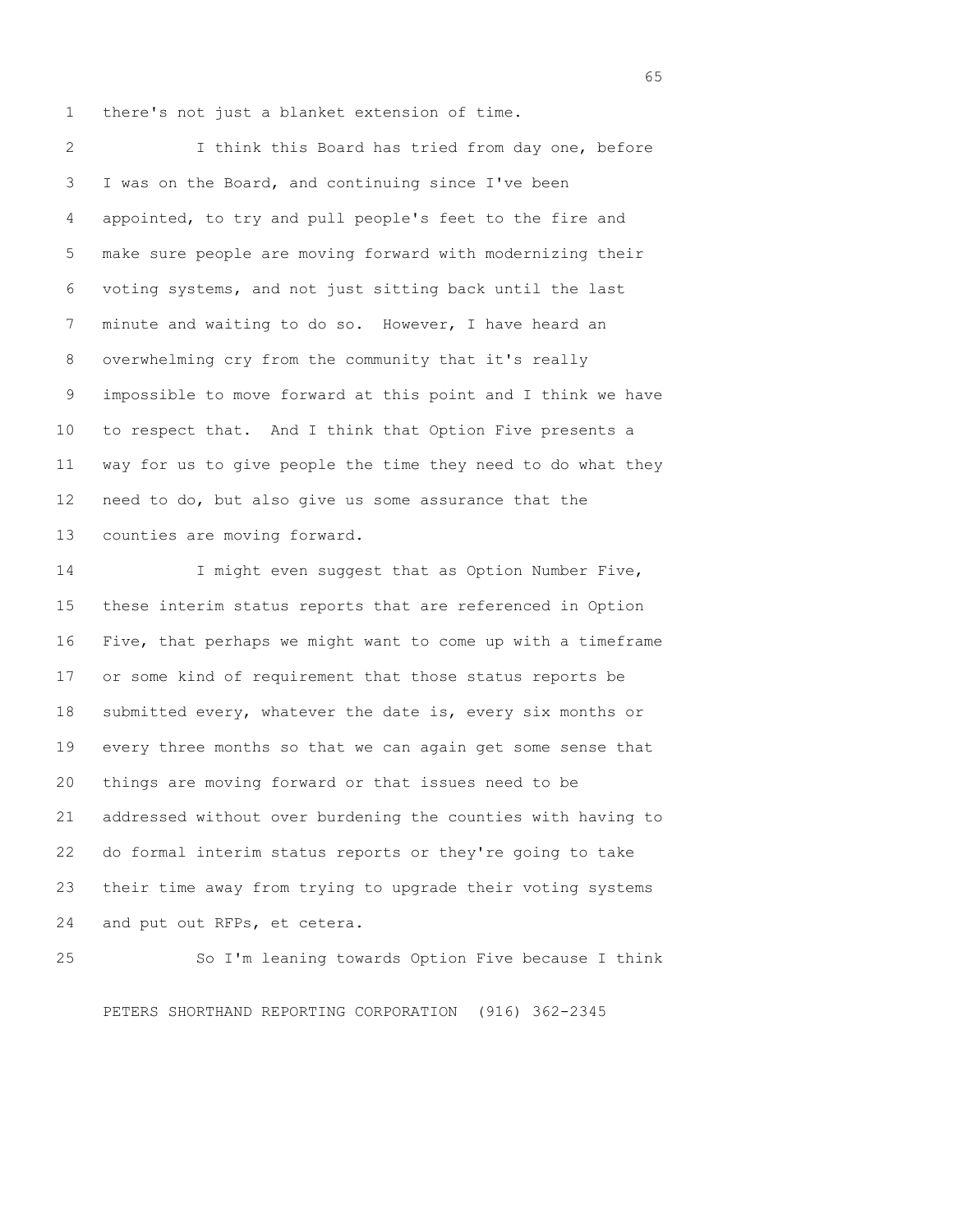1 it addresses both the concerns of the community and the 2 concerns that we as a Board would have in making sure that 3 people are moving forward and meeting their obligations or 4 at least their good government obligations to their voters 5 and their citizens.

 6 And I will throw it open to the rest of my 7 colleagues to move off of that and discuss the various 8 options that are before us.

9 Mr. Bustamante.

10 BOARD MEMBER BUSTAMANTE: Well, I appreciate the 11 comments the counties made and I completely appreciate the 12 dilemma that they're in right now. Since I have been on 13 this Board, from the first day, and Steve's right that our 14 goal is to try to as quickly as possible help counties 15 receive their funding so they can switch to a new, an 16 updated voting system.

17 Given the actions that have been taken by the 18 Secretary of State, obviously the January 1 deadline is 19 impractical, but I don't know that January 1, 2006, is 20 necessarily the answer. I mean I think Option Three, the 21 July 1 deadline I think makes more sense, only because it 22 provides counties with that additional time that they need, 23 but at the same time I think it also puts the pressure on 24 the Secretary of State's staff to come through and conclude 25 its internal issues in order to satisfy the county

PETERS SHORTHAND REPORTING CORPORATION (916) 362-2345

 $\sim$  66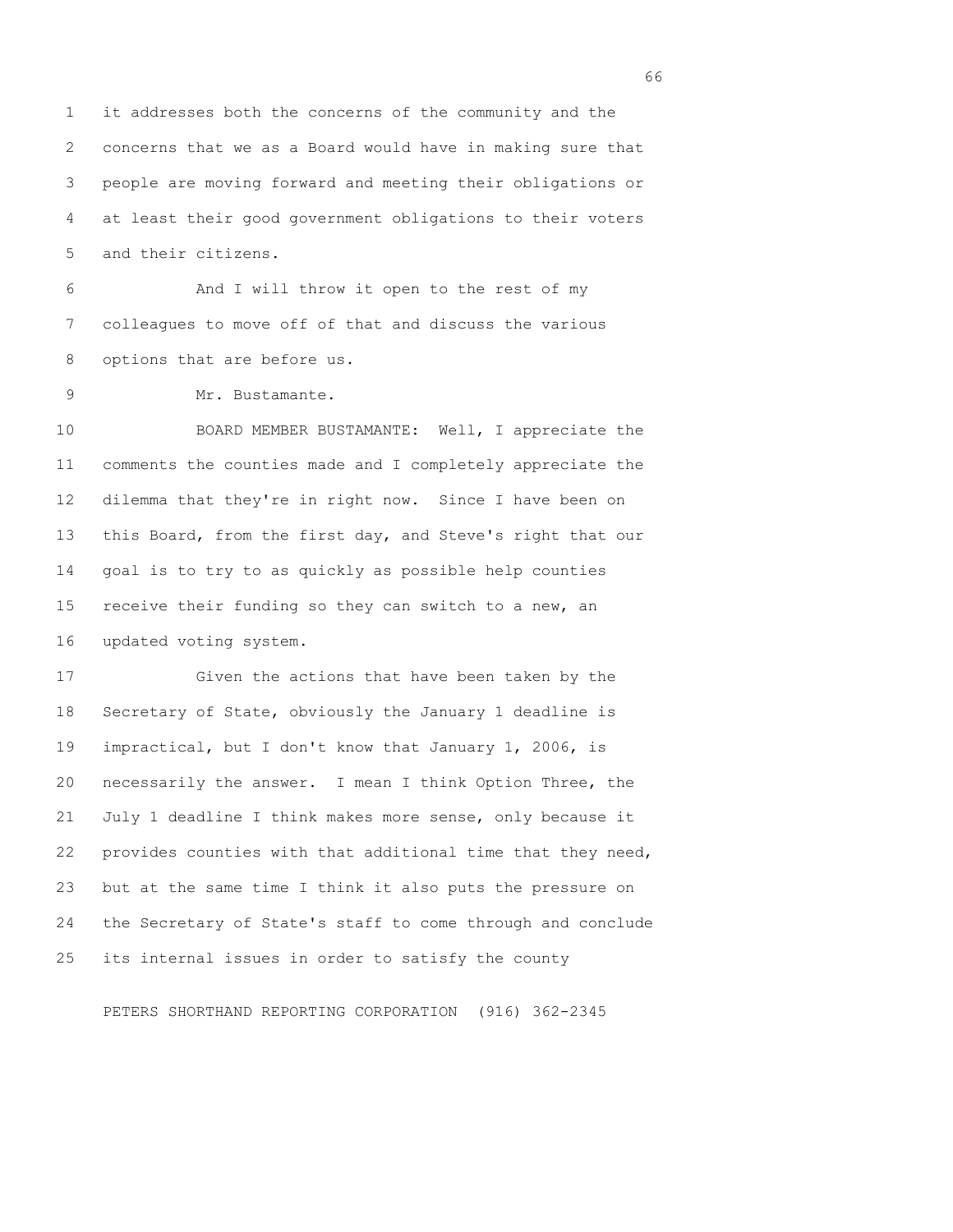1 requirements.

 2 I hear what the counties are saying with regard to 3 HAVA and perhaps the deadline will be changed and perhaps it 4 won't. But, you know, the issue here isn't necessarily one 5 of the counties and it isn't necessarily the Voter 6 Modernization Board. I mean I think the counties and the 7 Board can come to a conclusion on this today. But without, 8 you know, any resolution on the part of the Secretary of 9 State's office, it doesn't matter what this Board or the 10 county does, because they clearly are the principal player 11 in this and have been the principal player, to use that term 12 to where we're at today.

13 So I'm hopeful that the Secretary of State's 14 office will conclude whatever internal drills they need to 15 do in order to get things set so that they can satisfy the 16 counties ability to meet the July 1 deadline. I mean I 17 don't know that January 1 of 2006, I don't see the 18 difference between July 1 and January 1. I think all that 19 does is provide six months additional for the Secretary of 20 State's office, not necessarily the county registrars.

21 And, you know, this Board has worked very hard to 22 not be a part of anybody's problem and to date I can say 23 with a great deal of certainty that we haven't been part of 24 the problem. And I don't want to be. And I think the July 25 1 deadline I think satisfies everybody's concerns and it

PETERS SHORTHAND REPORTING CORPORATION (916) 362-2345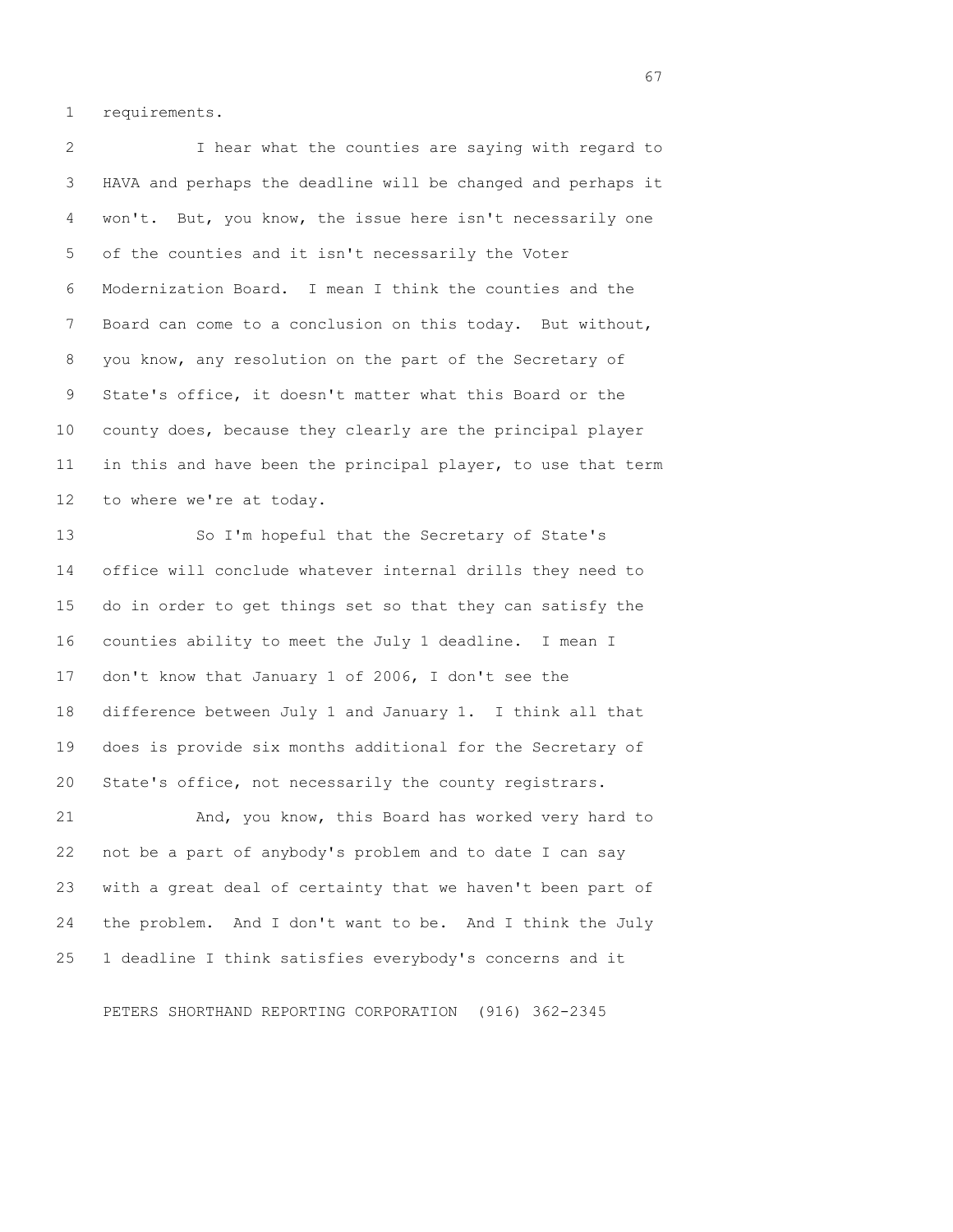1 rightfully puts a little bit of pressure on the counties, 2 not too much, but just enough to get it done if they're 3 serious about it. But I think it also puts a greater 4 pressure on the Secretary of State's office to finalize 5 their issues.

 6 And as a fall back, worst case, is if for whatever 7 reason the Secretary of State's office hasn't finalized the 8 regs, maybe NITS is coming in to play and they come up with 9 some unbelievable new standard that nobody but God can meet, 10 then we always have an additional six months or longer to be 11 able to move it. I don't want to do that, but at least 12 there's an escape hatch if you will between July and 13 January. Besides which I think it would be virtually 14 impossible for any county to meet a January 1, 2006, HAVA 15 deadline if they're occurring simultaneously, July 1, 2006 16 is the VMB deadline. So I don't see how those two 17 reconcile.

18 Anyway, there you go.

19 BOARD MEMBER FINNEY: Okay. I have been going 20 back and forth between Option Three and Option Five, 21 actually. And I think the greatest concern I would have 22 relates to the ability of the registrars to comply with HAVA 23 by January 2006, if that deadline doesn't move. And I think 24 that the registrar from Los Angeles kind of touched upon the 25 point briefly in her remarks that it's controversial to

PETERS SHORTHAND REPORTING CORPORATION (916) 362-2345

entration of the contract of the contract of the contract of the contract of the contract of the contract of the contract of the contract of the contract of the contract of the contract of the contract of the contract of t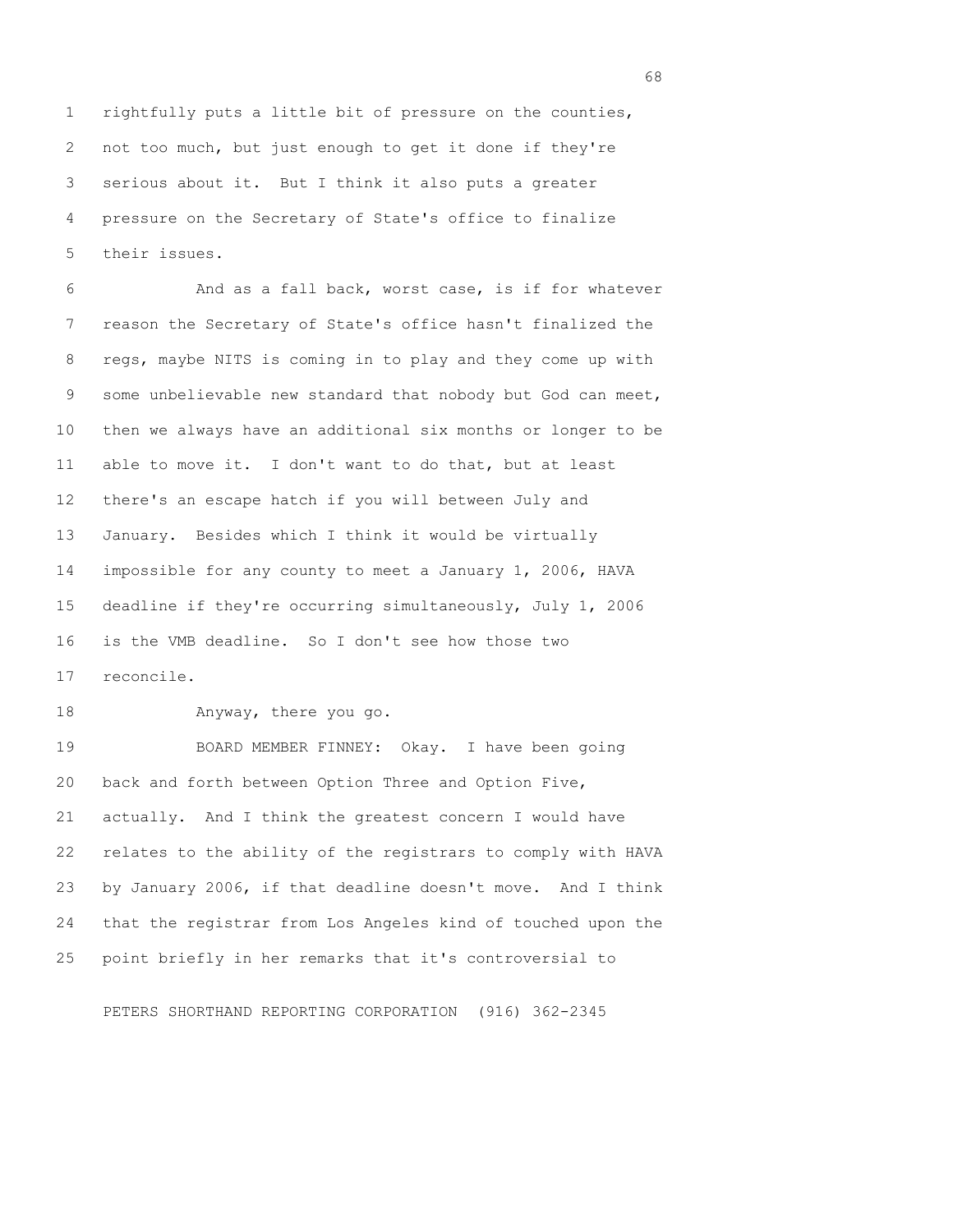1 extend the HAVA deadline. I think for the folks in 2 Washington it will happen in the year 2000. So I think 3 there is a chance that it's not going to get extended. And 4 if that's the case, I think it helps to have a July deadline 5 as well, because it gives you time as a registrar to kind of 6 move forward with at least one major requirement out of the 7 way as you approach the HAVA deadline of January 2006.

8 Additionally, I think that Americans have always 9 kind of established themselves in the world as 10 technologically genius. I mean look at the Silicon Valley 11 and all the many decades of innovation that have come out of 12 this country. I think that if we set a July deadline, 13 there's also kind of a, how shall I say it, a blowing of the 14 trumpet to the vendor community to step up to the plate and 15 deliver sooner.

16 I have deep concern about the way the vendor 17 community is currently acting in the current climate, and 18 even so far as having seen an actual videotape of 19 inappropriate statements by a certain CEO of a certain 20 vendor that we're talking about here leading into a 21 presidential election, when just a few years ago we had 22 perhaps the most, actually, the most confrontational and 23 questionable presidential election in the history of the 24 country where it was the Supreme Court that made the 25 decision, not the people, in my opinion. And I do think

PETERS SHORTHAND REPORTING CORPORATION (916) 362-2345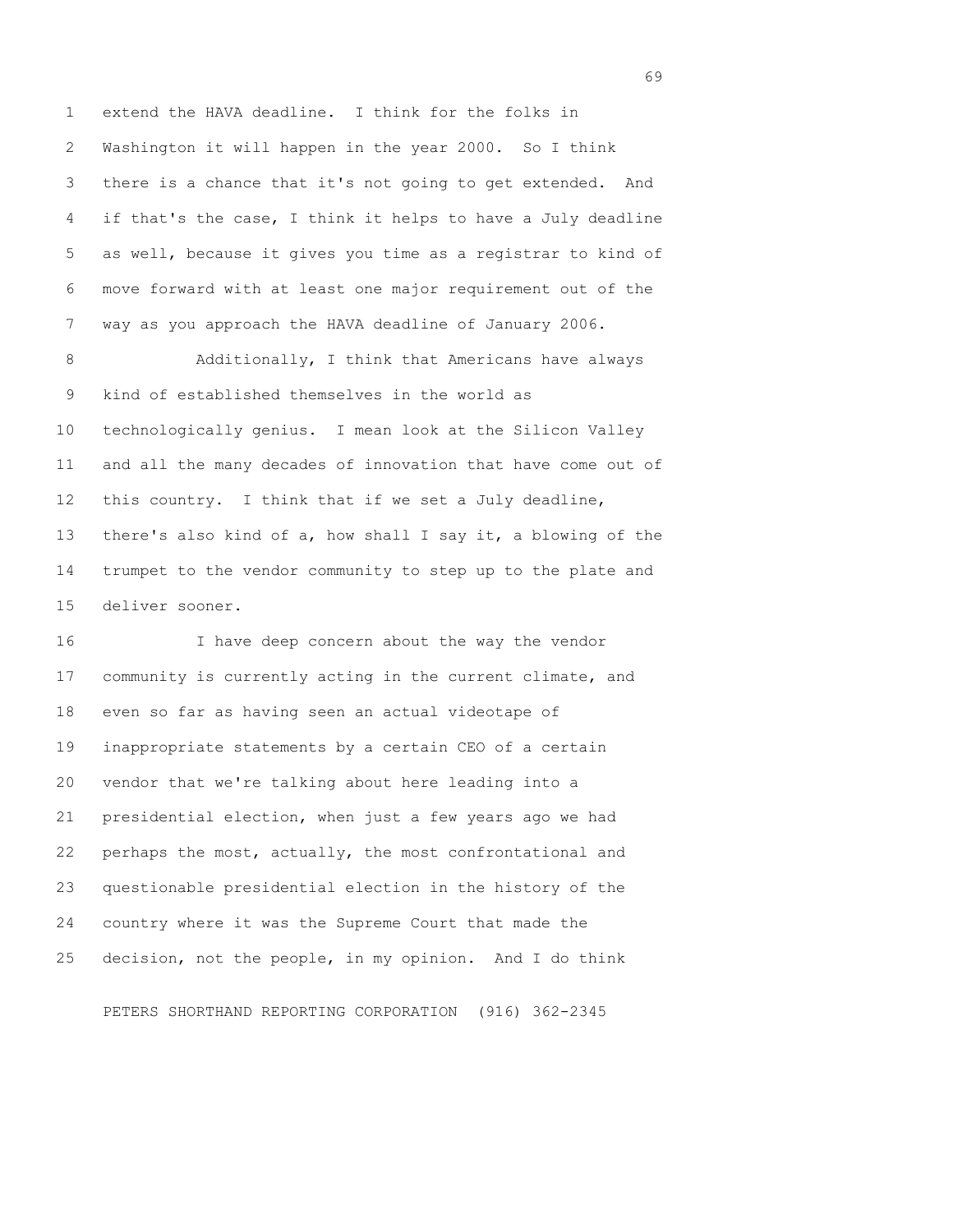1 that we do need to push the vendor community to step up to 2 the plate and deliver something that truly takes any 3 question of equity out of the market.

 4 And so I am leaning towards Option Three, having 5 kind of thought through and heard both of my Board members' 6 comments. I really do sympathize with the situation the 7 counties are in. I do believe that you're somewhat 8 victimized by this process. But as my fellow Board members 9 stated, as we approach that deadline and as our monthly 10 meetings continue, if it looks like things might change in 11 Washington or if it looks like the vendor community isn't 12 coming up with anything new, if it looks like the Secretary 13 of State's office is still wrestling with the issue of 14 certification, we can revisit this.

15 But I do think that it kind of creates incentive 16 to keep the ball rolling, and quite frankly, we as a Board 17 have a duty to the people of California pursuant to the 18 initiative that created the Board and the appointments that 19 we currently sit in on behalf of the Governor's office and 20 the Secretary of State's office. So I do feel some pressure 21 to kind of keep the ball moving forward.

22 So having said all that, I'm going to turn it back 23 to my fellow Board members.

24 BOARD MEMBER BUSTAMANTE: Right now the counties 25 have the ability to meet most of the requirements. I mean

PETERS SHORTHAND REPORTING CORPORATION (916) 362-2345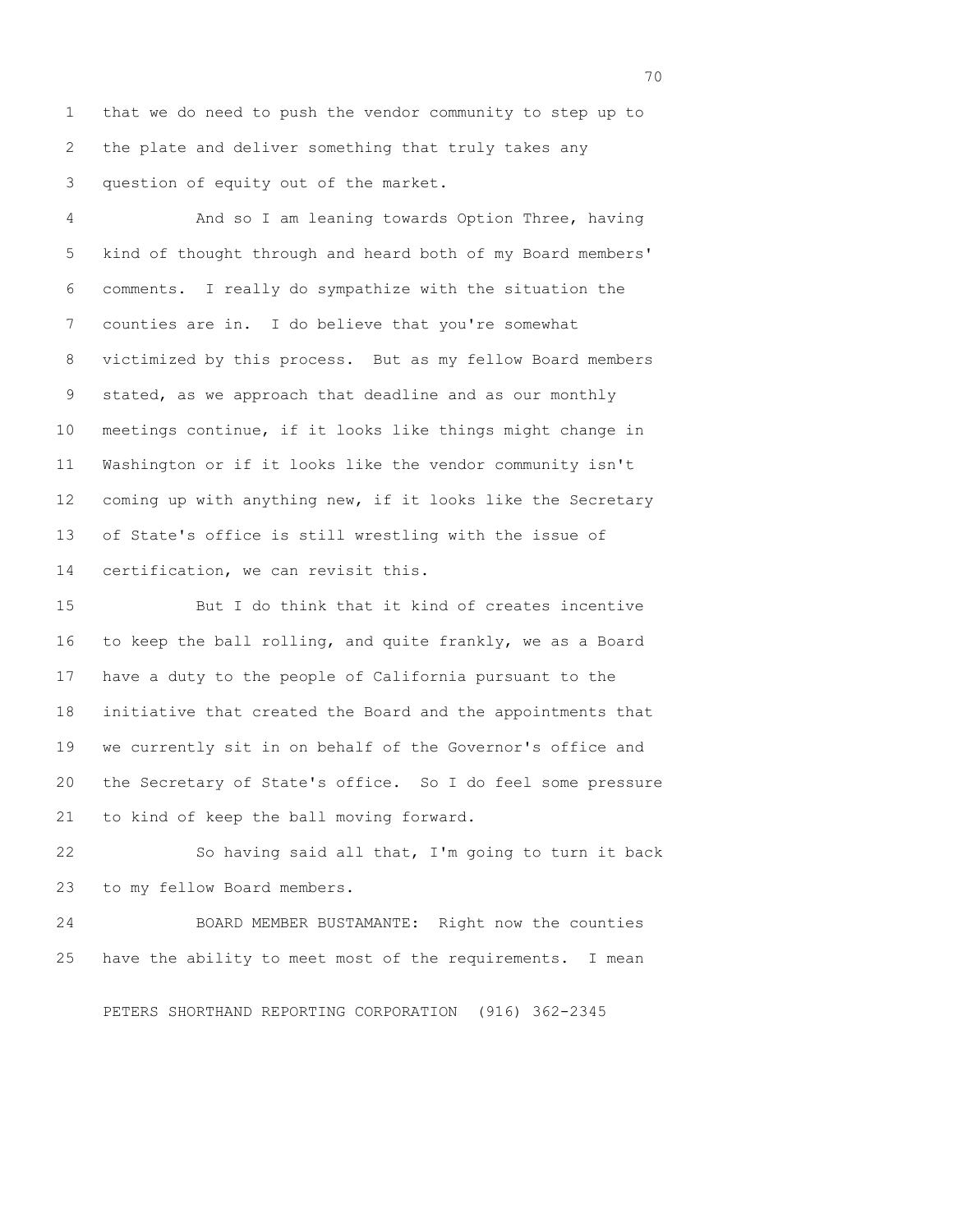1 they have the ability to update the system, they just don't 2 have that final ability to actually meet the HAVA 3 requirement by having the DRE in place.

 4 MS. LEAN: And the state requirement too. 5 BOARD MEMBER BUSTAMANTE: Right. So 6 theoretically, at least with some of the funding that's 7 available through HAVA, they can go through 90 percent of 8 what needs to happen. There isn't any reason to delay with 9 that other than just a choice of whether or not you get it 10 all at once or kind of get it in steps, right? 11 MS. LEAN: Can you give me a precise question, 12 what are you asking? 13 BOARD MEMBER BUSTAMANTE: Well, I mean like, for 14 instance, right now you can get an optical scan system and 15 then purchase a DRE system later. I mean that would meet 16 the requirement in each of the precincts? 17 MS. LEAN: Okay. So you're talking about the HAVA 18 requirements or the VMB Project Documentation requirements? 19 BOARD MEMBER BUSTAMANTE: Actually both. 20 MR. MOTT-SMITH: The impediment is to a county 21 that wants to go directly to a DRE system. 22 BOARD MEMBER BUSTAMANTE: Right, right. So the 23 impediment is really to just do everything in one shot. I 24 mean from a VMB perspective, the application can go forward 25 where, you know, the application could essentially be an

PETERS SHORTHAND REPORTING CORPORATION (916) 362-2345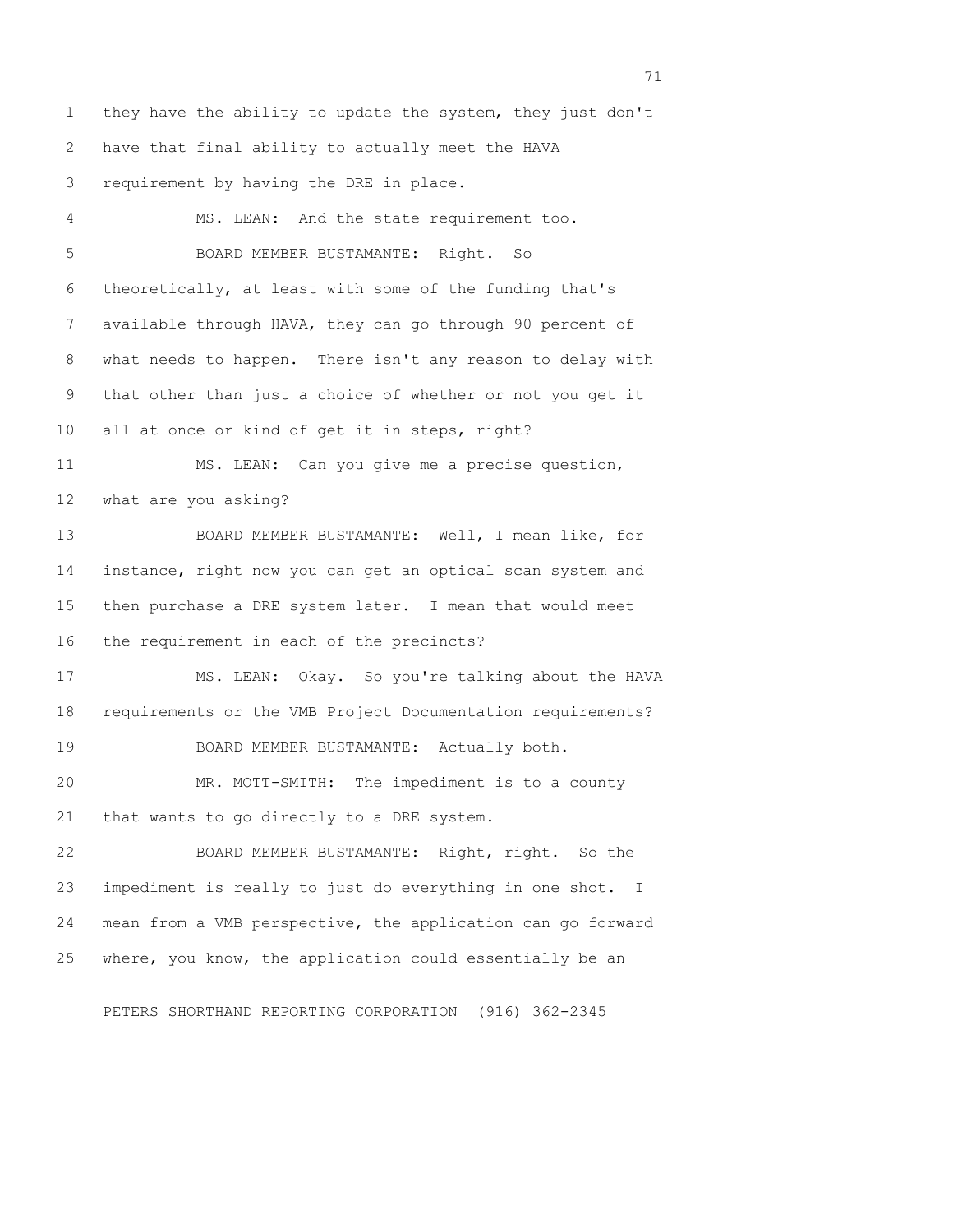1 optical scan system with a later date, you know, kind of 2 leave a percentage of it off, that only asks for say 85 3 percent of their funding because they intend to be able to 4 add a touchscreen system as soon as the certification 5 process is concluded? 6 MS. LEAN: Yes. 7 BOARD MEMBER BUSTAMANTE: So that part of an 8 effort is available to them right now? 9 MS. LEAN: Correct. 10 ACTING-CHAIRMAN KAUFMAN: One of my concerns about 11 that, however, is by putting a July deadline on, while it 12 does put perhaps some pressure on the vending companies, it 13 might force some counties who might want to do a direct 14 transition to a DRE system to have to spend money on an 15 interim system which increases their costs in the long run 16 and might mean that they are not going to get as much 17 benefit from funding in the long run if they are forced to 18 go to an interim system and then a final system simply 19 because of a deadline for submission of project 20 documentation to get the funding out of this Board, whereas 21 they might not otherwise go through that process. And what 22 might be appropriate for LA County, given its size and its 23 ability to move directly towards a new system countywide, 24 may not be the case with some of the smaller counties who 25 are looking to go directly to there, and I'd hate to create

PETERS SHORTHAND REPORTING CORPORATION (916) 362-2345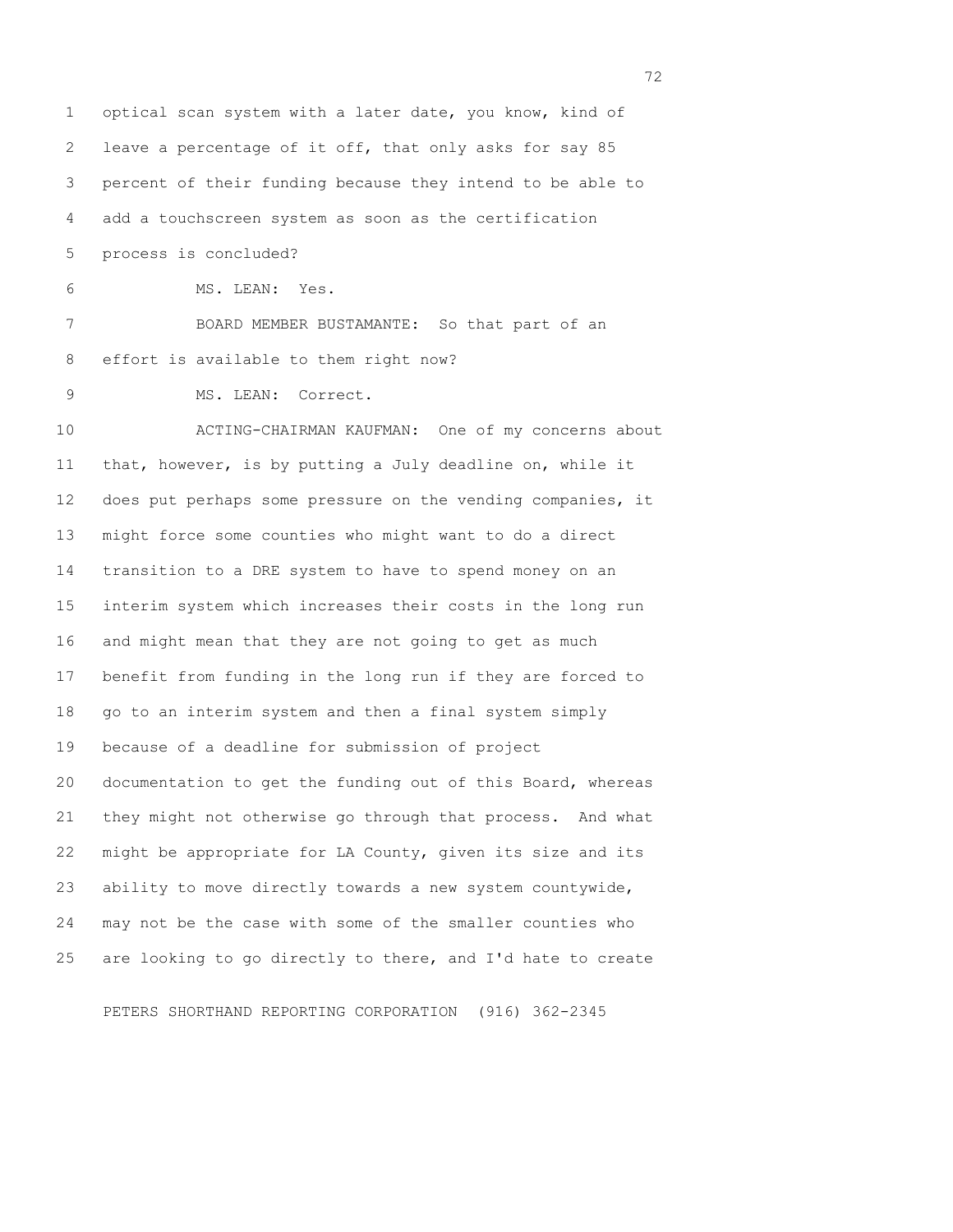1 an artificial situation where they have to go through that 2 two-step process and ultimately increase their costs in the 3 long run.

 4 BOARD MEMBER BUSTAMANTE: No, I wasn't suggesting 5 that they use an optical scan as an interim system. I mean 6 I'm suggesting that that can be the system that they use, 7 and they have that option today. I mean there's just the 8 final step in terms of meeting the minimum requirements in 9 terms of having a DRE in a precinct, which can essentially 10 be accomplished with -- I mean depending on the size of the 11 county, I mean obviously LA County is a thousand or two 12 thousand or whatever the number is, where the smaller 13 counties it's two or five or twelve.

14 ACTING-CHAIRMAN KAUFMAN: Yes. But I don't think 15 our goal should be encouraging counties to meet minimum 16 requirements, I think our goals should be encouraging 17 counties to adopt the best system for the voters.

18 BOARD MEMBER BUSTAMANTE: Oh, I agree. Right. 19 And I mean what I'm suggesting is accomplishing that. But 20 rather than using an outdated punch card system, well, you 21 can't use it anymore, or filling it in with a pencil like we 22 do here in Sacramento County, that ability of a new system, 23 an optical system, for instance, is meeting the intent of 24 this Board, it's meeting the intent of HAVA, it's meeting 25 the intent of the Secretary of State's office in terms of

PETERS SHORTHAND REPORTING CORPORATION (916) 362-2345

<u>23 a seu nombre de la contrada de la contrada de la contrada de la contrada de la contrada de la contrada de l</u>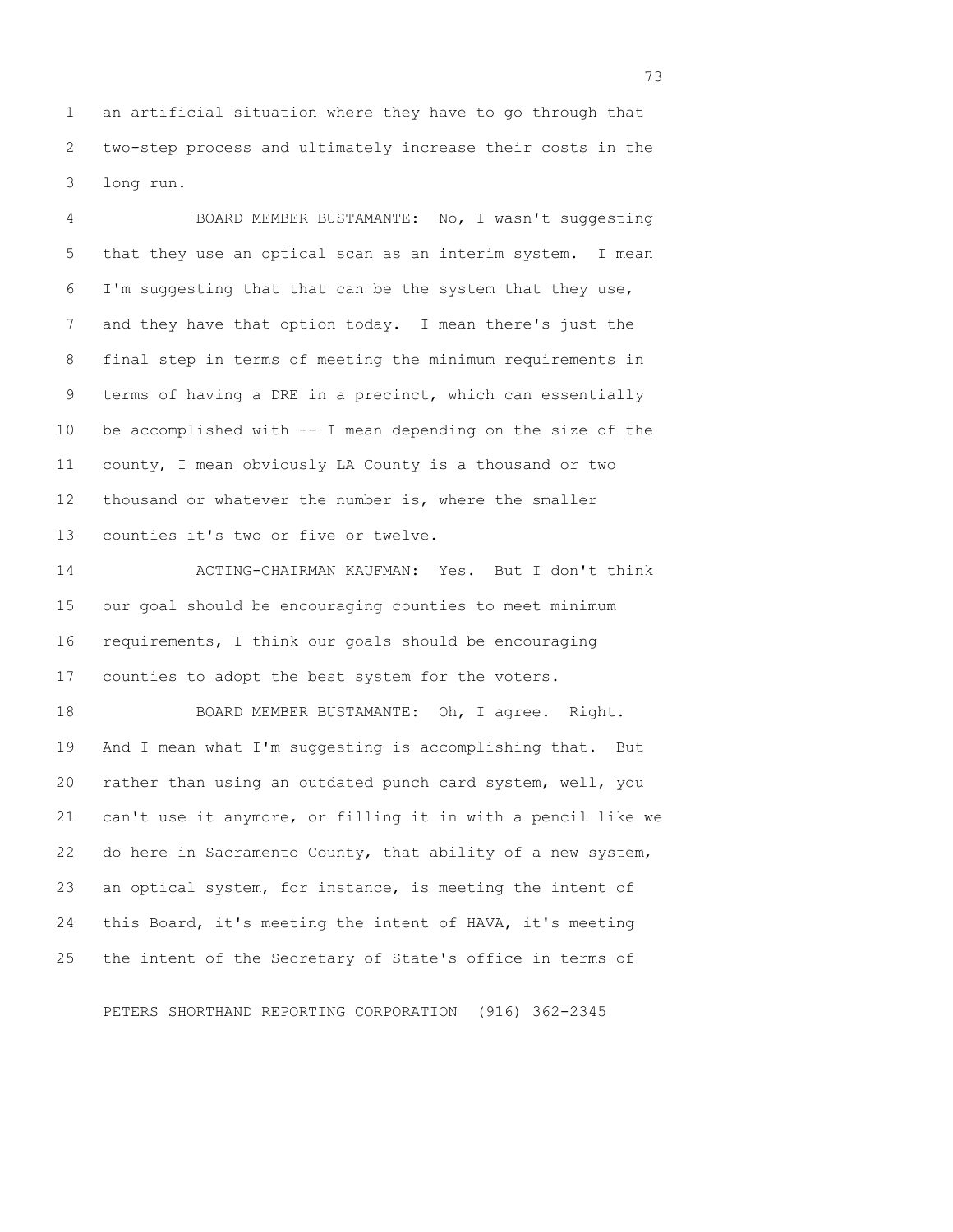1 modernizing the voting equipment. And that's not a minimum 2 standard at all, in fact, most counties have opted for 3 optical scan systems, as opposed to a DRE, and I think they 4 look at it as the state of the art.

 5 So that's not a minimum requirement, I'm talking 6 about minimum simply in terms of the touchscreen part which 7 isn't available to any of the counties right now. I'm 8 suggesting that maybe the counties today have the option to 9 at least meet what they can meet, and then obviously they 10 have to hold off. Because the central question here is 11 really about touchscreen voting, and the Voting 12 Modernization Board doesn't have a position in terms of 13 optical scan or touchscreen voting.

14 I happen to be a big fan of touchscreen voting, 15 but not withstanding that, it's not our call, the counties 16 can do what they choose. But all I'm simply saying is there 17 are options available to the counties today, not a hundred 18 percent, but it will get them most of the way in terms of 19 modernizing the voting equipment without meeting that final 20 requirement of the Secretary of State, of the state.

21 ACTING-CHAIRMAN KAUFMAN: I agree with what you're 22 saying in terms of it's not this Board's decision as to what 23 might be best for the counties, but I think by putting this 24 time limitation on it and effectively forcing some of the 25 counties' hands into having to purchase optical scan systems

PETERS SHORTHAND REPORTING CORPORATION (916) 362-2345

74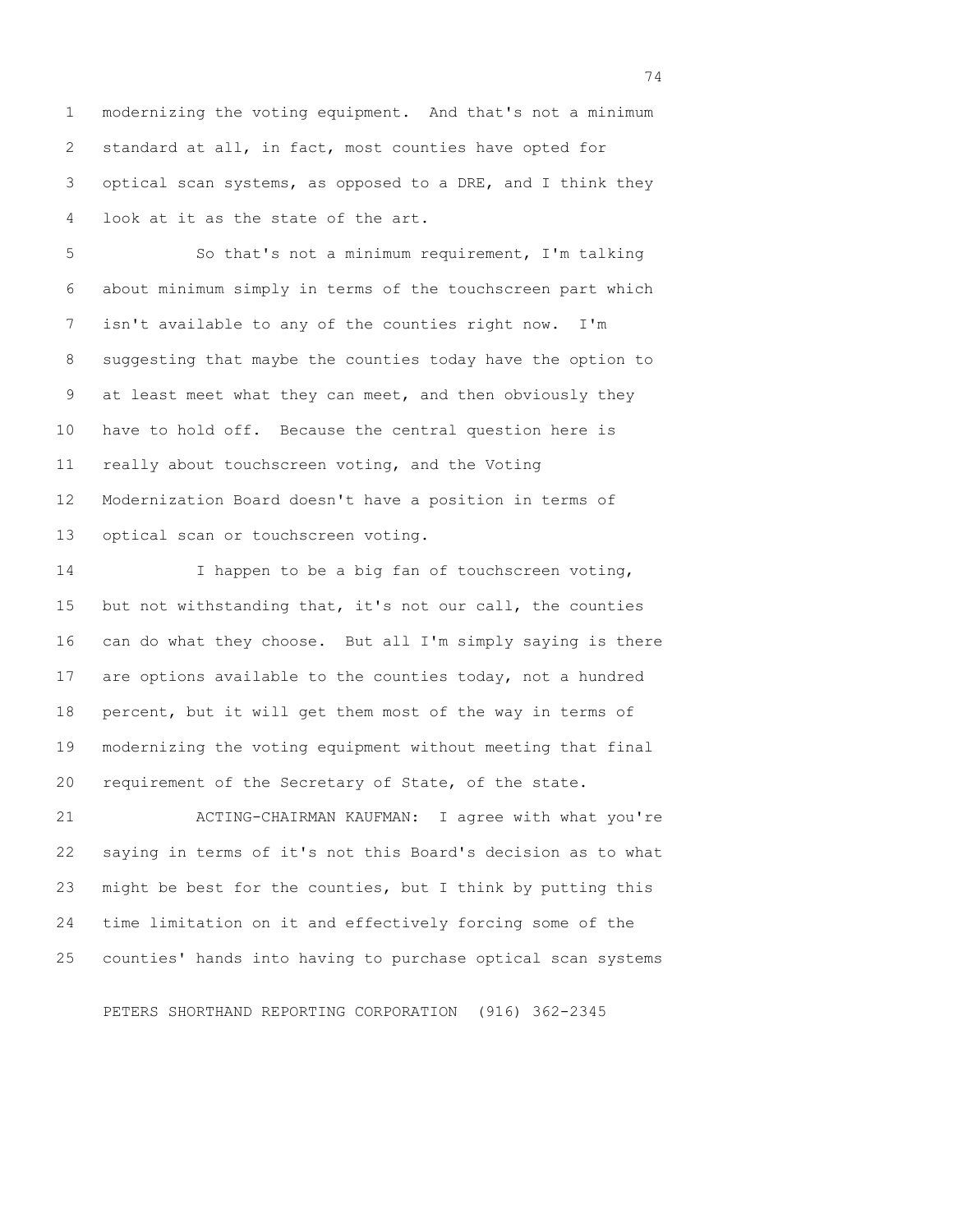1 when they may otherwise want to purchase DRE systems, you 2 are essentially making the decision for them that they have 3 to go this route even if they decide that for their county 4 and their needs the DRE system may be best.

 5 BOARD MEMBER BUSTAMANTE: Well, I mean, it's up to 6 really the Secretary of State's office to certify the 7 equipment and the vending community to have that equipment 8 available. I mean we're not making anybody do anything.

 9 BOARD MEMBER FINNEY: I was leaning towards Five 10 initially, in fact for quite a while, and then I kind of 11 went to Three and then I kind of went back to Five. And the 12 reason I've kind of settled more into the July deadline is 13 because I tend to agree from a legal perspective with what 14 Member Bustamante has said about what our responsibility is, 15 and I also believe from a practical perspective that if you 16 keep a little heat on, it keeps the ball moving forward.

17 But then I think the counties, the ball is in 18 their court as far as exercising prudence as we move into a 19 new technology on the heels of once again the most 20 controversial election in American history, which has had 21 very real effects. I mean our country has been in a major 22 state of war now for some time and we don't feel the effects 23 yet over here except for what happened on 9/11, but who's to 24 say, you know, what things would have been like otherwise, 25 which is always the big question when it comes to elections.

PETERS SHORTHAND REPORTING CORPORATION (916) 362-2345

<u>75</u> and the contract of the contract of the contract of the contract of the contract of the contract of the contract of the contract of the contract of the contract of the contract of the contract of the contract of the c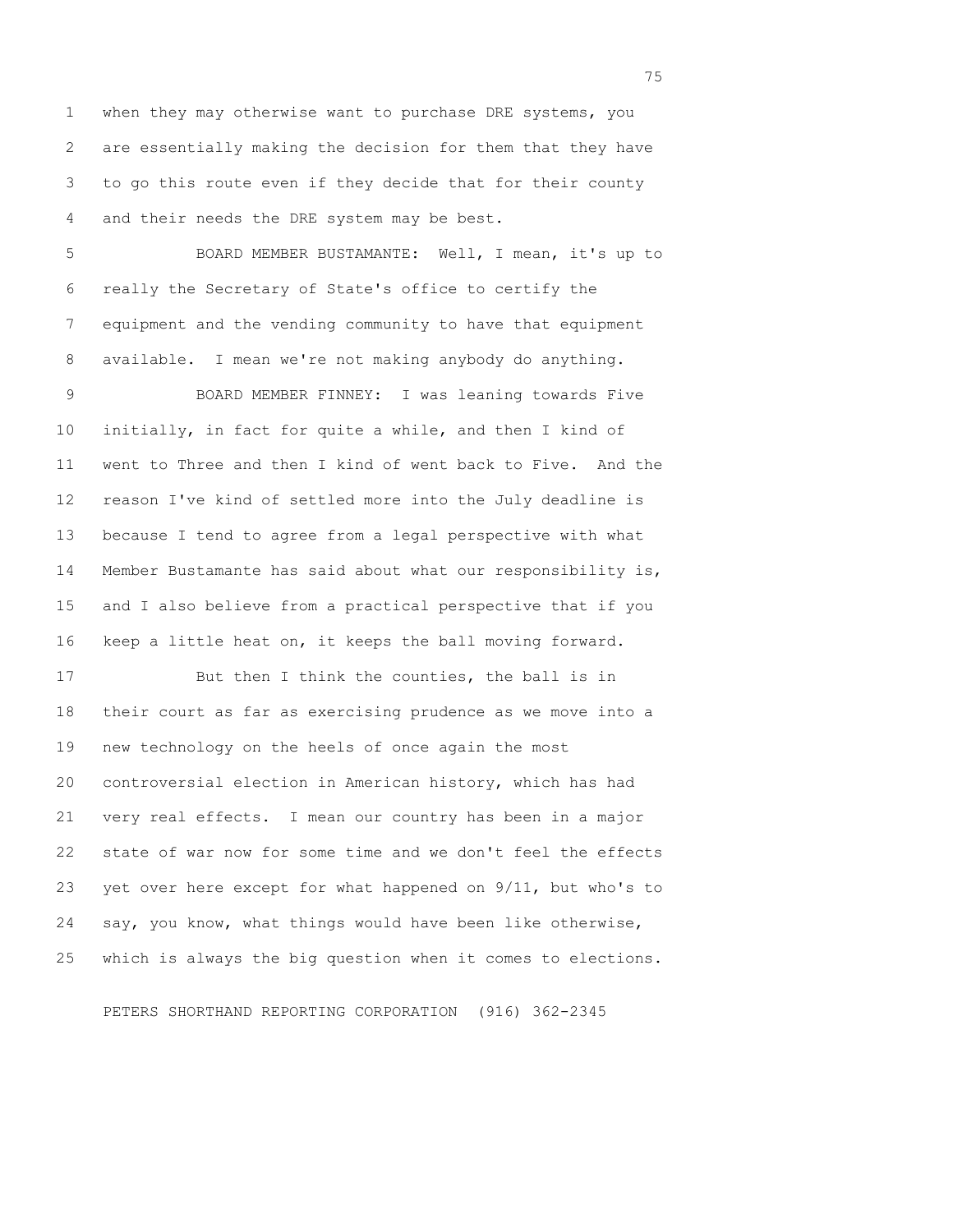1 I think that the registrars have a very, very 2 important responsibility to the voters more than anybody 3 else, in my opinion, because they secure that voter's 4 opportunity to cast a true vote, and for that true vote to 5 be cast and counted towards an election.

 6 And I believe that we need to exercise prudence as 7 a Board and I encourage the counties to exercise prudence in 8 how they approach this, because if there does end up being a 9 problem with the DRE system, if they can be manipulated in 10 the way that the accusations are kind of going around out 11 there, then we're really in a situation.

12 And so I normally would want to leap ahead in 13 technology. When I worked at the Governor's office, I had 14 to work on the Technology Advisory Group and always pushing 15 the envelope on education technology, all these 16 technological areas, life sciences, all these things. But 17 my point is in voting, I think we need to be very prudent 18 and very conservative. And so that's now kind of why I'm 19 moving in this direction. And I do believe that if the 20 vendor community steps up to the plate and produces machines 21 that can be worthy of a certification from the Secretary of 22 State's office, then we might still meet that deadline.

23 And once again, Steve, I just want to say for the 24 record, I'm very open to revisiting the issue, if we need 25 to. I just kind of think if we just keep extending it out,

PETERS SHORTHAND REPORTING CORPORATION (916) 362-2345

76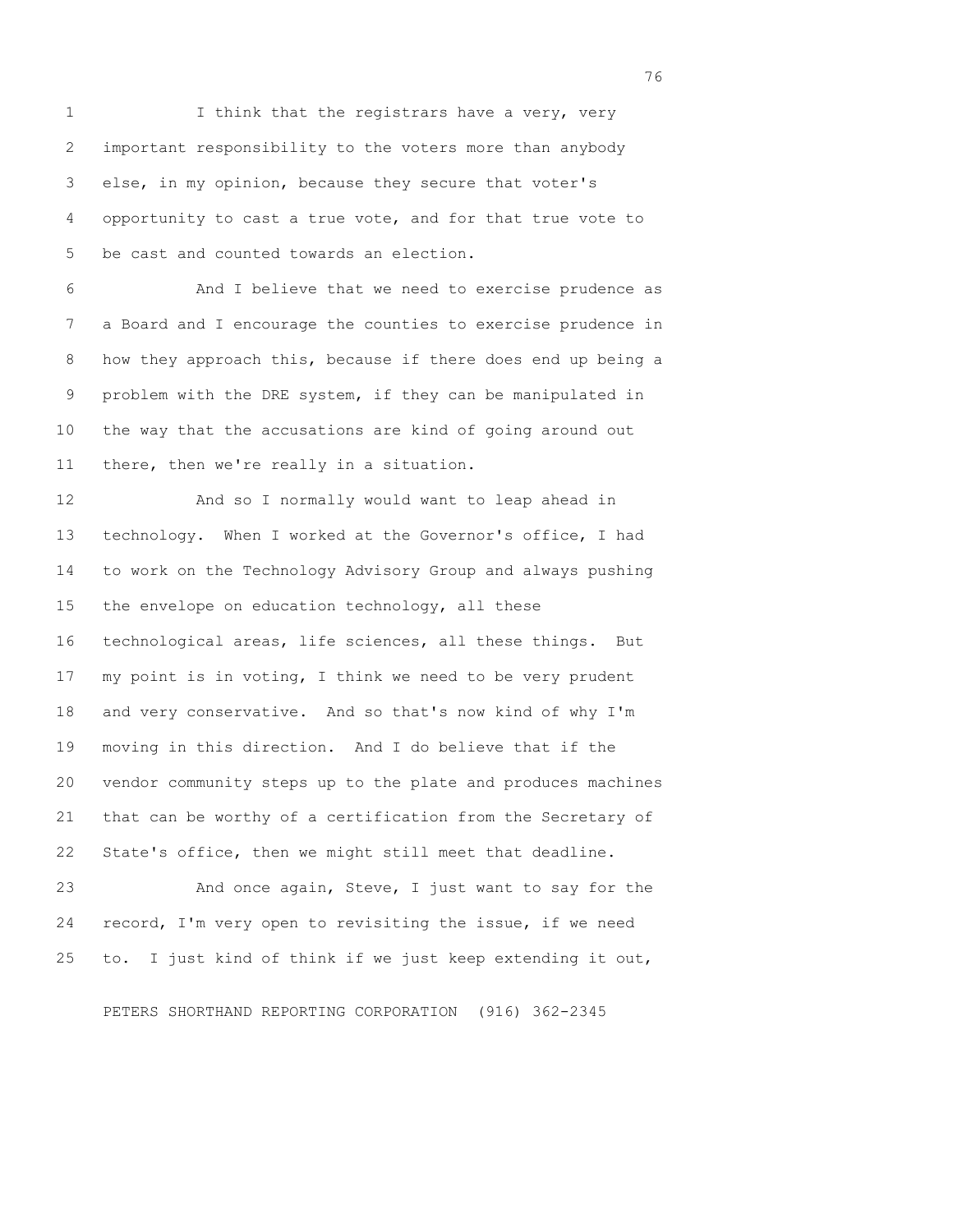1 I don't know, it's very easy to get distracted with other 2 things. I've been there. I mean I've sat on what, 27 state 3 Boards and Commissions now.

 4 You know, I think it helps to keep the ball moving 5 forward and it gives us a chance to exercise prudence with 6 respect to what does exist out there and allows us to 7 fulfill our obligations as a Board to the people of 8 California pursuant to -- indirectly on an initiative, I 9 mean of a legislative bill.

10 And then at the same time, we do have the power to 11 revisit the issue if we have to. So I didn't want you to 12 think I was all of a sudden flip flopping. Just as I really 13 thought it through in general, I felt pretty strongly about 14 trying to create a deadline that keeps the ball moving 15 forward.

16 ACTING-CHAIRMAN KAUFMAN: Well, it sounds to me 17 like we have two votes for Option Three up here, and I think 18 we all have the same interests in seeing that the counties 19 are not hurt by what's been going on at the state level with 20 respect to certification at the federal level and I think we 21 need to have a consensus so that the counties do have 22 additional time. It sounds to me like there is certainly a 23 willingness up here to revisit the issue down the road. So 24 I certainly don't want to create any roadblocks here to us 25 granting the counties an extension of time and think that

PETERS SHORTHAND REPORTING CORPORATION (916) 362-2345

77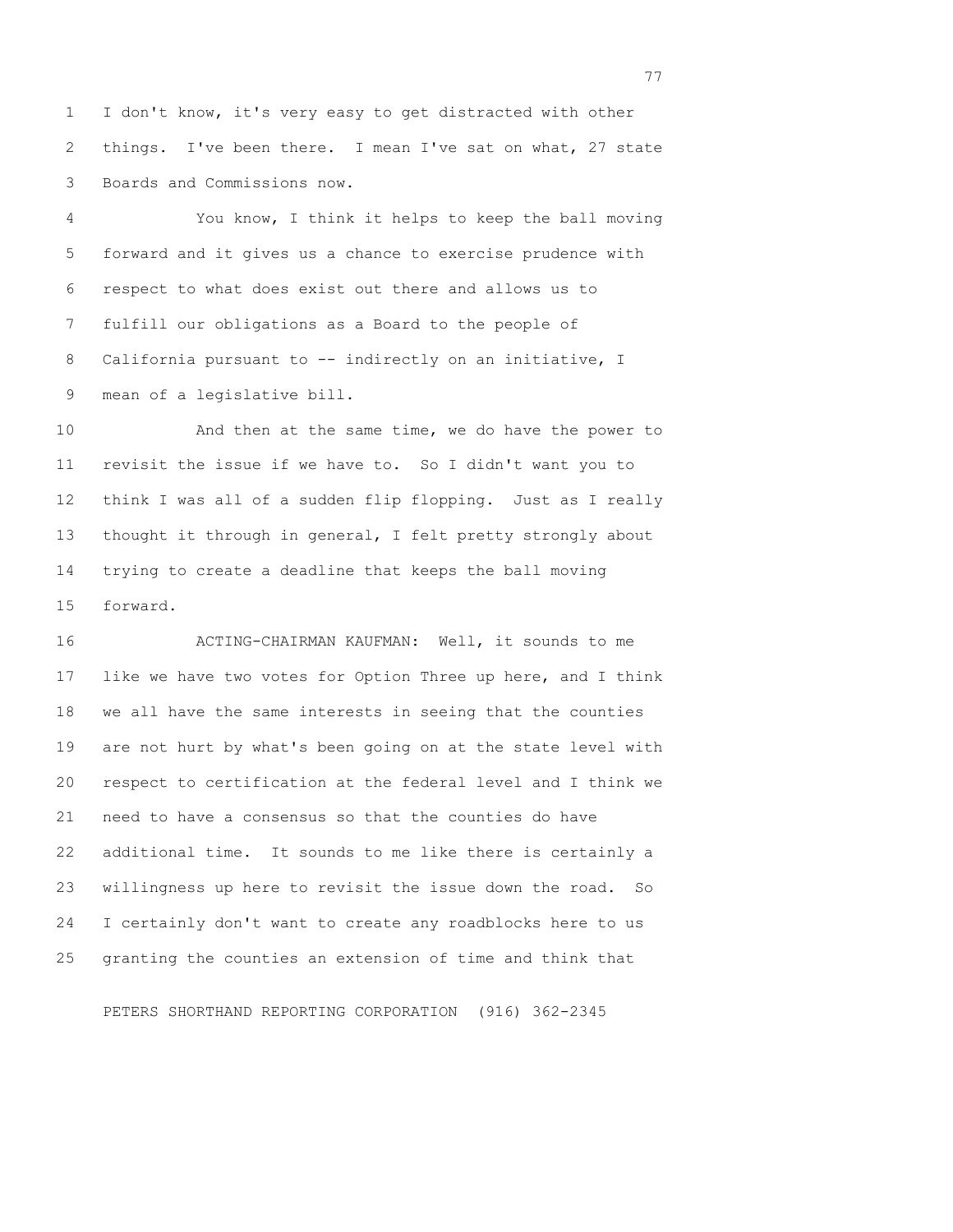1 this Commission should speak with a united voice. So if 2 there is a motion to adopt some form of extension, I think 3 we should do that.

 4 BOARD MEMBER BUSTAMANTE: I move that the Board 5 adopt Option Three, that the Voting Modernization Board move 6 the deadline to July 1, 2005, also to note that this Board 7 is open to revisiting the issue as we approach the July 1 8 deadline, subject to certification issues. Well that won't 9 happen until October.

10 ACTING-CHAIRMAN KAUFMAN: I think you just take 11 the first sentence of Option Number --

12 BOARD MEMBER FINNEY: Or we could just leave it 13 generic and say that the Board reserves the right to revisit 14 the issue prior to the deadline. We can do it that way.

15 ACTING-CHAIRMAN KAUFMAN: Yes, that's better.

16 BOARD MEMBER FINNEY: Okay.

17 ACTING-CHAIRMAN KAUFMAN: Do you want to read back 18 that motion?

19 MS. PARSONS: Yes. It's a motion for the VMB to 20 move the deadline from January 1st of 2005 to July 1st, 21 2005, for the Project Documentation Packages and that the 22 Board is open --

23 ACTING-CHAIRMAN KAUFMAN: The Board reserves the 24 right to revisit this deadline prior to the --

25 BOARD MEMBER BUSTAMANTE: The July 1 deadline.

PETERS SHORTHAND REPORTING CORPORATION (916) 362-2345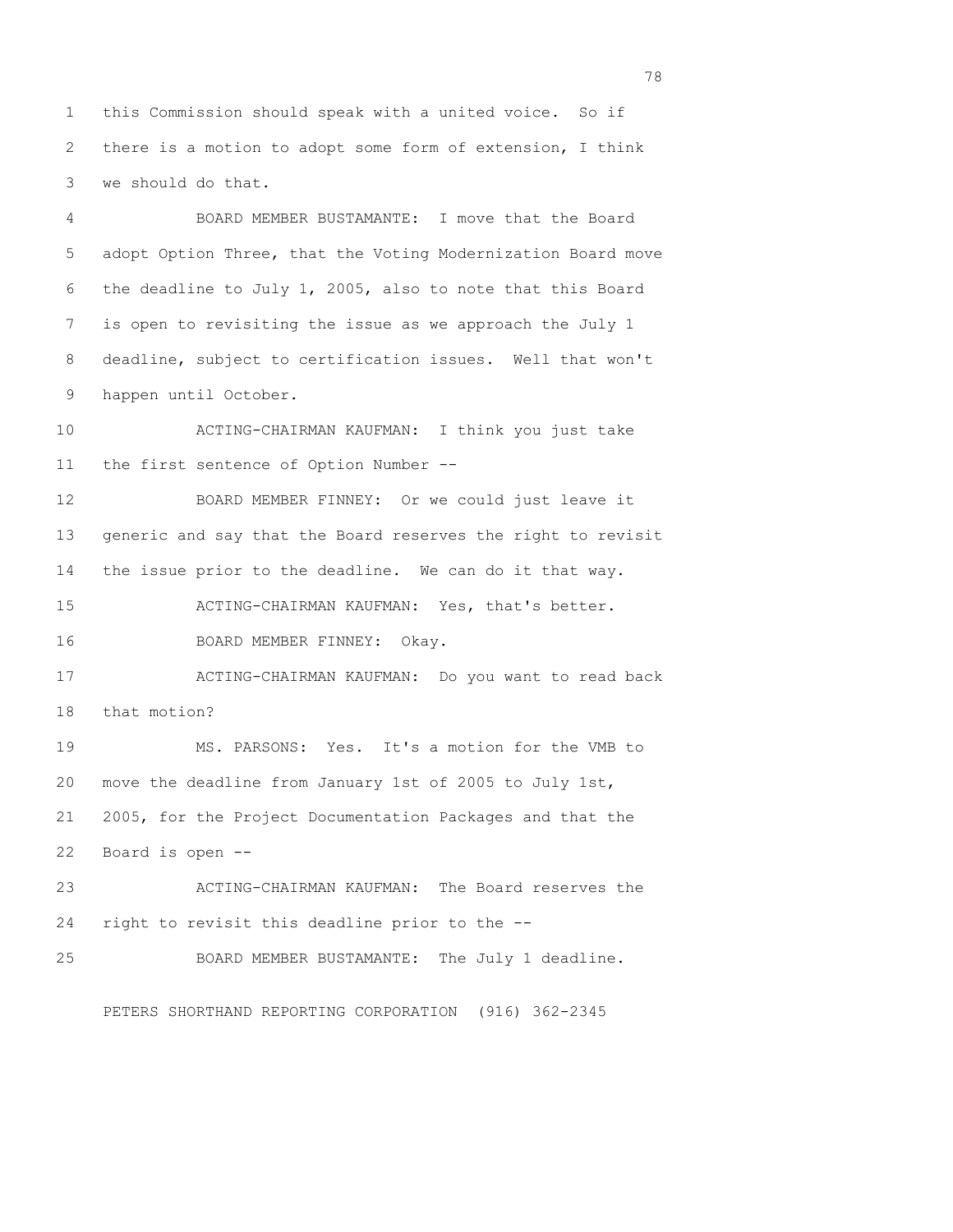1 MS. PARSONS: Okay. We'll take a vote.

2 Stephen Kaufman.

3 BOARD MEMBER BUSTAMANTE: Is there a second?

4 BOARD MEMBER FINNEY: I'll second that.

5 MS. PARSONS: Sorry.

6 Stephen Kaufman.

7 ACTING-CHAIRMAN KAUFMAN: Aye.

8 MS. PARSONS: Michael Bustamante?

9 BOARD MEMBER BUSTAMANTE: Aye.

10 MS. PARSONS: Tal Finney.

11 BOARD MEMBER FINNEY: Aye.

12 MS. PARSONS: This motion passes.

13 ACTING-CHAIRMAN KAUFMAN: Okay, counties you have 14 some additional time.

15 BOARD MEMBER FINNEY: Congratulations. We'll 16 revisit it if we need to. Don't worry, we won't leave you 17 out there.

18 ACTING-CHAIRMAN KAUFMAN: We're not intending to 19 leave the counties high and dry.

20 BOARD MEMBER FINNEY: It gives you something to 21 focus on after the November elections.

22 ACTING-CHAIRMAN KAUFMAN: We hope that the message 23 will be received by all interested parties out there.

24 BOARD MEMBER FINNEY: Thank you for coming and 25 speaking. For the first time we have a court reporter, so

PETERS SHORTHAND REPORTING CORPORATION (916) 362-2345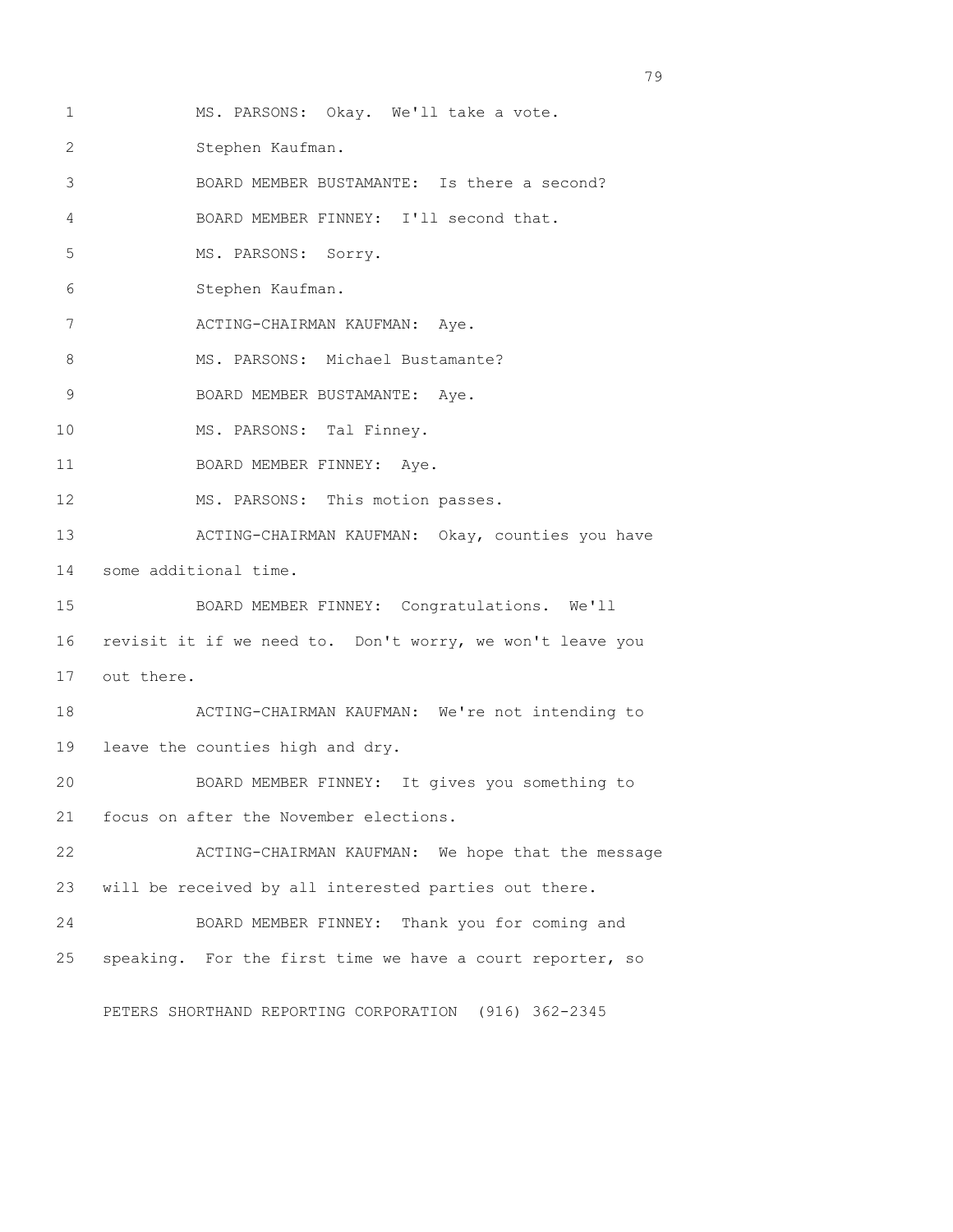1 your words are permanently inscribed on the record. I think 2 that we have a nice record established.

 3 ACTING-CHAIRMAN KAUFMAN: We very much appreciate 4 the written and oral comments.

 5 We have one remaining issue which was Matter 5A, 6 and I think what I've heard up here and what we would like 7 to do perhaps is have the staff come back and we can have 8 the staff present us with a proposed policy regarding the 9 check distribution system that incorporates the concerns of 10 the Chair. I know you don't want to be drafting more stuff, 11 but I think we're headed in that direction. 12 BOARD MEMBER FINNEY: So both with respect to 13 notice and inclusion, the Chair representing the Board as a 14 whole, in the disbursement in process. 15 MS. LEAN: I will be in conversation with the 16 Chair to make sure I get his input. 17 BOARD MEMBER FINNEY: Consistent with the 18 provisions of Proposition 41. 19 ACTING-CHAIRMAN KAUFMAN: Thank you. Okay, with 20 that I think we are -- 21 BOARD MEMBER FINNEY: I make a motion to adjourn. 22 BOARD MEMBER BUSTAMANTE: I second. 23 ACTING-CHAIRMAN KAUFMAN: August 19th is the next 24 meeting here at 10:00 a.m. Thank you everybody. 25 (Thereupon the VMB meeting was adjourned at 12:22 p.m.)

PETERS SHORTHAND REPORTING CORPORATION (916) 362-2345

entration of the state of the state of the state of the state of the state of the state of the state of the st